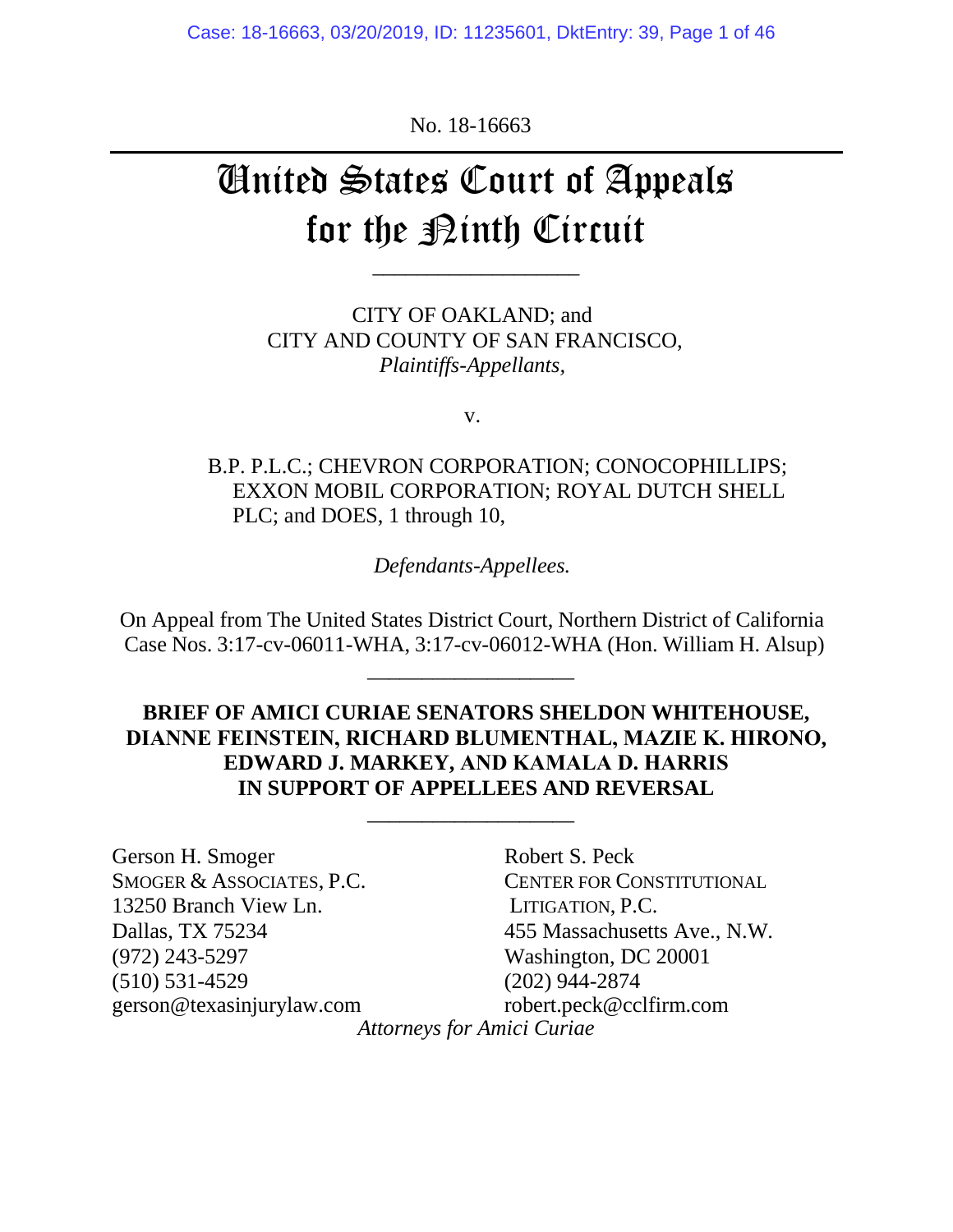# **CORPORATE DISCLOSURE STATEMENT**

<span id="page-1-0"></span>Pursuant to Fed. R. App. P. 26.1, amici curiae certify that they are individuals and not corporations.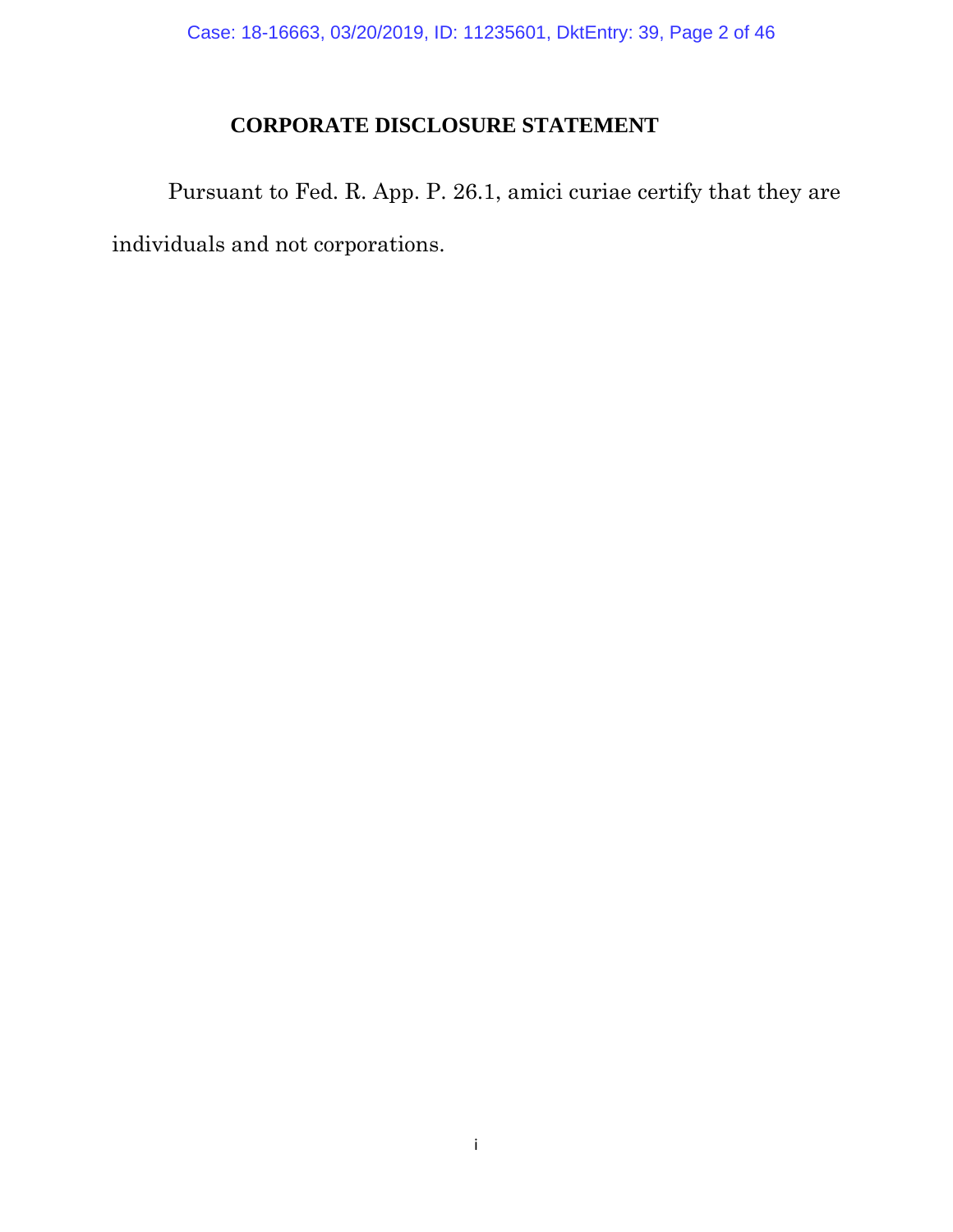# **TABLE OF CONTENTS**

| AMICI CURIAE'S IDENTITY, INTEREST, AND AUTHORITY TO FILE 1                                                                                                                   |
|------------------------------------------------------------------------------------------------------------------------------------------------------------------------------|
|                                                                                                                                                                              |
|                                                                                                                                                                              |
| THE LOWER COURT'S DECISION WITH RESPECT TO<br>I.<br><b>THE</b><br>SEPARATION OF POWERS DOCTRINE RELIED ON INCOMPLETE<br>INFORMATION AS TO DEFENDANTS' OWN EFFORTS TO PREVENT |
| A. Defendants Have Prodigiously Funded Efforts to Prevent Congress from                                                                                                      |
| 1. Defendants bankrolled lobbying efforts to block climate legislation10                                                                                                     |
|                                                                                                                                                                              |
|                                                                                                                                                                              |
| Defendants nearly exclusively fund political campaigns for candidates<br>2.                                                                                                  |
|                                                                                                                                                                              |
|                                                                                                                                                                              |
| Defendants Have Deployed the Same Lobbyists and Front Groups to Block<br>B.                                                                                                  |
| Defendants Have Undermined Diplomatic Solutions to Climate Change<br>C.                                                                                                      |
| SHOULD THE COURT CONSIDER DECLINING JURISDICTION, IT<br>П.<br>SHOULD FIRST ASCERTAIN THE FULL EXTENT OF DEFENDANTS'<br>EFFORTS TO BLOCK GOVERNMENT ACTION30                  |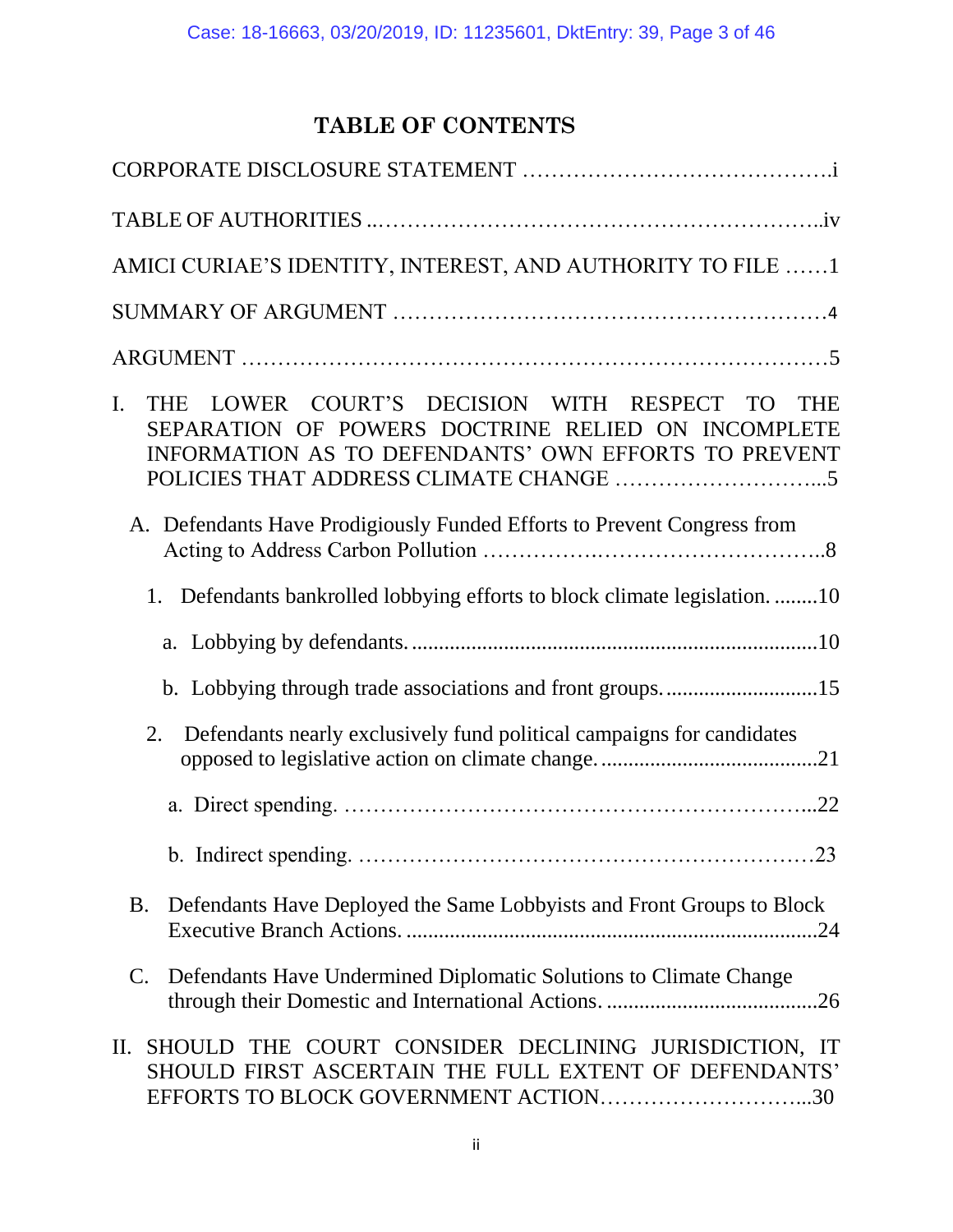## Case: 18-16663, 03/20/2019, ID: 11235601, DktEntry: 39, Page 4 of 46

| -35 |
|-----|
|     |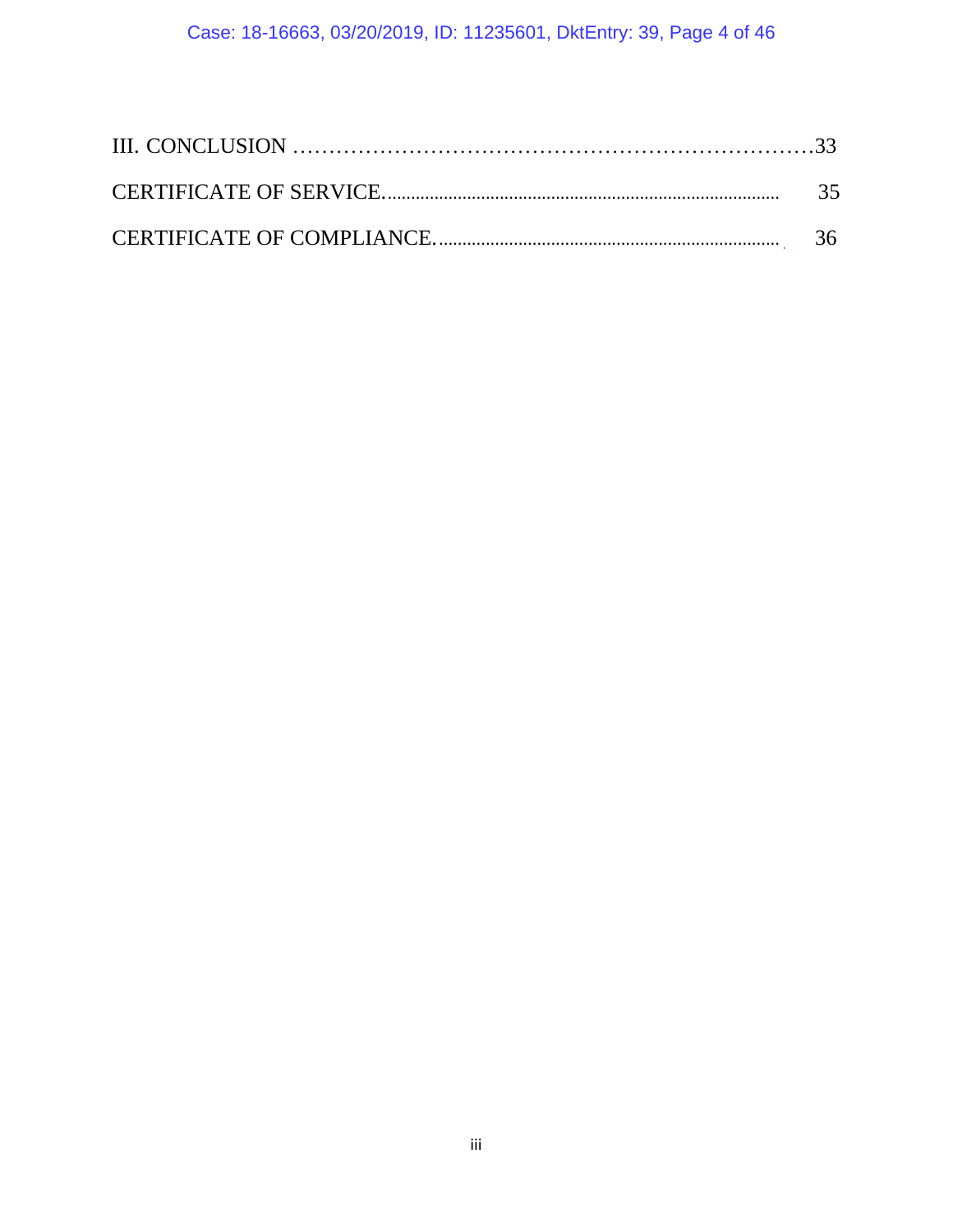# **TABLE OF AUTHORITIES**

## <span id="page-4-0"></span>**Cases**

| Colorado River Water Conservation Dist. v. United States, 424 U.S. 800 (1976)7 |
|--------------------------------------------------------------------------------|
|                                                                                |
|                                                                                |
|                                                                                |
|                                                                                |
|                                                                                |

# **Other Authorities**

| 26th State Policy Network Annual Meeting Agenda: Roundtable: California -<br>Policy Bellwether or Bully?, State Policy Network, https://spn.org/meeting/26th- |  |
|---------------------------------------------------------------------------------------------------------------------------------------------------------------|--|
|                                                                                                                                                               |  |
|                                                                                                                                                               |  |
| AFPM Applauds Proposal to Revise Fuel Economy Standards, AFPM (Aug. 2,                                                                                        |  |
| American Petroleum Institute Summary, Center for Responsive Politics16                                                                                        |  |
| Amy Westervelt, "BP joins list of companies fleeing Alec," The Guardian (March                                                                                |  |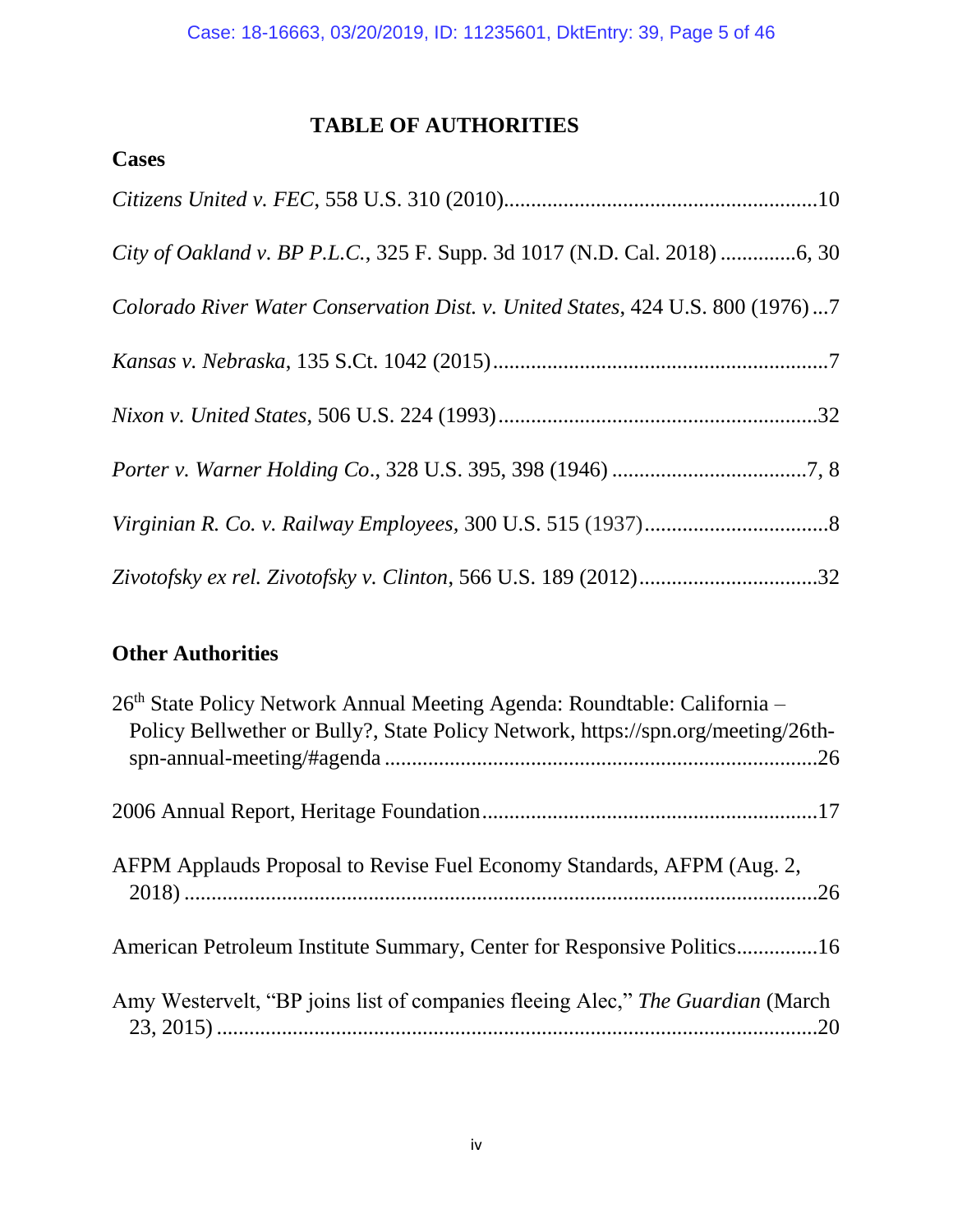| BP Lobbying Totals 1998 - 2018, Center for Responsive Politics, available at<br>https://www.opensecrets.org/orgs/lobby.php?id=D000000091  11, 13                                                                                             |
|----------------------------------------------------------------------------------------------------------------------------------------------------------------------------------------------------------------------------------------------|
|                                                                                                                                                                                                                                              |
| Brief of amici curiae Robert Brulle, Center for Climate Integrity, Justin Farrell,<br>Benjamin Franta, Stephan Lewandowsky, Naomi Oreskes, and Geoffrey Supran<br>in support of appellees and affirmance, San Mateo v. Chevron, Case No. 18- |
|                                                                                                                                                                                                                                              |
| Chevron Bills lobbied 2009, Center for Responsive Politics, available at<br>https://www.opensecrets.org/lobby/clientbills.php?id=D000000015&year=2009                                                                                        |
| Chevron Bills lobbied 2010, Center for Responsive Politics, available at<br>https://www.opensecrets.org/lobby/clientbills.php?id=D000000015&year=2010                                                                                        |
| Chevron Lobbying Totals 1998 – 2018, Center for Responsive Politics, available at<br>https://www.opensecrets.org/orgs/lobby.php?id=D000000015 11, 13                                                                                         |
|                                                                                                                                                                                                                                              |
| Coalition Partners, United for Jobs<br>18                                                                                                                                                                                                    |
|                                                                                                                                                                                                                                              |
| ConocoPhillips Lobbying Totals 1998 – 2018, Center for Responsive Politics,<br>available at https://www.opensecrets.org/orgs/lobby.php?id=D000000303.11,13                                                                                   |
|                                                                                                                                                                                                                                              |
| Coral Davenport and Julie Hirschfeld Davis, "Move to Fight Obama's Climate                                                                                                                                                                   |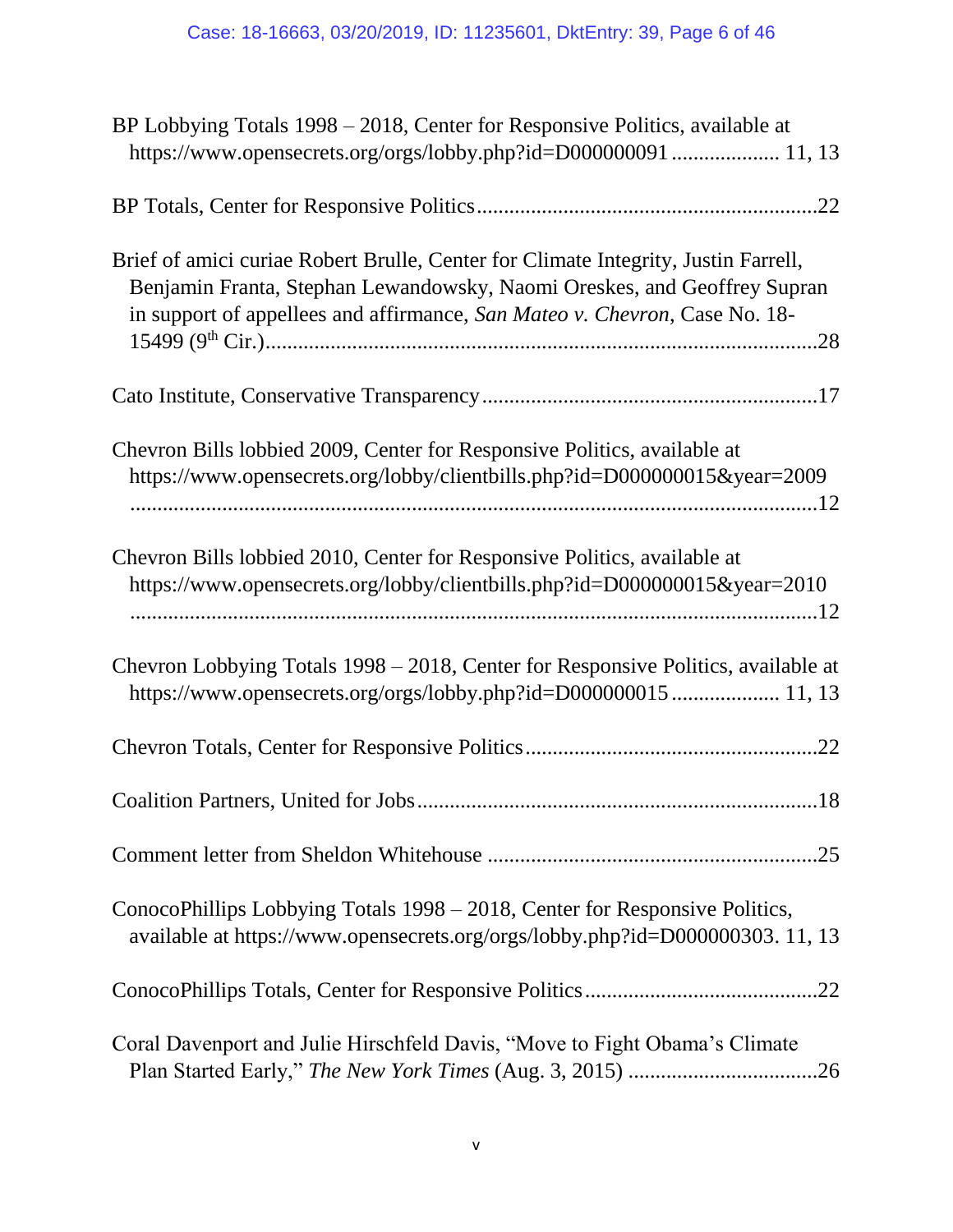## Case: 18-16663, 03/20/2019, ID: 11235601, DktEntry: 39, Page 7 of 46

| ExxonMobil Bills lobbied 2009, Center for Responsive Politics, available at<br>https://www.opensecrets.org/lobby/clientbills.php?id=D000000129&year=2009 |  |
|----------------------------------------------------------------------------------------------------------------------------------------------------------|--|
| ExxonMobil Bills lobbied 2010, Center for Responsive Politics, available at<br>https://www.opensecrets.org/lobby/clientbills.php?id=D000000129&year=2010 |  |
|                                                                                                                                                          |  |
|                                                                                                                                                          |  |
| Glenn Kessler & Michelle Ye Hee Lee, "Fact-checking President Trump's claims<br>on the Paris climate change deal," The Washington Post (Jun. 1, 2017)30  |  |
| Global Climate Coalition An Overview, Global Climate Coalition (Nov. 11, 1996)                                                                           |  |
| Gregory Meyer and Anjili Raval, "Oil lobby group opposes carbon tax backed by                                                                            |  |
|                                                                                                                                                          |  |
| Hiroko Tabuchi, "The Oil Industry's Covert Campaign to Rewrite American Car                                                                              |  |
|                                                                                                                                                          |  |
| Jane Mayer, Dark Money: The Hidden History of the Billionaires Behind the Rise                                                                           |  |
|                                                                                                                                                          |  |
|                                                                                                                                                          |  |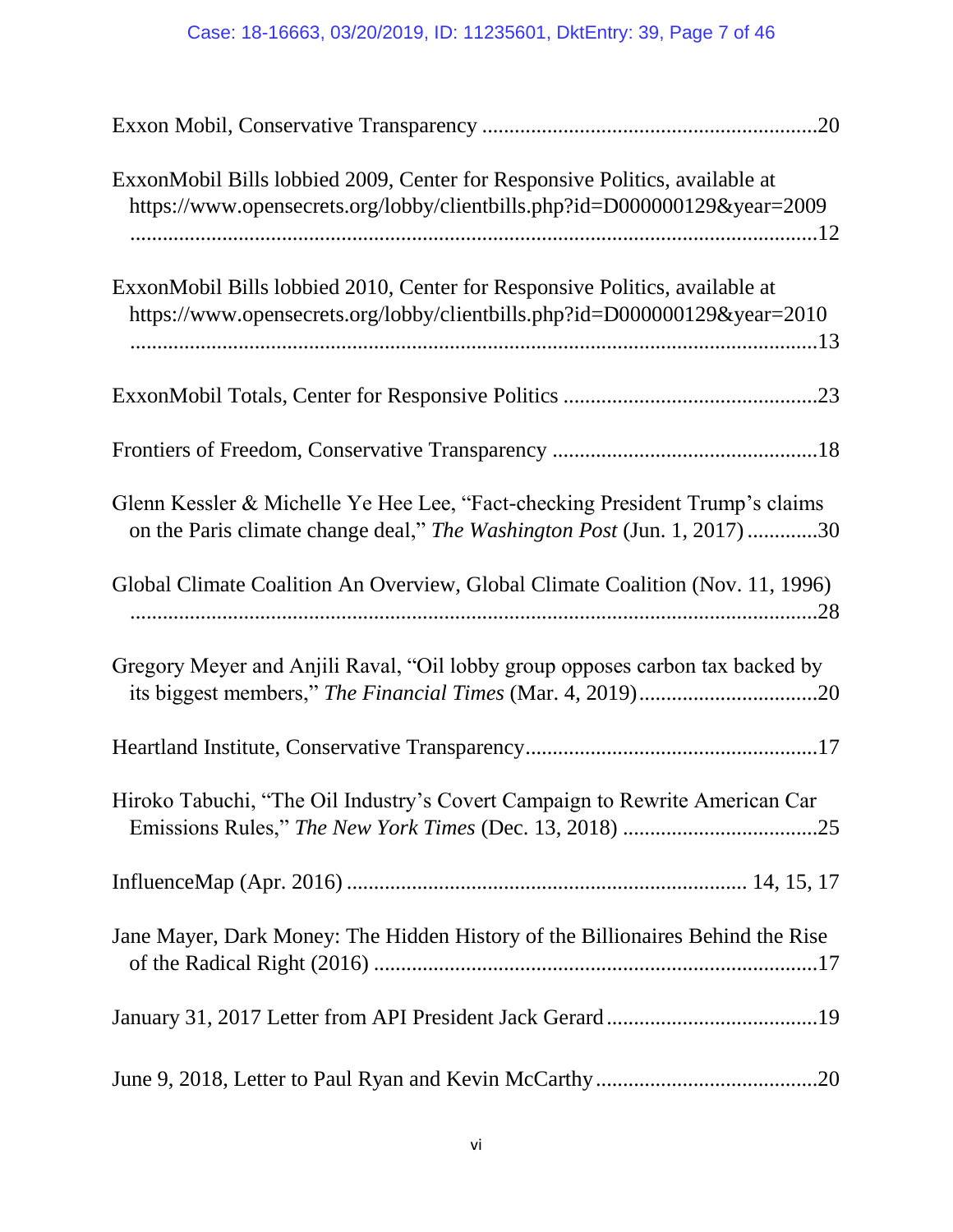| Kevin Steinberger & Amanda Levin, "Chamber Inflates Costs, Ignores Benefits of<br>Climate Action," Natural Resources Defense Council (March 22, 2017) 30        |
|-----------------------------------------------------------------------------------------------------------------------------------------------------------------|
| Key Manufacturing Vote, National Association of Manufacturers19                                                                                                 |
|                                                                                                                                                                 |
| Maggie Farley, "Showdown at Global Warming Summit," The Los Angeles Times                                                                                       |
| Marianne Lavelle, "John McCain's Climate Change Legacy," Inside Climate News                                                                                    |
|                                                                                                                                                                 |
| National Assn. of Manufacturers Summary, Center for Responsive Politics 16                                                                                      |
| Notice of Tutorial, <i>California v. BP</i> , Case No. C 170611 (N.D. Cal.)31                                                                                   |
| Oct. 13, 1997 Speech of Lee Raymond to the World Petroleum Congress 29                                                                                          |
|                                                                                                                                                                 |
| Request for Information re Amicus Curiae Materials, California v. BP, Case No. C                                                                                |
| "Revealed: how oil giant influenced Bush," The Guardian (Jun. 8, 2005)29                                                                                        |
| Robert Brulle, "Institutionalizing delay: foundation funding and the creation of<br>U.S. climate change counter-movement organizations," Climatic Change (Dec.  |
| Royal Dutch Shell Bills lobbied 2009, Center for Responsive Politics, available at<br>https://www.opensecrets.org/lobby/clientbills.php?id=D000042525&year=2009 |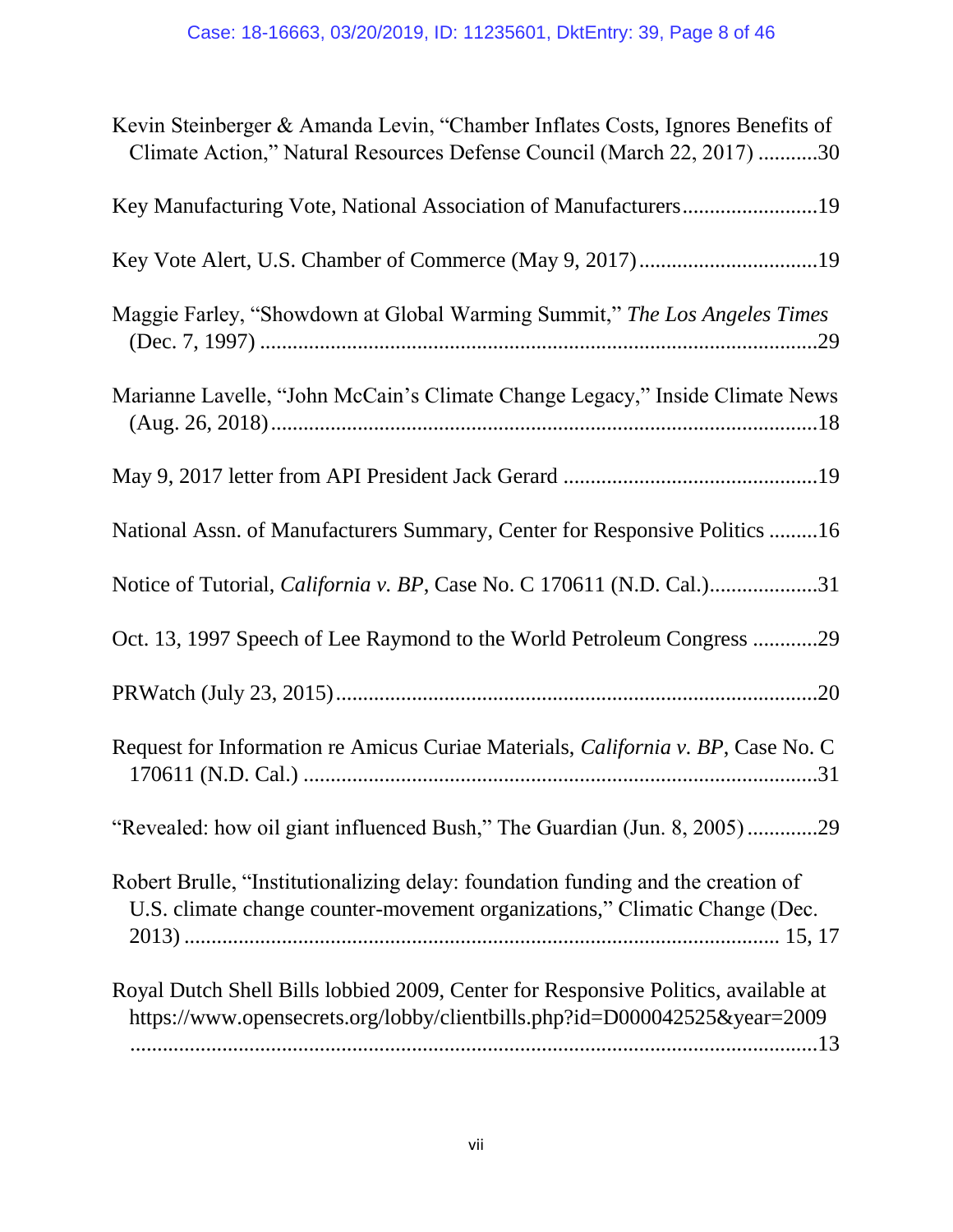| Royal Dutch Shell Bills lobbied 2010, Center for Responsive Politics, available at<br>https://www.opensecrets.org/lobby/clientbills.php?id=D000042525&year=2010 |
|-----------------------------------------------------------------------------------------------------------------------------------------------------------------|
| Royal Dutch Shell Lobbying Totals 1998 – 2018, Center for Responsive Politics,<br>available at https://www.opensecrets.org/lobby/clientsum.php?id=D000042525    |
|                                                                                                                                                                 |
| S.1151 "Climate Stewardship and Innovation Act of 2005," 109th Cong                                                                                             |
|                                                                                                                                                                 |
|                                                                                                                                                                 |
|                                                                                                                                                                 |
| S.2877, the Carbon Limits and Energy for America's Renewal (CLEAR) Act10                                                                                        |
| Scott Keyes, "Kissing Cousins: How the U.S. Chamber of Commerce and<br>American Crossroads Hook Up to Elect Republicans (Oct. 7, 2010) 24                       |
| Second quarter 2018 lobbying report for American Fuel and Petrochemical                                                                                         |
| <b>Statement of Senator Whitehouse,</b><br>http://www.whitehouse.senate.gov/download/?id=7c225de8-0d47-4c02-bc4e-                                               |
|                                                                                                                                                                 |
|                                                                                                                                                                 |
| Top Spenders, Center for Responsive Politics, available at<br>https://www.opensecrets.org/lobby/top.php?showYear=a&indexType=s14                                |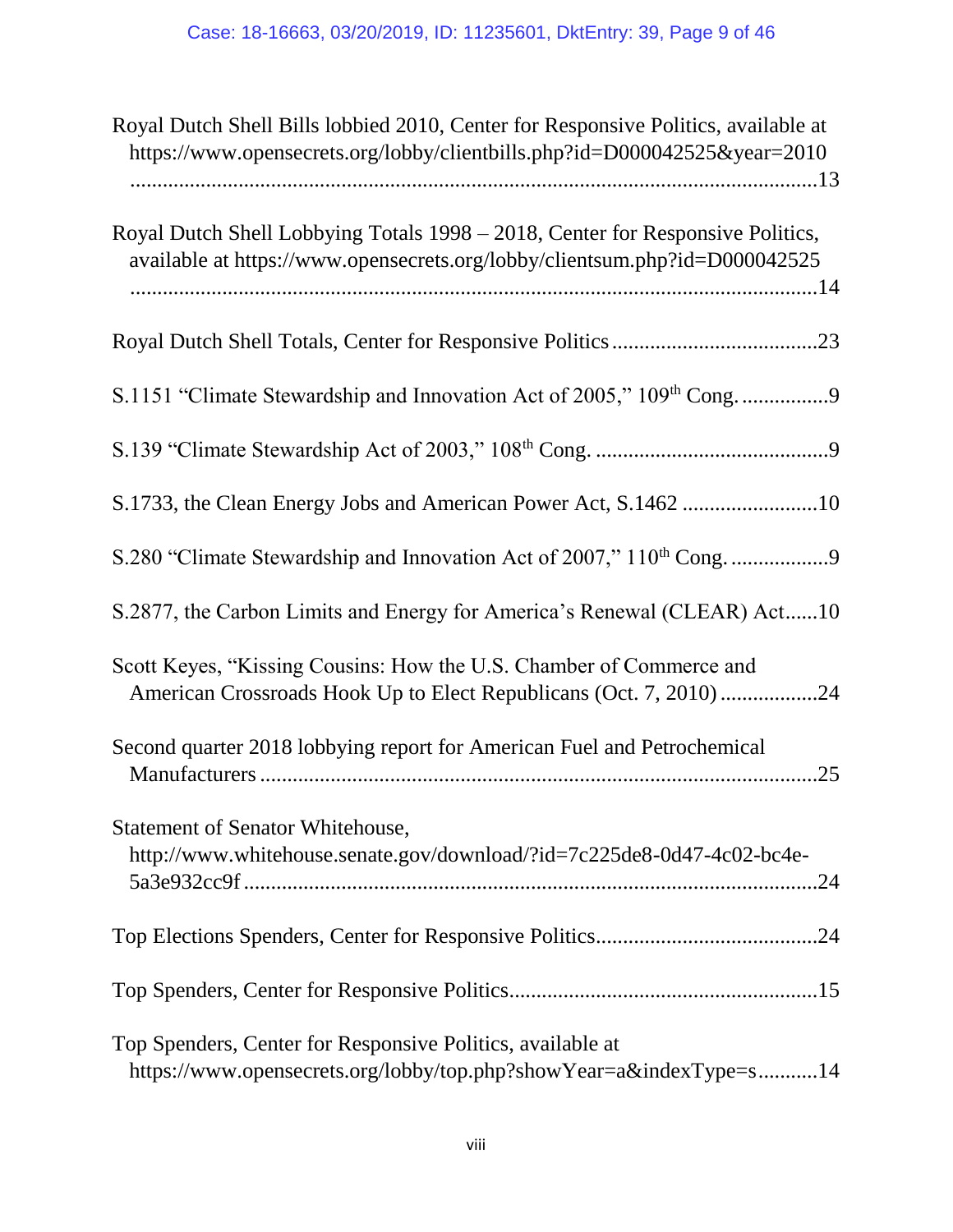| "Trade Associations and their Climate Policy Footprint," InfluenceMap (December |  |
|---------------------------------------------------------------------------------|--|
| U.S. Chamber of Commerce Summary, Center for Responsive Politics 24             |  |
| <b>Treatises</b>                                                                |  |
| 1 Alexis De Tocqueville, Democracy in America (Arthur Goldhammer trans.,        |  |
| 3 William Blackstone, Commentaries on the Common Law of England (1992)          |  |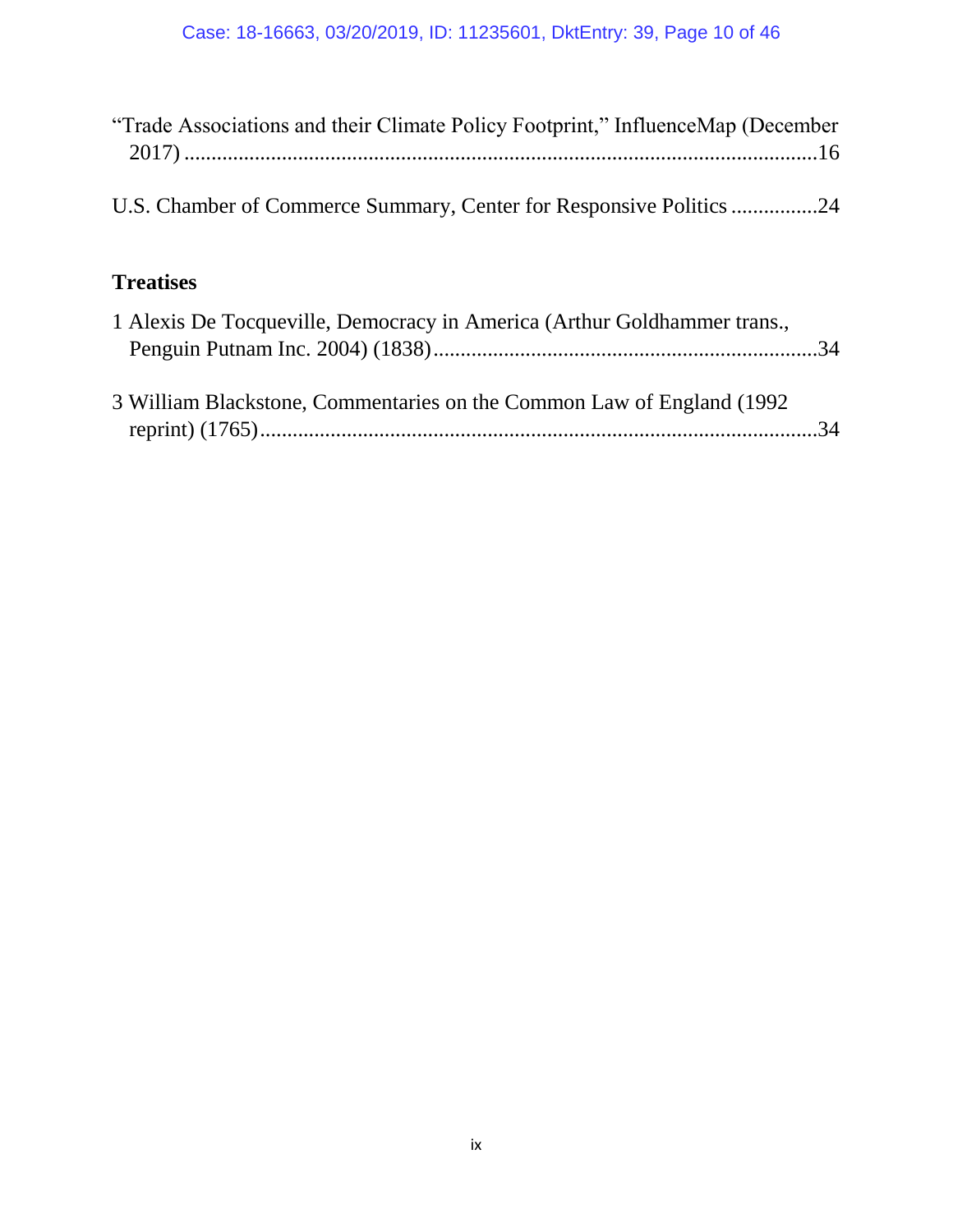#### <span id="page-10-0"></span>**AMICI CURIAE'S IDENTITY, INTEREST, AND AUTHORITY TO FILE**

**Senator Sheldon Whitehouse** represents the State of Rhode Island in the United States Senate. First elected to the Senate in 2006, Senator Whitehouse has actively sought comprehensive solutions to address climate change. He is a member of the Senate's Environment and Public Works Committee and author of the American Opportunity Carbon Fee Act, which would establish a fee on carbon emissions.

Senator Whitehouse has closely observed the influence of corporate lobbying and election spending in Congress, as well as how the fossil fuel industry has used its political and electioneering influence to impede necessary steps to address climate change. He is the author of Captured: The Corporate Infiltration of American Democracy.

**Senator Dianne Feinstein** has represented the State of California in the United States Senate since 1992. Prior to her time in the Senate, Senator Feinstein served the City of San Francisco for 18 years, first as a member of its Board of Supervisors and then as its Mayor. Senator Feinstein has long championed policies to address climate change.

**Senator Richard Blumenthal** represents the State of Connecticut in the United States Senate. First elected to the Senate in 2010, and previously Attorney General of Connecticut, Senator Blumenthal has spent much of his career fighting

1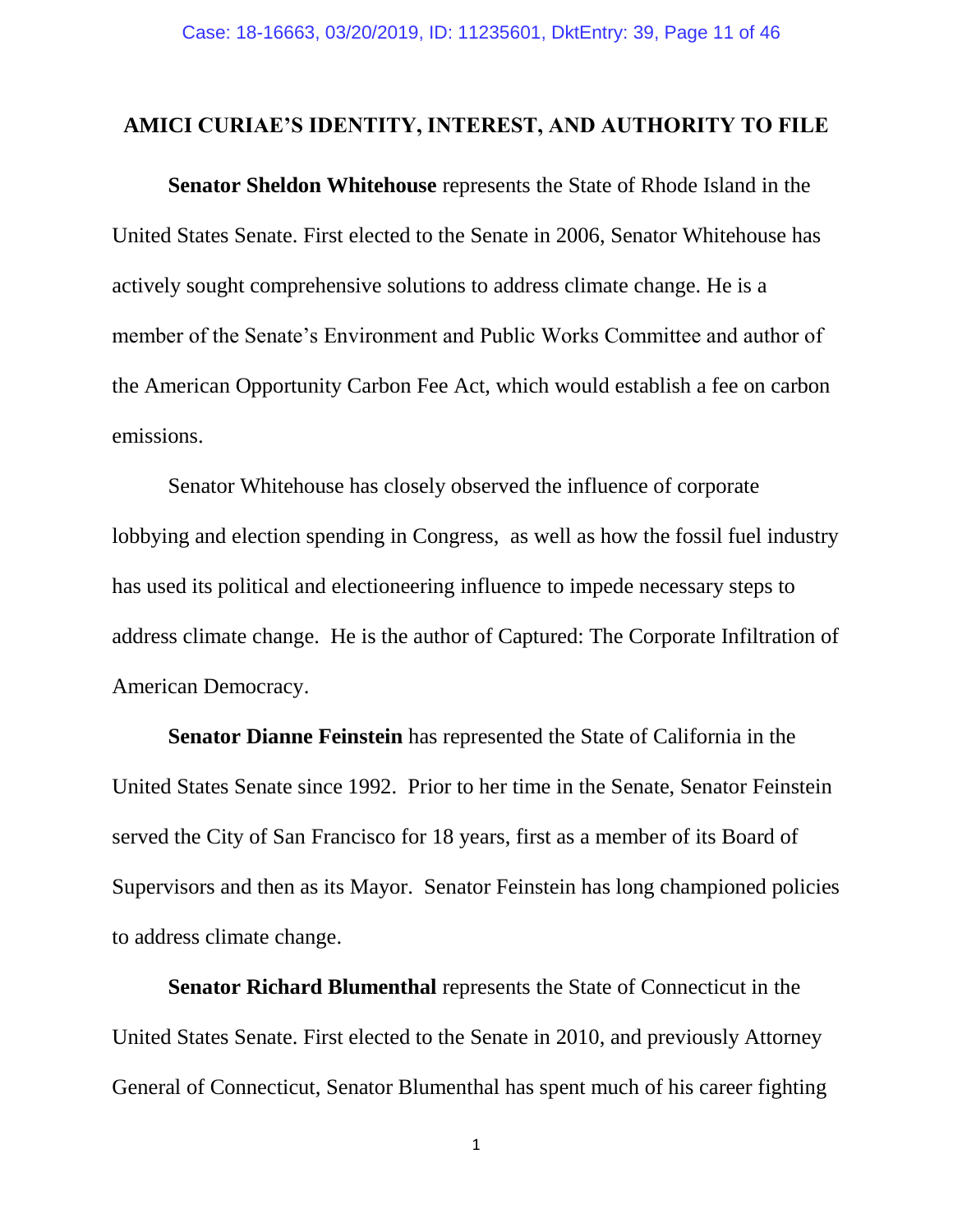for the environment and public health. He has co-chaired the Senate Fuel Cell and Hydrogen Caucus and has introduced annual resolutions recognizing National Hydrogen and Fuel Cell Day to bring awareness to the fuel cell industry, while also advocating for increased investment in fuel cell technology.

**Senator Mazie K. Hirono** has represented the State of Hawaii in the United States Senate since 2013. From 2007 to 2013, she served as a member of the United States House of Representatives for Hawaii's 2nd Congressional District. She is a member of the Senate Energy and Natural Resources Committee and the Senate Armed Services Committee and has an interest in reducing and responding to the impact of climate change on the United States.

**Senator Edward J. Markey** represents the Commonwealth of

Massachusetts in the United States Senate. He is a member of the Environment and Public Works, the Commerce, Science, and Transportation, and the Foreign Relations committees. He also serves as Chair of the Senate Climate Change Task Force. Senator Markey's more than 40 years of legislative experience includes coauthorship with Congressman Henry Waxman of the only comprehensive climate legislation ever to pass a chamber of Congress. It would have cut national global warming emissions by 17 percent by 2020 and 80 percent by 2050. He was also the principal House author of a 1987 energy conservation act and a 2007 law to increase national fuel economy standards, which reduced consumer costs and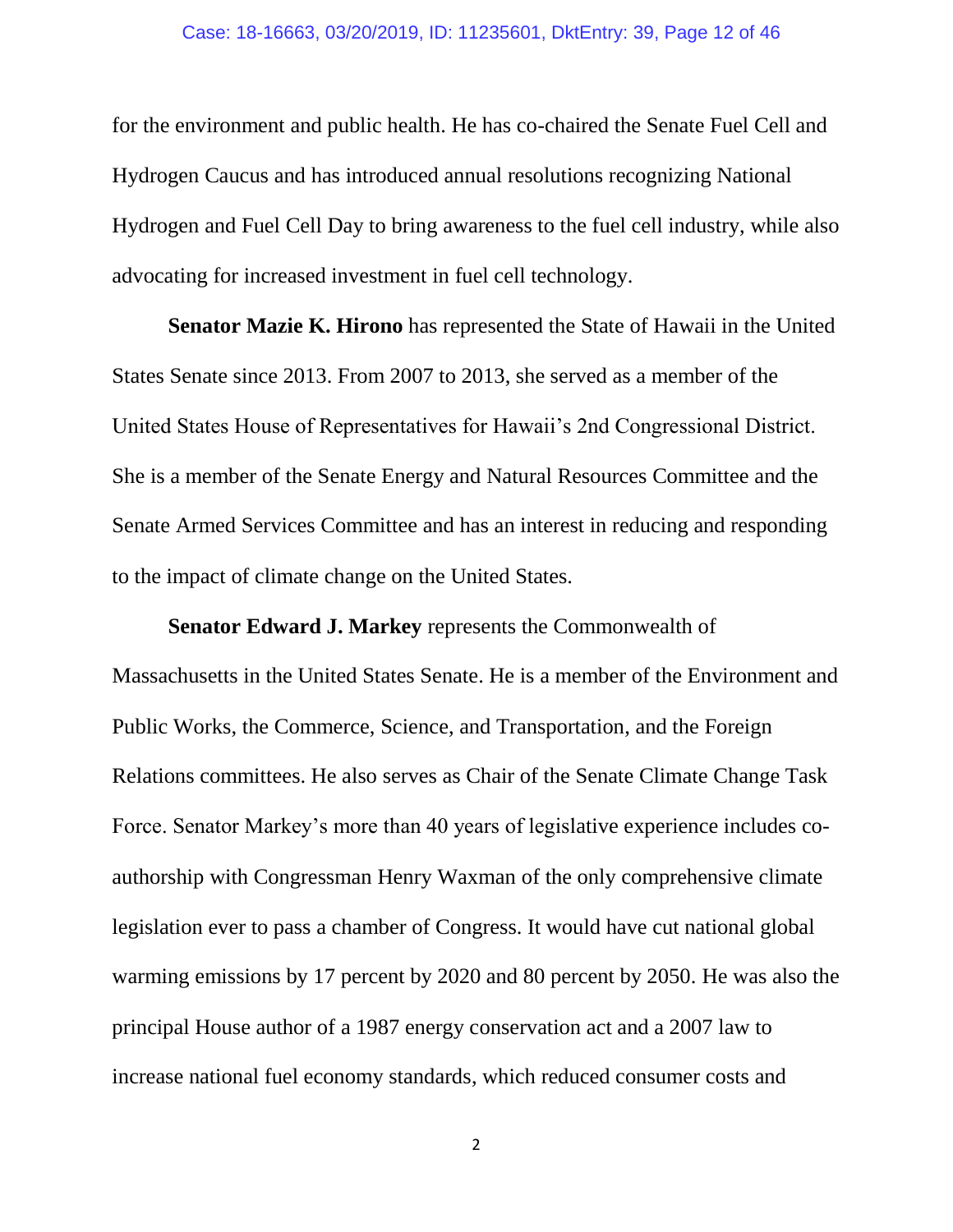greenhouse gas emissions. Senator Markey is a sponsor of the Green New Deal resolution, which sets out the principles to achieve a just transition to a net-zero emissions economy.

**Senator Kamala D. Harris** represents the State of California in the United States Senate. Since 2017, Senator Harris has fought the rollback of environmental and climate change regulations. She has also led a resolution supporting federal clean vehicle emissions standards, secured a federal report on the impact of climate change on the nation's superfund sites, and introduced legislation to help communities invest in green infrastructure to mitigate the impacts of sea level rise. Previously, Senator Harris served as the Attorney General of California from 2011 to 2017, where she fought to hold polluters accountable and defend key environmental laws. She was the District Attorney of San Francisco from 2004 to 2011, where she established San Francisco's first Environmental Justice Unit to tackle environmental crimes that disproportionately affect the city's poorest communities.<sup>1</sup>

<span id="page-12-0"></span>l

<sup>&</sup>lt;sup>1</sup> All parties have consented to the filing of amicus briefs. No party's counsel authored the brief in whole or in part, no party or party's counsel contributed money that was intended to fund preparing or submitting the brief, and no person other than Senator Whitehouse or his counsel contributed money that was intended to fund preparing or submitting the brief.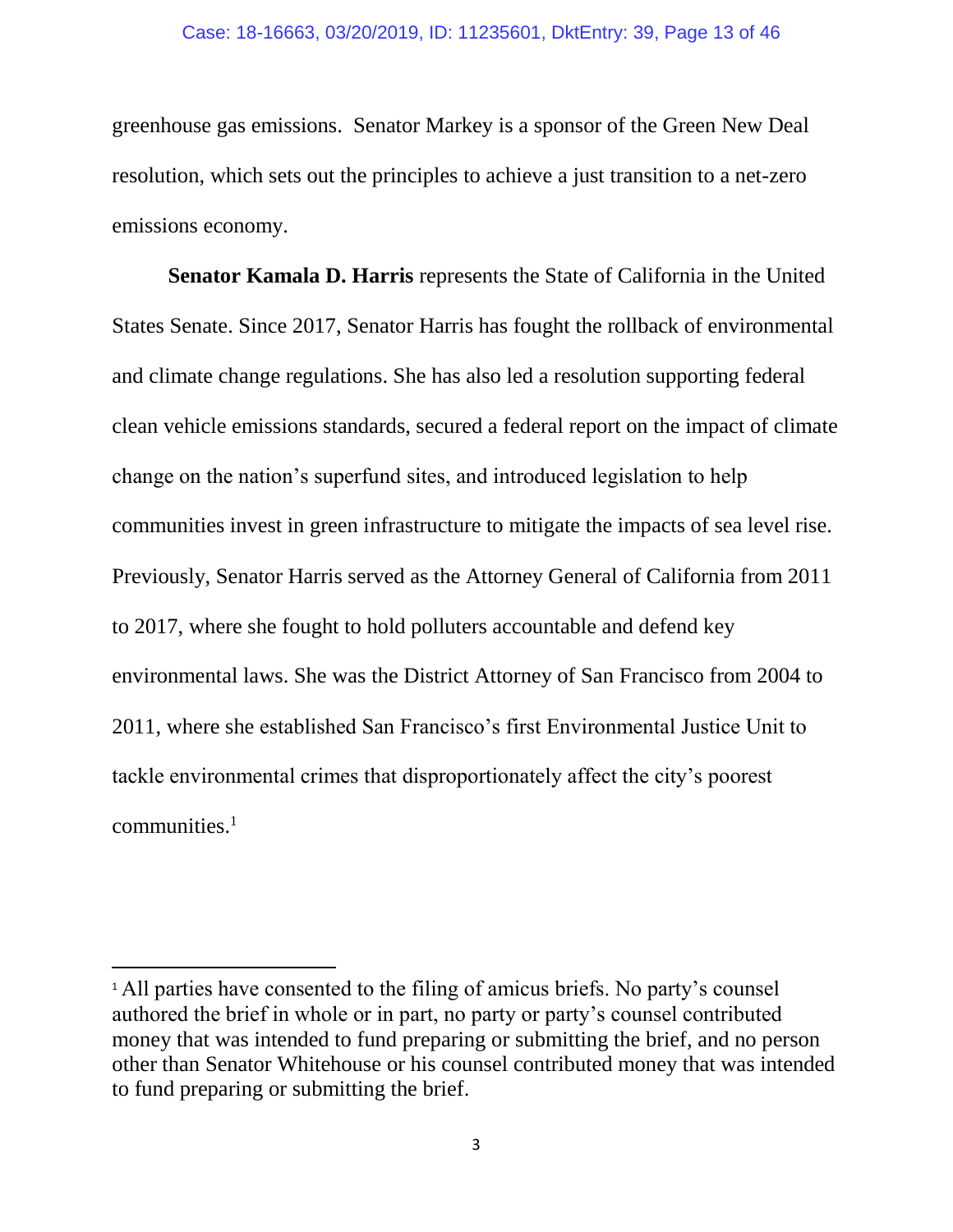#### **SUMMARY OF ARGUMENT**

Defendants ask this Court to affirm the District Court because they assert that any assignment of liability or the injunctive relief sought in this case should be exclusively pleaded to Congress and the Executive Branch, rather than to a court of law. Yet, determinations of liability and remedy fall squarely within the realm of the judiciary, being the stuff of judicial, rather than political, examination. The errant nature of the Defendants' exclusivity argument becomes even more acute when examined in the context of these same defendants' decades-long efforts to stifle action by Congress; and to pervert independent scientific consideration by those two branches of government by: 1) stifling action by Congress; 2) preventing the EPA from promulgating fact-based regulations reliant upon a truly accurate assessment of costs and benefits; and (3) undermining the United States' political and moral authority in international negotiations. When viewed from the perspective of Defendants' actions in the halls of Congress and the Executive, it becomes apparent that Defendants' real position is that no one should address climate change, the cataclysmic effects it is already having, and particularly the real injuries that Defendants have proximately caused.

As United States Senators with decades of collective experience in Congress, we have watched from the front row the efforts of these Defendants, directly, through trade associations, and through other groups they fund, to block

4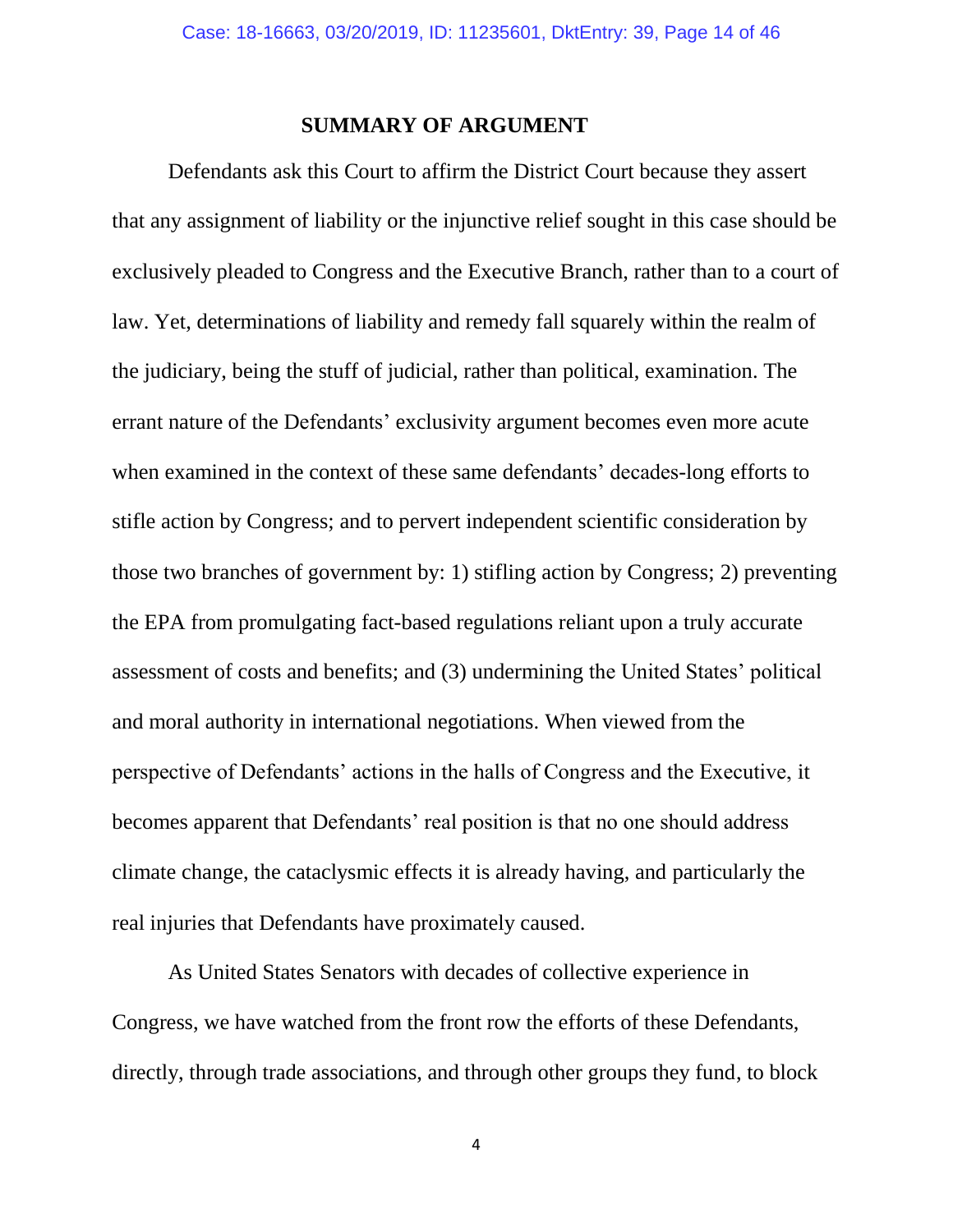climate action in the other coequal branches. Crediting Defendants' argument would effectively reward their multi-million dollar campaign of deception and obstruction against progress on climate change. In this brief, we will summarize the various means by which Defendants have squelched climate action in Congress, at executive agencies, and at international fora. Using its broad equitable authority, this Court should consider Defendants' claims about separation of powers with a clear eye to the pretextual and disingenuous nature of their argument, and recognize it as a ruse to avoid responsibility for harms they have caused.

Nor should this Court be deterred from sending this case back to the District Court for adjudication. What is presented is not some abstract political question that is both nonjusticiable and committed to the other branches of government. It is, instead, a classic case or controversy with parties who have both standing to bring it and injury in fact. Defendants long have engaged in successful efforts to block climate action in the other coequal branches. They now seek to do the same before the judiciary. This Court should exercise its jurisdiction over the instant case to provide Plaintiffs with an opportunity for the justice that is sorely needed.

#### **ARGUMENT**

#### <span id="page-14-1"></span><span id="page-14-0"></span>**I. THE LOWER COURT'S DECISION WITH RESPECT TO THE SEPARATION OF POWERS DOCTRINE RELIED ON INCOMPLETE INFORMATION AS TO DEFENDANTS' OWN**

5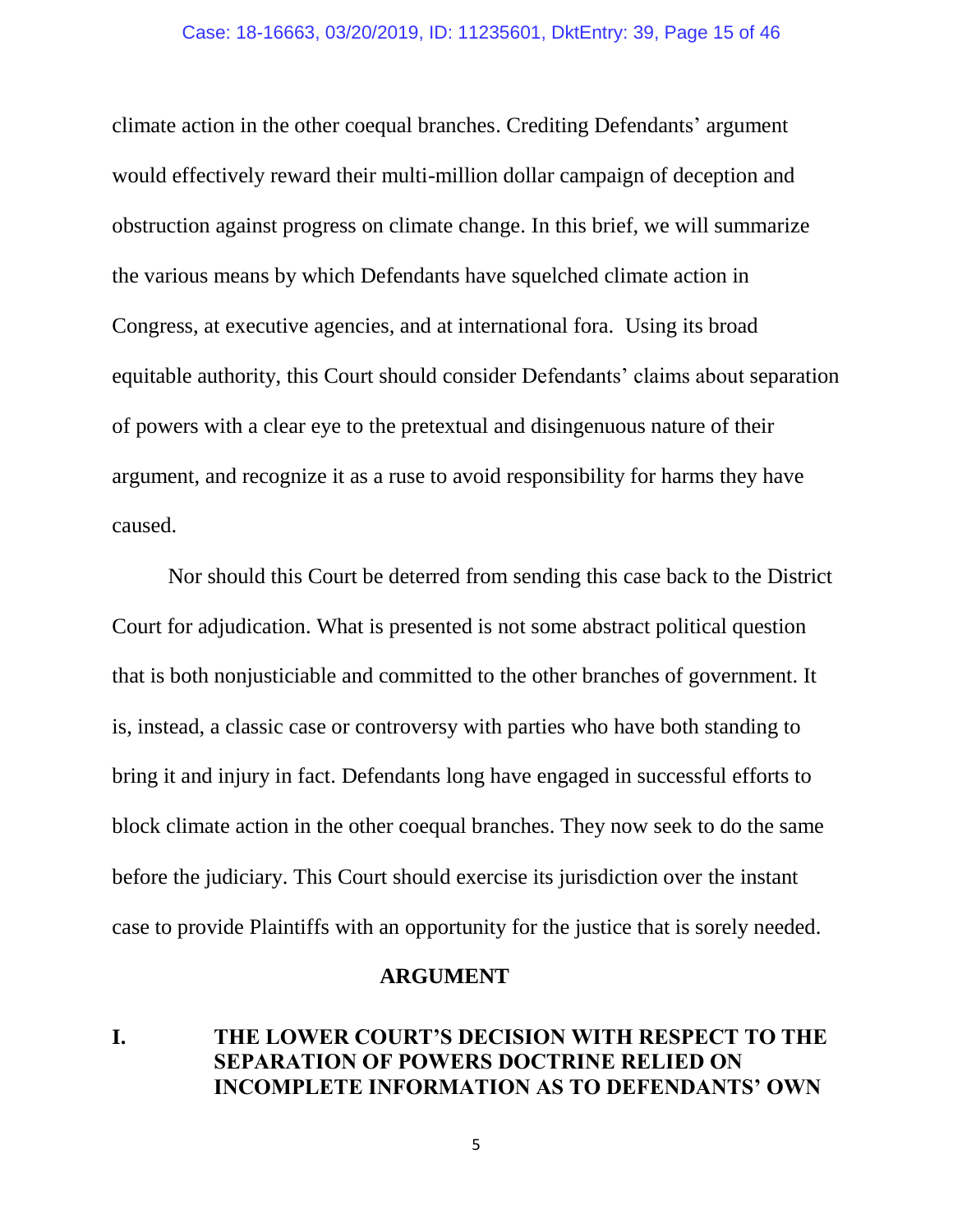## **EFFORTS TO PREVENT POLICIES THAT ADDRESS CLIMATE CHANGE.**

In its June 25, 2018, order, the District Court dismissed this matter based on

its conclusion that:

The problem [of global warming] deserves a solution on a more vast scale than can be supplied by a district judge or jury in a public nuisance case. While it remains true that our federal courts have authority to fashion common law remedies for claims based on global warming, courts must also respect and defer to the other co-equal branches of government when the problem at hand clearly deserves a solution best addressed by those branches.<sup>2</sup>

In stating this, the District Court relied at least in part on Defendants'

contentions that "[m]atters of global concern, such as rising seas allegedly caused by worldwide emissions, are 'committed by the Constitution to the political departments of the Federal Government' (citation omitted),"<sup>3</sup> that "[f]or several decades, Congress has engaged in robust debate about the potential harms of global warming and the economic and political consequences of regulating greenhouse gases," and that "EPA has similarly balanced the costs and benefits of regulating greenhouse gases."<sup>4</sup>

<sup>2</sup> *City of Oakland v. BP P.L.C.*, 325 F. Supp. 3d 1017, 1029 (N.D. Cal. 2018).

<sup>3</sup> Doc. 225, Defendants' Motion to Dismiss First Amended Complaints; Memorandum of Points and Authorities, at 23-24, Case No. 3:17-cv-6011-WHA (N.D. Cal.).

<sup>4</sup> *Id*. at 24.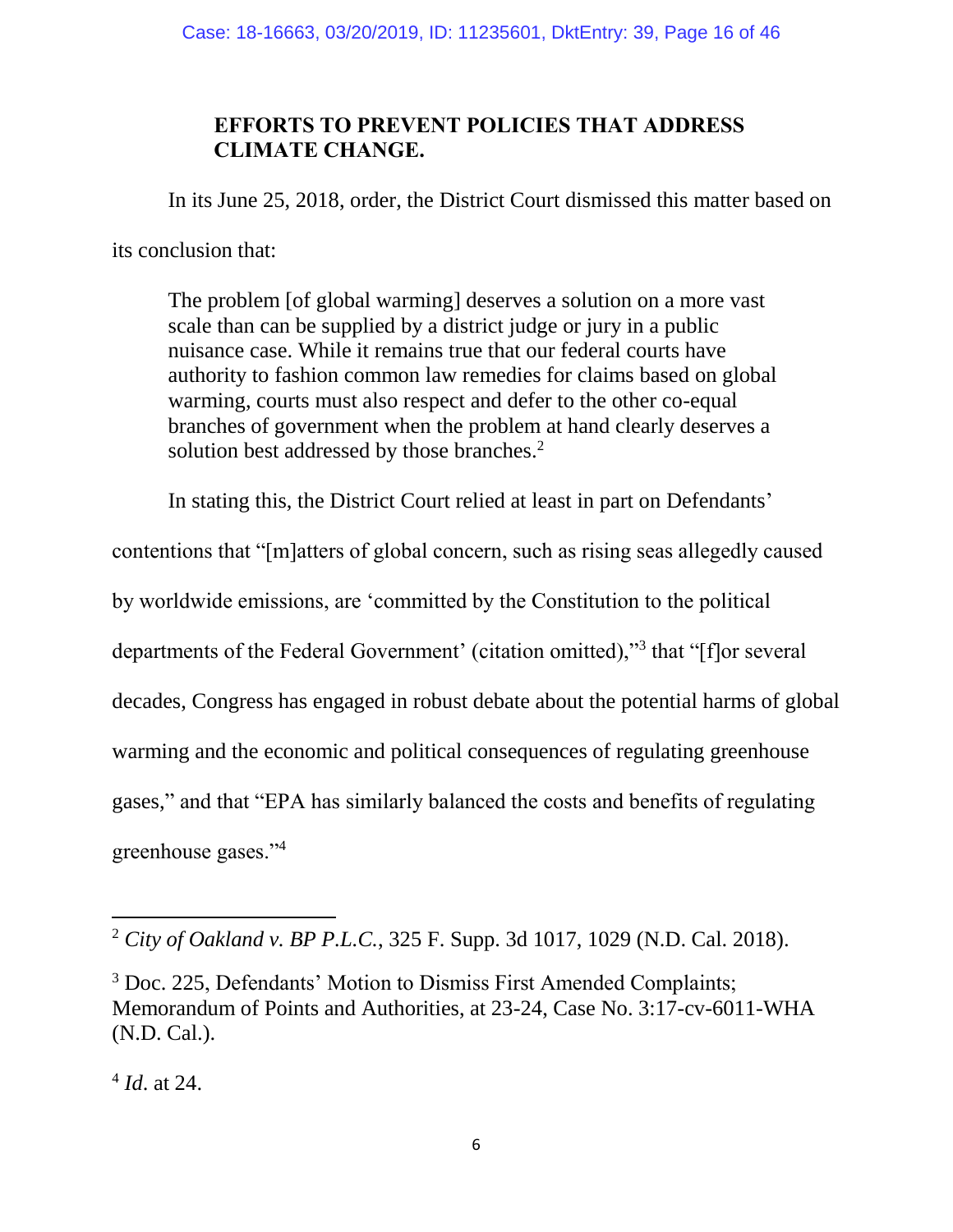Defendants' Pollyannaish paean to our separated powers ignores both the collective effect of the millions of dollars these same Defendants have spent to ensure political gridlock and international inaction, and the "virtually unflagging obligation of the federal courts to exercise the jurisdiction given them." 5

Defendants' extensive, decades-long opposition to congressional, executive, and international efforts to limit their carbon emissions (which they concede<sup>6</sup> are responsible for climate change) provides vital context for Defendants' separation of powers argument. Following their argument would effectively reward their multi-million dollar campaign of deception and obstruction. Principles of equity counsel against such a perverse outcome.

In cases where the public interest is involved—as it most certainly is in the instant case—the U.S. Supreme Court has held that a federal court's equitable powers are "broader" and "more flexible" than when only a private interest is at stake.<sup>7</sup> "Courts of equity may, and frequently do, go much farther" to give "relief

<sup>5</sup> *Colorado River Water Conservation Dist. v. United States*, 424 U.S. 800, 817 (1976).

<sup>6</sup> *See*, *e.g*., Chevron's slides for the "climate change tutorial" ordered by Judge Alsup, available at [http://blogs2.law.columbia.edu/climate-change-litigation/wp](blogs2.law.columbia.edu/climate-change-litigation/wp-content/uploads/sites/16/case-documents/2018/20180321_docket-317-cv-06011_notice-3.pdf)[content/uploads/sites/16/case-documents/2018/20180321\\_docket-317-cv-](blogs2.law.columbia.edu/climate-change-litigation/wp-content/uploads/sites/16/case-documents/2018/20180321_docket-317-cv-06011_notice-3.pdf)[06011\\_notice-3.pdf.](blogs2.law.columbia.edu/climate-change-litigation/wp-content/uploads/sites/16/case-documents/2018/20180321_docket-317-cv-06011_notice-3.pdf)

<sup>7</sup> *Kansas v. Nebraska*, 135 S.Ct. 1042, 1053 (2015) (quoting *Porter v. Warner Holding Co*., 328 U.S. 395, 398 (1946)).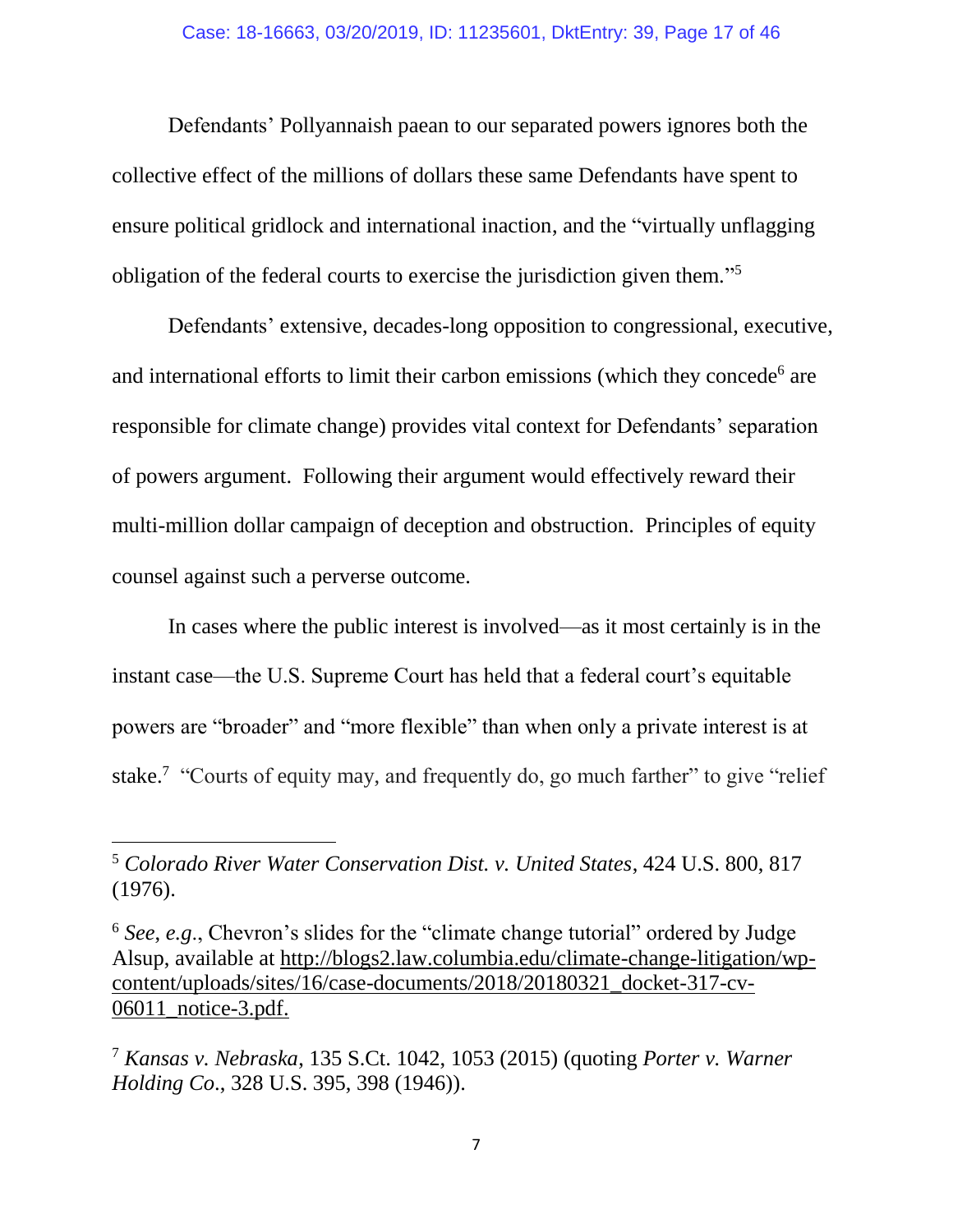#### Case: 18-16663, 03/20/2019, ID: 11235601, DktEntry: 39, Page 18 of 46

in furtherance of the public interest than they are accustomed to go when only private interests are involved."<sup>8</sup> In exercising their jurisdiction, courts of equity may "mould each decree to the necessities of the particular case" and "accord full justice" to all parties.<sup>9</sup>

Given that this Court possesses these "broad" and "flexible" equitable powers, an outcome that accepts Defendants' separation of powers argument at face value and thereby rewards their campaign to prevent Congress, the executive agencies, and international fora from addressing climate change, would not be consistent with the public interest or the full justice Plaintiffs deserve. We therefore urge the Court to avail itself of the flexibility that equity affords it, to mold its decision to the necessity of the instant case,<sup>10</sup> and, despite the barrier of money and influence that Defendants have erected to block climate action in the other coequal branches, to offer Plaintiffs an opportunity for the justice that is sorely needed.

#### <span id="page-17-0"></span>**A. Defendants Have Prodigiously Funded Efforts to Prevent Congress from Acting to Address Carbon Pollution.**

<sup>8</sup> *Virginian R. Co. v. Railway Employees,* 300 U.S. 515, 552 (1937).

<sup>9</sup> *Porter*, 328 U.S. at 398.

<sup>&</sup>lt;sup>10</sup> The limits of judicial authority inherent in our constitutional system may well inform the remedies that may be imposed, but it is premature at this stage to abandon the field to the political branches.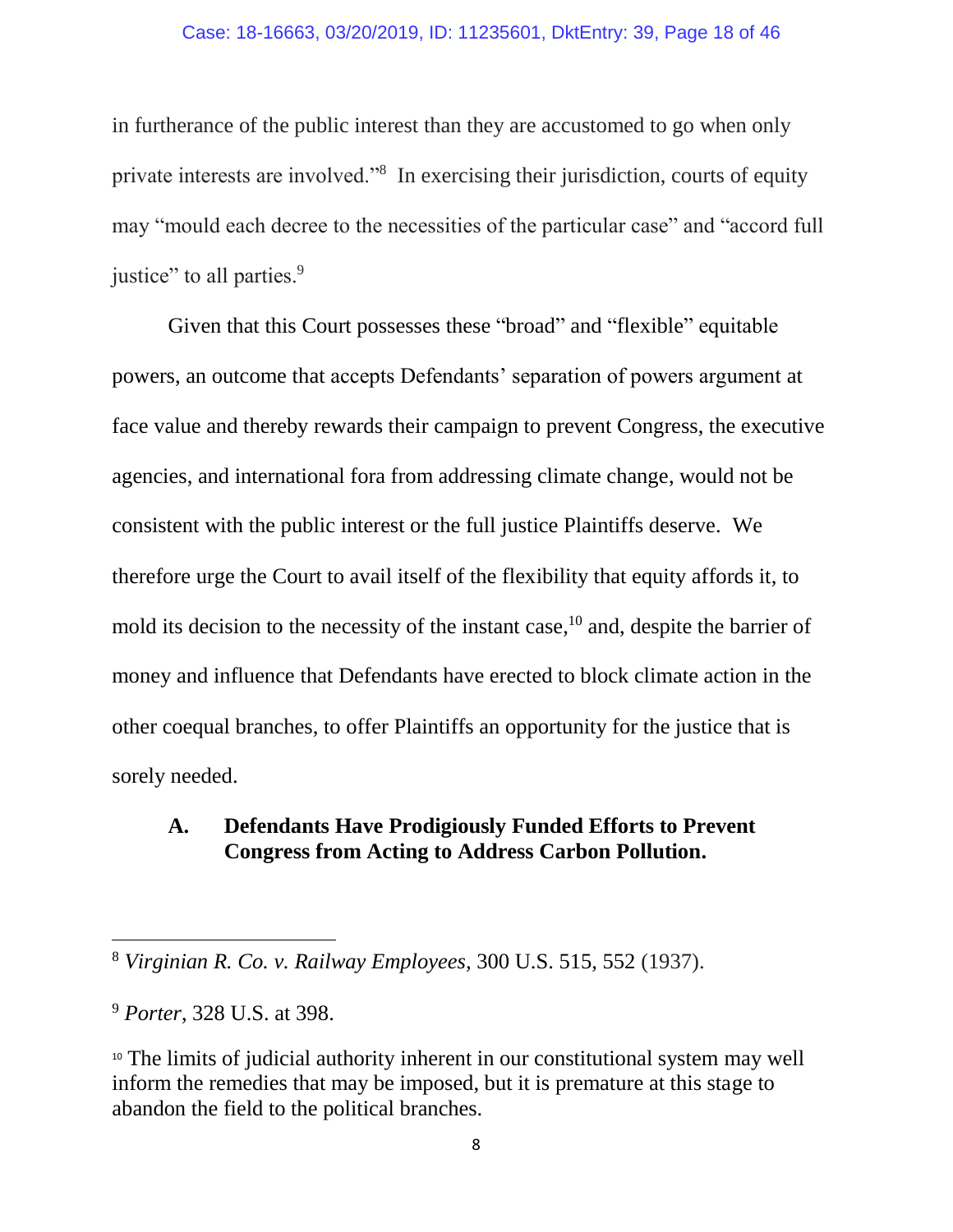In the mid to late 1980s, Congress began to hold hearings on climate change. Almost two decades later, Congress seriously considered legislation to reduce carbon emissions.<sup>11</sup> In 2003<sup>12</sup>, and again in 2005,<sup>13</sup> and 2007,<sup>14</sup> Senators John McCain (R-AZ) and Joe Lieberman (D-CT) introduced legislation to cap carbon emissions. Each of these bills enjoyed bipartisan support, as did other measures circulating in Congress.

In 2009, prospects for positive climate action brightened with a new president in the White House and his party in control of both Houses of Congress. Several bills to limit carbon emissions were introduced in the House of Representatives and the Senate, and one of them, H.R. 2454, known as Waxman-Markey, passed the House but advanced no further.<sup>15</sup> Climate legislation

 $\overline{\phantom{a}}$ 

 $13$  S.1151 "Climate Stewardship and Innovation Act of 2005," 109<sup>th</sup> Cong., available at [https://www.congress.gov/109/bills/s1151/BILLS-109s1151is.pdf.](https://www.congress.gov/109/bills/s1151/BILLS-109s1151is.pdf)

<sup>14</sup> S.280 "Climate Stewardship and Innovation Act of 2007,"  $110<sup>th</sup>$  Cong., available at [https://www.congress.gov/110/bills/s280/BILLS-110s280is.pdf.](https://www.congress.gov/110/bills/s280/BILLS-110s280is.pdf)

 $11$  A large part of this took place at the same time that at least some of the Defendants began funding groups to sow doubt on climate change; this was particularly true after Congress held its first hearings on the subject. This campaign will be discussed in more detail in section I.A. of this brief.

<sup>&</sup>lt;sup>12</sup> S.139 "Climate Stewardship Act of 2003,"  $108<sup>th</sup>$  Cong., available at [https://www.edf.org/climate/clean-power-plan-case-resources.](https://www.edf.org/climate/clean-power-plan-case-resources)

<sup>&</sup>lt;sup>15</sup> In addition to Waxman-Markey in the House, these bills included three primary bills in the Senate to limit carbon emissions: S.1733, the Clean Energy Jobs and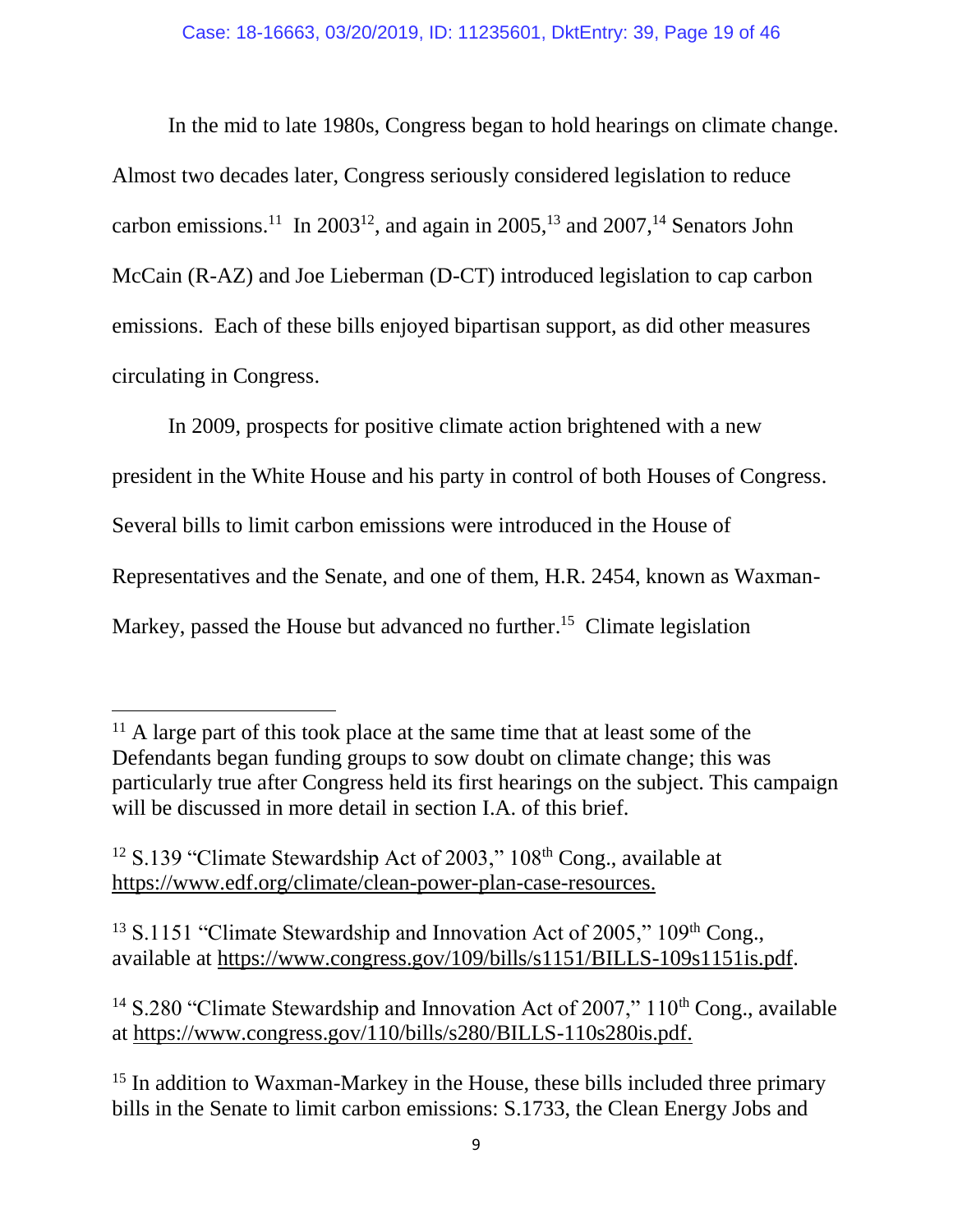ultimately died in the Senate in 2010, the same year that *Citizens United v. FEC*<sup>16</sup> was decided, allowing unlimited political spending by outside groups. The power of unlimited and anonymous political spending, as well as threats and promises of such spending, were brought to bear on the Republican Party in Congress with the result that bipartisanship on serious climate measures ended. Since 2010 and the fundamental changes wrought by *Citizens United*, Congress has not seriously considered legislation to comprehensively reduce carbon emissions. During this time, however, Congress has voted on legislation to roll back the regulation of discrete sources of particular greenhouse gases.

#### <span id="page-19-0"></span>*1. Defendants bankrolled lobbying efforts to block climate legislation.*

#### *a. Lobbying by Defendants.*

The fossil fuel industry, including these Defendants, directly and indirectly employed an army of lobbyists to prevent climate change legislation from passing Congress.

During 2009 and 2010, the years when cap and trade legislation was being actively considered in Congress, lobbying spending by all five Defendants soared.

 $\overline{a}$ 

American Power Act, S.1462; the American Clean Energy Leadership Act of 2009; and S.2877, the Carbon Limits and Energy for America's Renewal (CLEAR) Act.

 $16$  558 U.S. 310 (2010).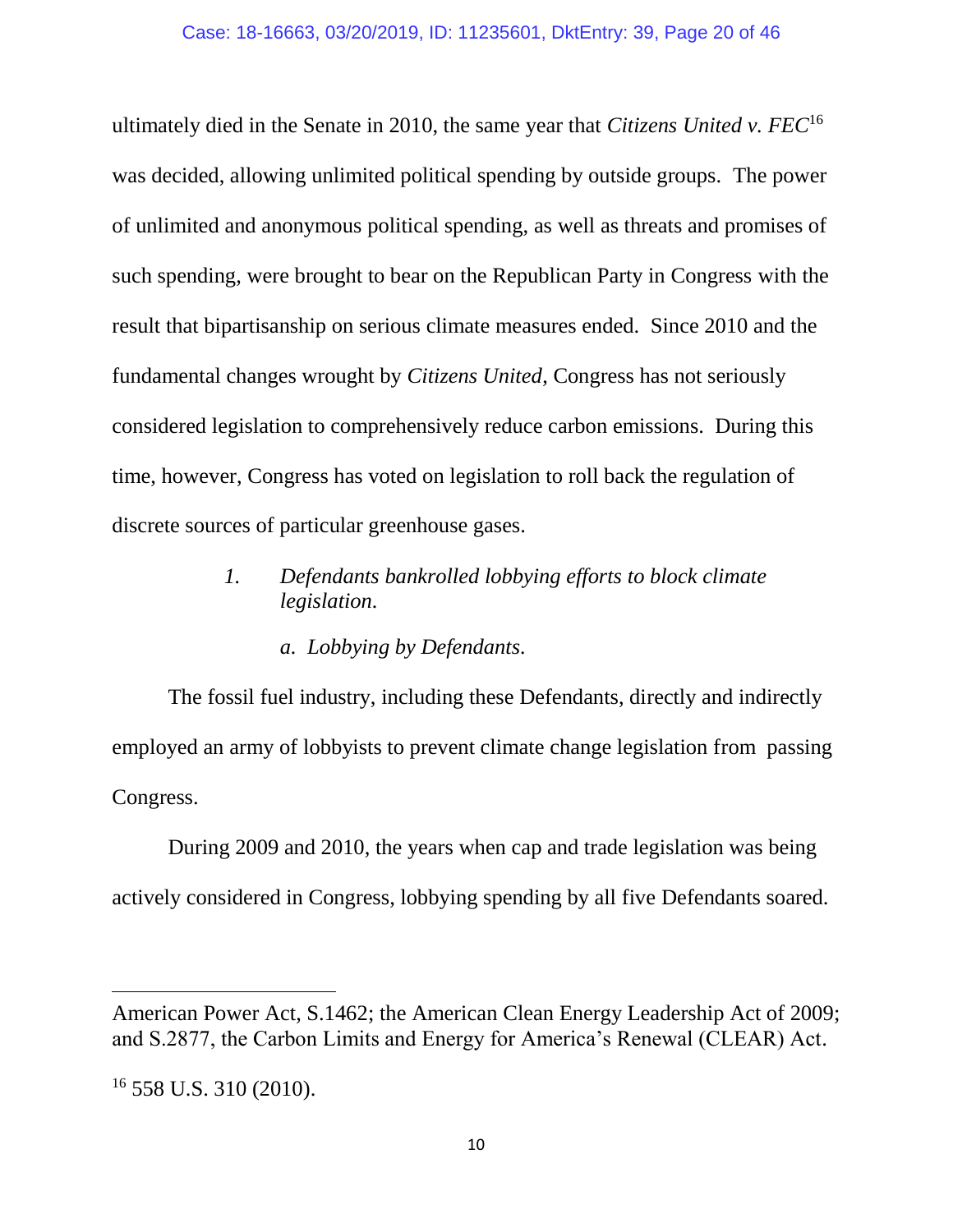BP's federal lobbying jumped from \$10.45 million in 2008 to \$16 million in 2009, the most it ever spent on federal lobbying during a single year.<sup>17</sup> Chevron's federal lobbying jumped from \$13 million in 2008 to \$21 million in 2009, also a record.<sup>18</sup> ConocoPhillips' federal lobbying spending more than doubled from \$8.5 million in 2008 to more than \$18 million in 2009.<sup>19</sup> ExxonMobil, ever at the vanguard of efforts to kill climate legislation, seemed to anticipate the results of the 2008 elections and increased its lobbying to \$29 million in 2008 from \$17 million in 2007; it then kept up the onslaught in 2009, spending more than \$27 million on federal lobbying.<sup>20</sup> Shell more than doubled its lobbying spending from \$4.5 million in 2008 to  $$10.2$  million in 2009.<sup>21</sup>

Companies are not required to disclose how much money they spend lobbying on individual pieces of legislation, but they are required to identify which

 $\overline{\phantom{a}}$ 

<sup>19</sup> ConocoPhillips Lobbying Totals 1998 – 2018, Center for Responsive Politics, available at [https://www.opensecrets.org/orgs/lobby.php?id=D000000303.](https://www.opensecrets.org/orgs/lobby.php?id=D000000303)

<sup>20</sup> ExxonMobil Lobbying Totals  $1998 - 2018$ , Center for Responsive Politics, available at [https://www.opensecrets.org/orgs/lobby.php?id=D000000129.](https://www.opensecrets.org/orgs/lobby.php?id=D000000129)

<sup>21</sup> Royal Dutch Shell Lobbying Totals  $1998 - 2018$ , Center for Responsive Politics, available at [https://www.opensecrets.org/lobby/clientsum.php?id=D000042525.](https://www.opensecrets.org/lobby/clientsum.php?id=D000042525)

<sup>&</sup>lt;sup>17</sup> BP Lobbying Totals  $1998 - 2018$ . Center for Responsive Politics, available at [https://www.opensecrets.org/orgs/lobby.php?id=D000000091.](https://www.opensecrets.org/orgs/lobby.php?id=D000000091)

 $18$  Chevron Lobbying Totals 1998 – 2018, Center for Responsive Politics, available at [https://www.opensecrets.org/orgs/lobby.php?id=D000000015.](https://www.opensecrets.org/orgs/lobby.php?id=D000000015)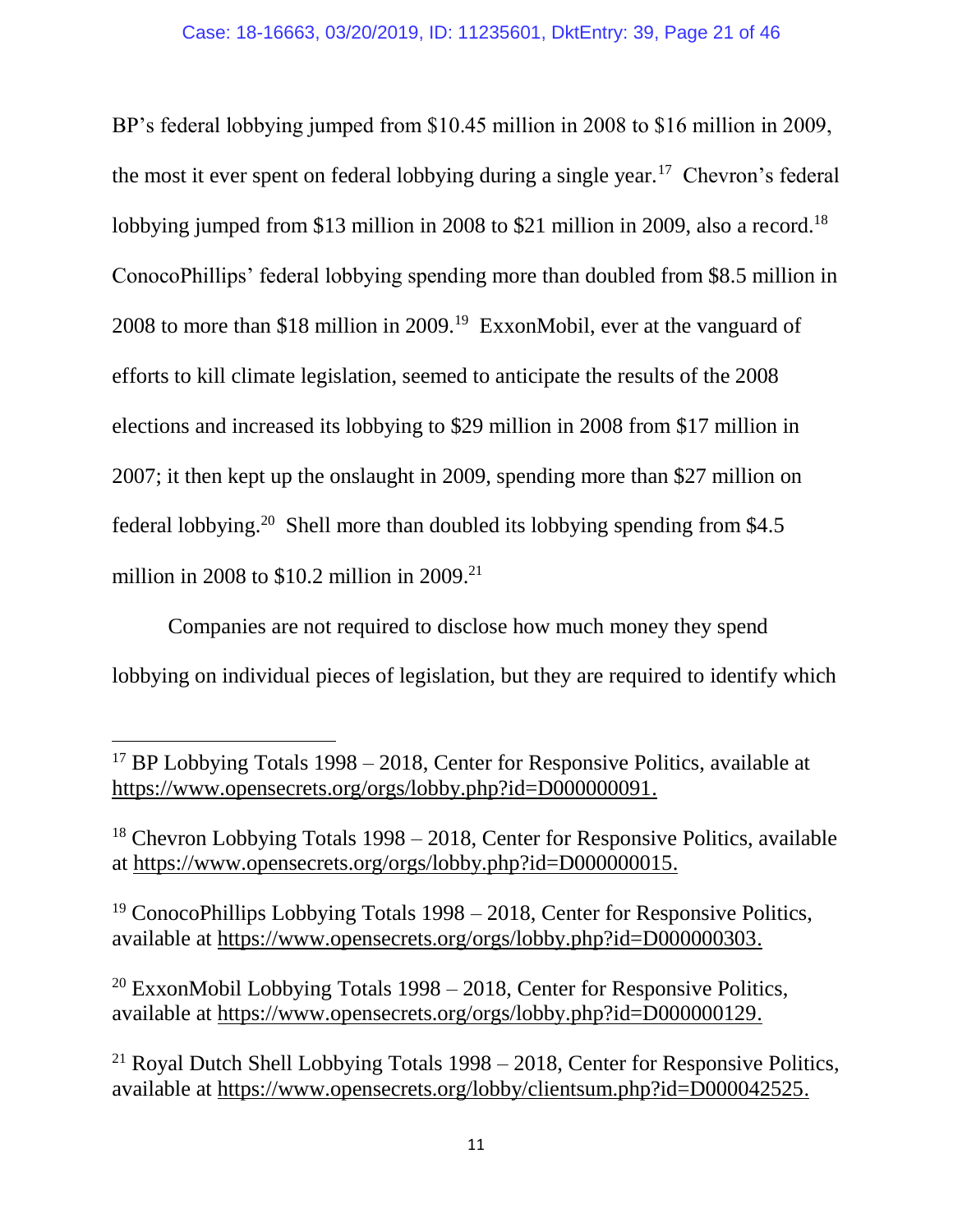bills they are lobbying on. The various climate bills considered in 2009 and 2010 were *a* top, if not *the* top, lobbying priority for Defendants based on mentions in lobbying disclosure reports. Waxman-Markey was the number one bill BP lobbied on in 2009 and 2010, while S.1733 was third in 2009 and second in 2010, and S.1462 was fifth in 2009 and third in  $2010<sup>22</sup>$  Waxman-Markey was the number one bill Chevron lobbied on in 2009 and number two in 2010; S.1462 was number three in 2010.<sup>23</sup> Waxman-Markey was the number one bill ConocoPhillips lobbied on in 2009, while S.1733 was number three in 2010.<sup>24</sup> Waxman-Markey was the number one bill Exxon Mobil lobbied on in 2009 and 2010, S.1462 was third in 2009 and second in 2010, S.1733 was fourth in 2009 and third in 2010, and S.2877 was fourth in 2010.<sup>25</sup> Waxman-Markey was tied at fourth for Shell in 2009; Shell

 $\overline{\phantom{a}}$ 

<sup>24</sup> ConocoPhillips Bills lobbied 2009, Center for Responsive Politics, available at [https://www.opensecrets.org/lobby/clientbills.php?id=D000000303&year=2009,](https://www.opensecrets.org/lobby/clientbills.php?id=D000000303&year=2009) and ConocoPhillips Bills lobbied 2010, Center for Responsive Politics, available at [https://www.opensecrets.org/lobby/clientbills.php?id=D000000303&year=2010.](https://www.opensecrets.org/lobby/clientbills.php?id=D000000303&year=2010)

<sup>22</sup> BP Bills lobbied 2009, Center for Responsive Politics, available at [https://www.opensecrets.org/lobby/clientbills.php?id=D000000091&year=2009,](https://www.opensecrets.org/lobby/clientbills.php?id=D000000091&year=2009) and BP Bills lobbied 2010, Center for Responsive Politics, available at [https://www.opensecrets.org/lobby/clientbills.php?id=D000000091&year=2010.](https://www.opensecrets.org/lobby/clientbills.php?id=D000000091&year=2010)

 $23$  Chevron Bills lobbied 2009, Center for Responsive Politics, available at [https://www.opensecrets.org/lobby/clientbills.php?id=D000000015&year=2009,](https://www.opensecrets.org/lobby/clientbills.php?id=D000000015&year=2009) and Chevron Bills lobbied 2010, Center for Responsive Politics, available at [https://www.opensecrets.org/lobby/clientbills.php?id=D000000015&year=2010.](https://www.opensecrets.org/lobby/clientbills.php?id=D000000015&year=2010)

<sup>25</sup> ExxonMobil Bills lobbied 2009, Center for Responsive Politics, available at [https://www.opensecrets.org/lobby/clientbills.php?id=D000000129&year=2009,](https://www.opensecrets.org/lobby/clientbills.php?id=D000000129&year=2009)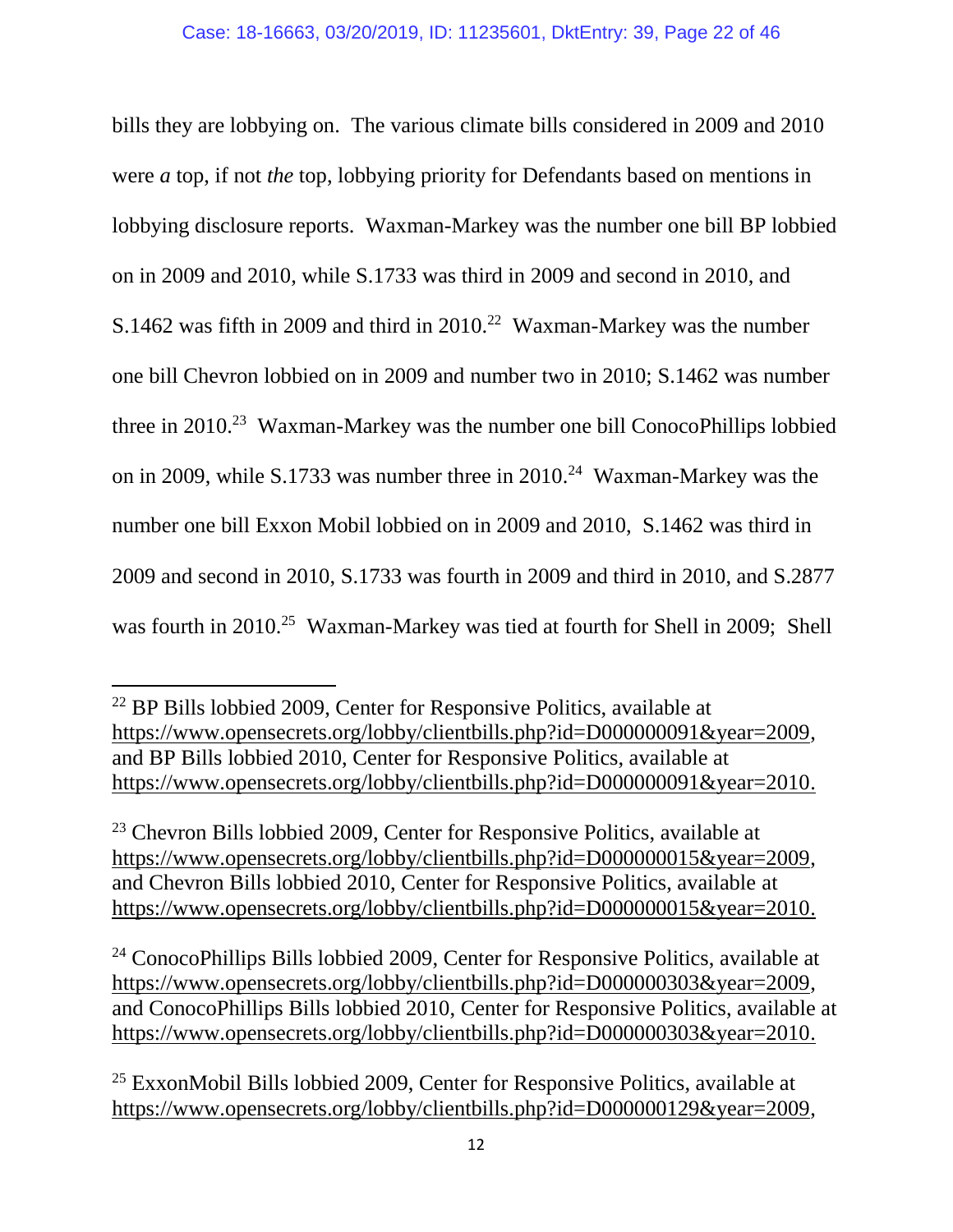also lobbied on S.1733, and S.1462.<sup>26</sup> We can represent without hesitation that Defendants did not lobby in favor of any of this legislation.

While all five Defendants reduced their annual lobbying spending after successfully killing cap and trade legislation in 2009 and 2010, they continued to spend millions annually lobbying the federal government. What's more, their average annual lobbying spending post-2010 was higher than their average lobbying spending before 2009.

Since 1998, BP has spent a total of almost \$124 million lobbying the federal government.<sup>27</sup> Chevron has spent a total of \$167 million.<sup>28</sup> ConocoPhillips has spent almost \$111 million.<sup>29</sup> ExxonMobil has spent almost \$255 million, and is

 $\overline{a}$ 

and ExxonMobil Bills lobbied 2010, Center for Responsive Politics, available at [https://www.opensecrets.org/lobby/clientbills.php?id=D000000129&year=2010.](https://www.opensecrets.org/lobby/clientbills.php?id=D000000129&year=2010)

<sup>26</sup> Royal Dutch Shell Bills lobbied 2009, Center for Responsive Politics, available at [https://www.opensecrets.org/lobby/clientbills.php?id=D000042525&year=2009,](https://www.opensecrets.org/lobby/clientbills.php?id=D000042525&year=2009) and Royal Dutch Shell Bills lobbied 2010, Center for Responsive Politics, available at [https://www.opensecrets.org/lobby/clientbills.php?id=D000042525&year=2010.](https://www.opensecrets.org/lobby/clientbills.php?id=D000042525&year=2010)

<sup>&</sup>lt;sup>27</sup> BP Lobbying Totals 1998 – 2018, Center for Responsive Politics, available at [https://www.opensecrets.org/orgs/lobby.php?id=D000000091.](https://www.opensecrets.org/orgs/lobby.php?id=D000000091)

<sup>&</sup>lt;sup>28</sup> Chevron Lobbying Totals  $1998 - 2018$ , Center for Responsive Politics, available at [https://www.opensecrets.org/orgs/lobby.php?id=D000000015.](https://www.opensecrets.org/orgs/lobby.php?id=D000000015)

<sup>&</sup>lt;sup>29</sup> ConocoPhillips Lobbying Totals  $1998 - 2018$ , Center for Responsive Politics, available at [https://www.opensecrets.org/orgs/lobby.php?id=D000000303.](https://www.opensecrets.org/orgs/lobby.php?id=D000000303)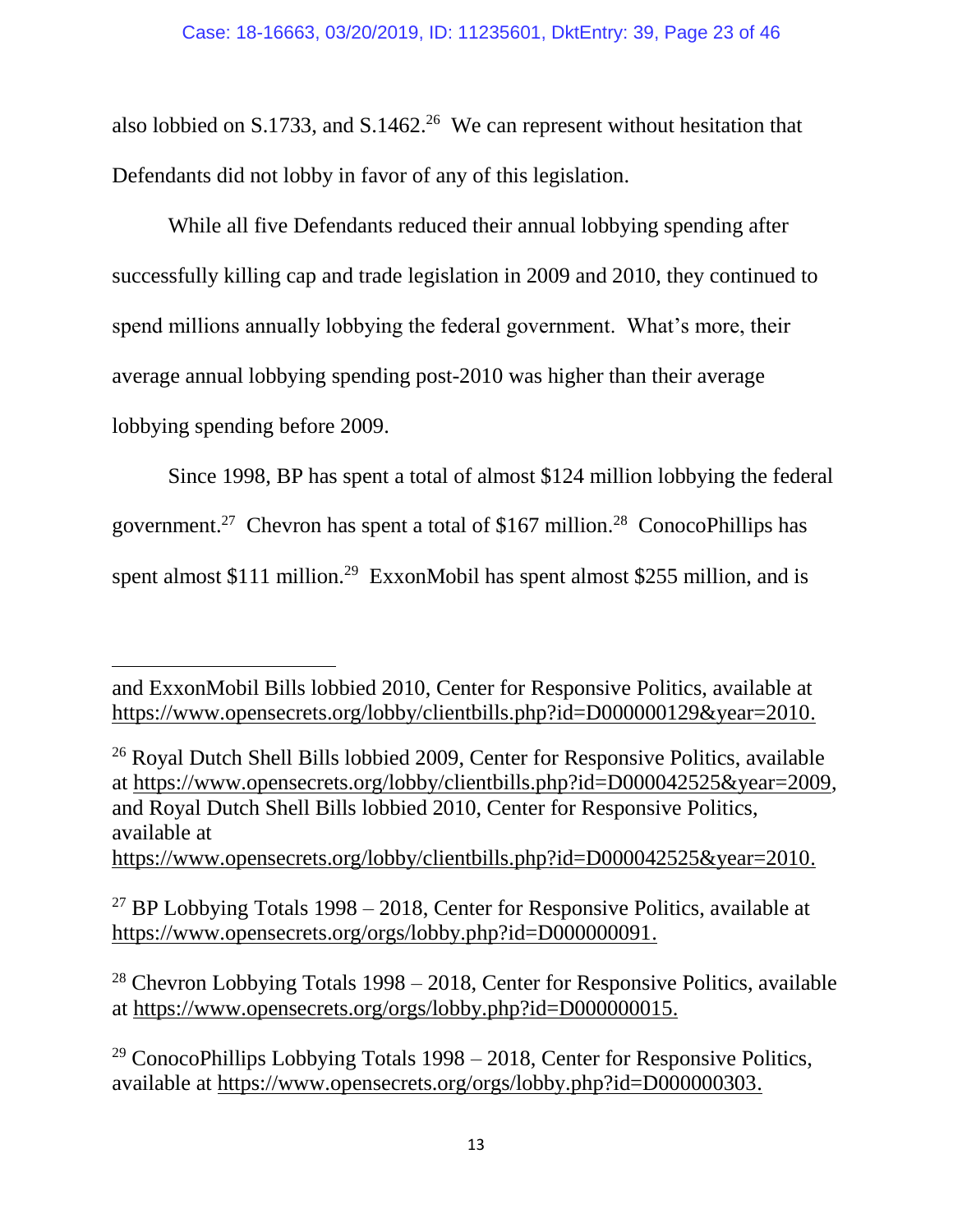the 13<sup>th</sup> largest total spender.<sup>30</sup> Shell has spent more than \$143 million.<sup>31</sup> Collectively, the five Defendants have spent \$800 million lobbying the federal government over the last two decades, averaging almost \$40 million a year.

The not-for-profit organization InfluenceMap has devised a methodology to estimate the percentage of overall lobbying spending a company or trade association spends on activities designed to obstruct climate action.<sup>32</sup> This methodology multiplies an entity's gross spending on influencing activities by the percentage of its public facing activities (press releases, position papers, etc.) that are obstructive of climate action.<sup>33</sup> When this methodology was used to examine ExxonMobil's and Shell's anti-climate influencing activities, it revealed that ExxonMobil likely spent at least \$27 million obstructing climate action in 2015<sup>34</sup>

<sup>33</sup> *Id*. at 7-8.

 $\overline{\phantom{a}}$ 

<sup>34</sup> *Id*. at 14-15.

<sup>&</sup>lt;sup>30</sup> Top Spenders, Center for Responsive Politics, available at [https://www.opensecrets.org/lobby/top.php?showYear=a&indexType=s.](https://www.opensecrets.org/lobby/top.php?showYear=a&indexType=s)

<sup>&</sup>lt;sup>31</sup> Royal Dutch Shell Lobbying Totals 1998 – 2018, Center for Responsive Politics, available at [https://www.opensecrets.org/lobby/clientsum.php?id=D000042525.](https://www.opensecrets.org/lobby/clientsum.php?id=D000042525)

<sup>&</sup>lt;sup>32</sup> "How much big oil spends on obstructive climate lobbying," InfluenceMap (Apr. 2016), available at [https://influencemap.org/site/data/000/173/Lobby\\_Spend\\_Report\\_March\\_2016.pdf](https://influencemap.org/site/data/000/173/Lobby_Spend_Report_March_2016.pdf%5bhereinafter) [\[hereinafter,](https://influencemap.org/site/data/000/173/Lobby_Spend_Report_March_2016.pdf%5bhereinafter) "InfluenceMap (Apr. 2016)"].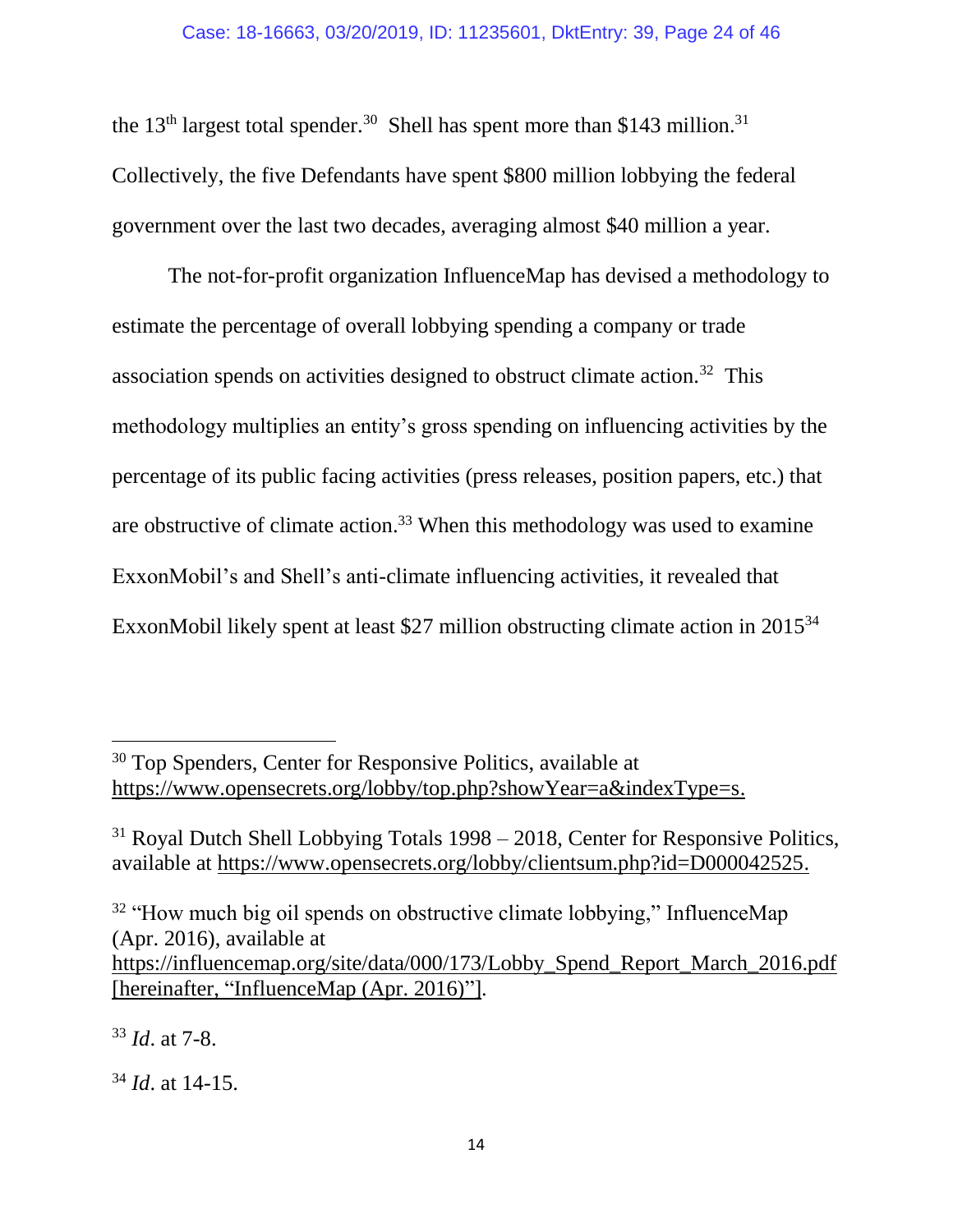alone while Shell spent  $$22$  million.<sup>35</sup> (In our view, this methodology likely underestimates the amount corporations and trade associations spend obstructing climate action, as given the overwhelming scientific consensus around climate change and the strong public support for climate action, trade associations and particularly corporations are likely attempting to hide many of their anti-climate efforts. Indeed, various dark-money channels that Defendants support give them the means to hide their role.<sup>36</sup>).

#### *b. Lobbying through trade associations and front groups.*

<span id="page-24-0"></span>Defendants also use trade associations and other front groups to lobby Congress. The biggest of these, the U.S. Chamber of Commerce (the Chamber), has spent more than \$1.5 billion lobbying the federal government since 1998, making it by far the largest lobbying spender.<sup>37</sup> Although the Chamber does not disclose its members, Defendants Chevron and ConocoPhillips are current members according to their corporate disclosures, and Defendant ExxonMobil

 $\overline{a}$ 

<sup>36</sup> *See generally* Robert Brulle, "Institutionalizing delay: foundation funding and the creation of U.S. climate change counter-movement organizations," Climatic Change (Dec. 2013), available at https://drexel.edu/now/archive/2013/December/Climate-Change/.

<sup>37</sup> Top Spenders, Center for Responsive Politics, available at [https://www.opensecrets.org/lobby/top.php?showYear=a&indexType=s.](https://www.opensecrets.org/lobby/top.php?showYear=a&indexType=s)

<sup>35</sup> *Id*. at 16-17.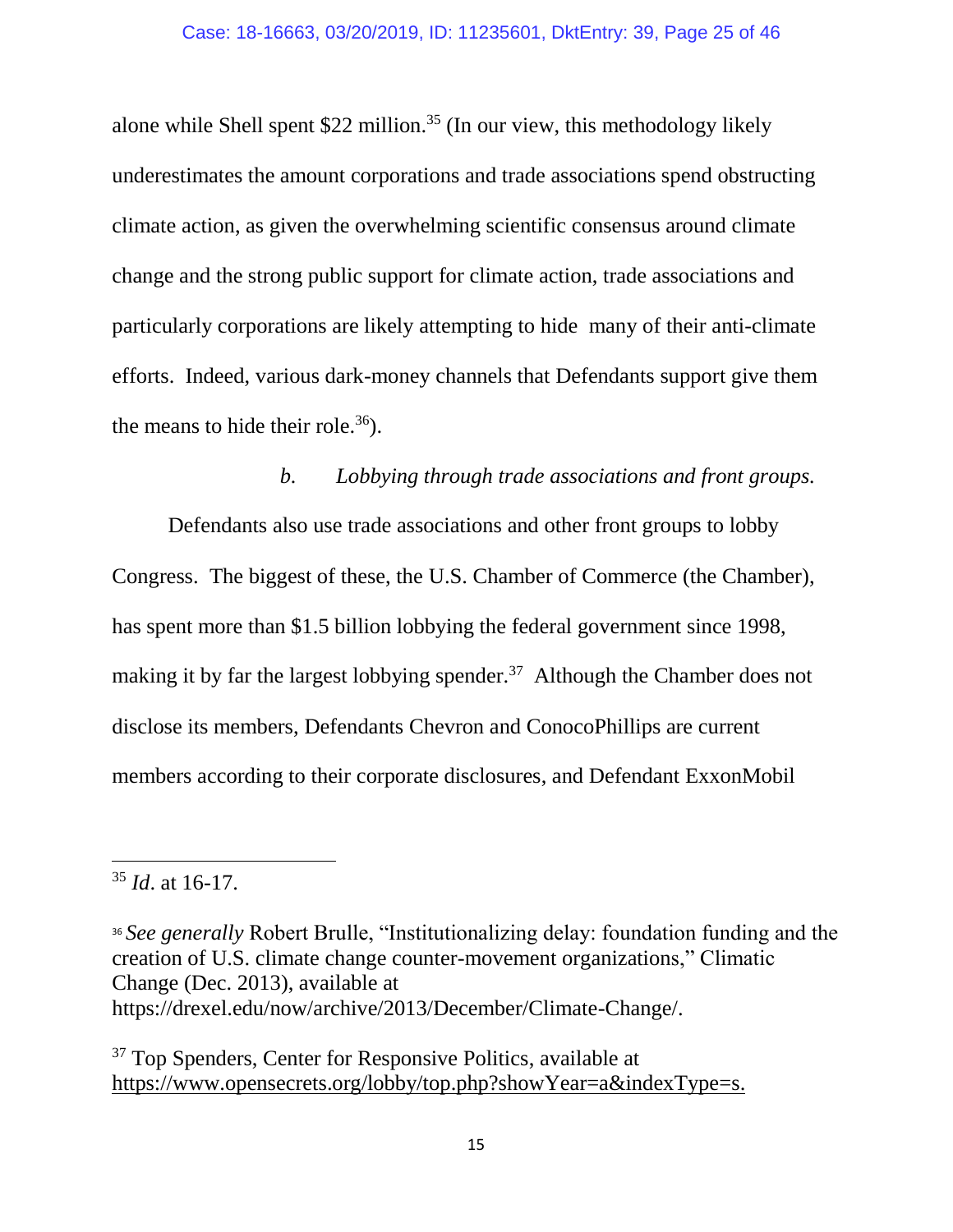discloses contributions to the Chamber's foundation. The National Association of Manufacturers (NAM) has spent more than \$163 million lobbying the federal government since 1998.<sup>38</sup> Disclosures by NAM indicate that Defendants BP, ConocoPhillips, ExxonMobil, and Shell are all current members. The American Petroleum Institute (API), the oil and gas industry's largest trade association of which all five Defendants are members, has spent more than \$112 million lobbying the federal government since 1998.<sup>39</sup>

InfluenceMap concluded that Defendants ExxonMobil and Shell have significant influence on climate policy via their numerous and deep relationships with anti-climate trade associations.<sup>40</sup> This same report found NAM to be the most influential trade association in obstructing climate action, the Chamber to be the second most obstructive, and API to be the fifth most obstructive.<sup>41</sup>

<sup>39</sup> American Petroleum Institute Summary, Center for Responsive Politics, available at [https://www.opensecrets.org/orgs/summary.php?id=D000031493&cycle=A.](https://www.opensecrets.org/orgs/summary.php?id=D000031493&cycle=A)

<sup>40</sup> "Trade Associations and their Climate Policy Footprint," InfluenceMap (December 2017), available at [file:///C:/Users/dd86294/Downloads/Trade\\_Association\\_Report\\_Dec\\_17.pdf.](file:///C:/Users/dd86294/Downloads/Trade_Association_Report_Dec_17.pdf)

<sup>38</sup> National Assn of Manufacturers Summary, Center for Responsive Politics, available at [https://www.opensecrets.org/orgs/summary.php?id=D000054156&cycle=A.](https://www.opensecrets.org/orgs/summary.php?id=D000054156&cycle=A)

<sup>41</sup> *Id*. at 8-9.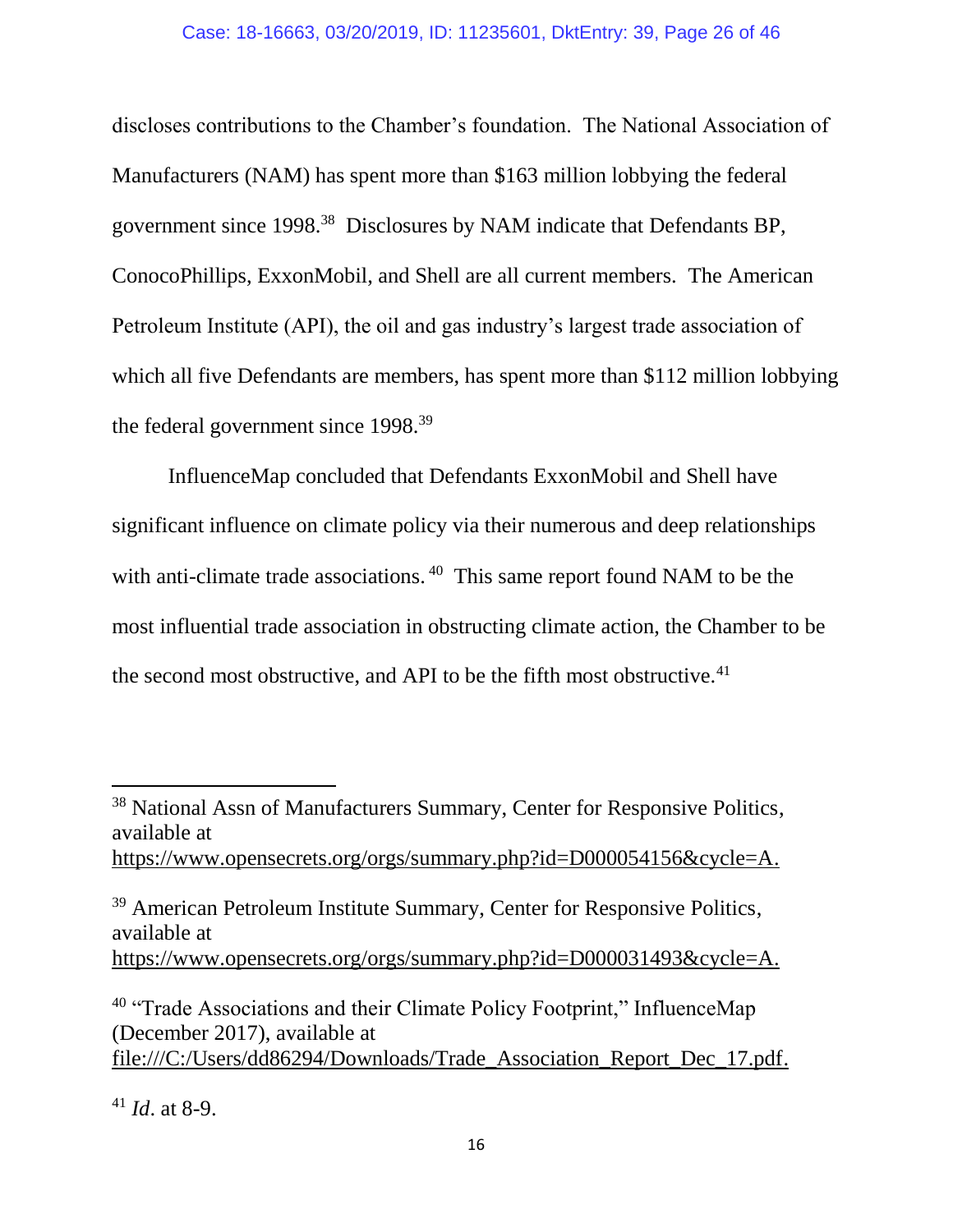InfluenceMap also concluded that API spent a whopping \$64 million obstructing climate action in 2015 alone. 42

In addition to their membership in anti-climate trade associations,

Defendants have also funded an array of front groups to oppose climate legislation.<sup>43</sup> These front groups include well-known "think tanks,"<sup>44</sup> such as the Heritage Foundation<sup>45</sup> and the Cato Institute, <sup>46</sup> in addition to lesser-known advocacy organizations, such as the Heartland Institute.<sup>47</sup> Like trade associations,

 $\overline{a}$ 42 InfluenceMap (April 2016), at 18-19, *supra* n.32.

<sup>43</sup> For a more detailed discussion of the front groups most active in climate denial and some of their known sources of funding, *see* Brulle, *supra* n.36.

<sup>44</sup> Jane Mayer, Dark Money: The Hidden History of the Billionaires Behind the Rise of the Radical Right, at 79 (2016).

<sup>45</sup> Defendants Chevron and ExxonMobil are known to have funded the Heritage Foundation. *See* 2006 Annual Report, pg. 28, Heritage Foundation, available at [http://web.archive.org/web/20100308180351/http://www.heritage.org/About/uploa](web.archive.org/web/20100308180351/http:/www.heritage.org/About/upload/AnnualReport06.pdf) [d/AnnualReport06.pdf.](web.archive.org/web/20100308180351/http:/www.heritage.org/About/upload/AnnualReport06.pdf)

<sup>46</sup> Defendant ExxonMobil is known to have funded the Cato Institute. *See* Cato Institute, Conservative Transparency, available at [http://conservativetransparency.org/recipient/cato](http://conservativetransparency.org/recipient/cato-institute/page/4/?order_by=recipient_name%20DESC)[institute/page/4/?order\\_by=recipient\\_name%20DESC.](http://conservativetransparency.org/recipient/cato-institute/page/4/?order_by=recipient_name%20DESC)

<sup>47</sup> Defendant ExxonMobil and NAM are known to have funded the Heartland Institute. *See* Heartland Institute, Conservative Transparency, [http://conservativetransparency.org/recipient/heartland-institute/?opptax=recipient.](http://conservativetransparency.org/recipient/heartland-institute/?opptax=recipient)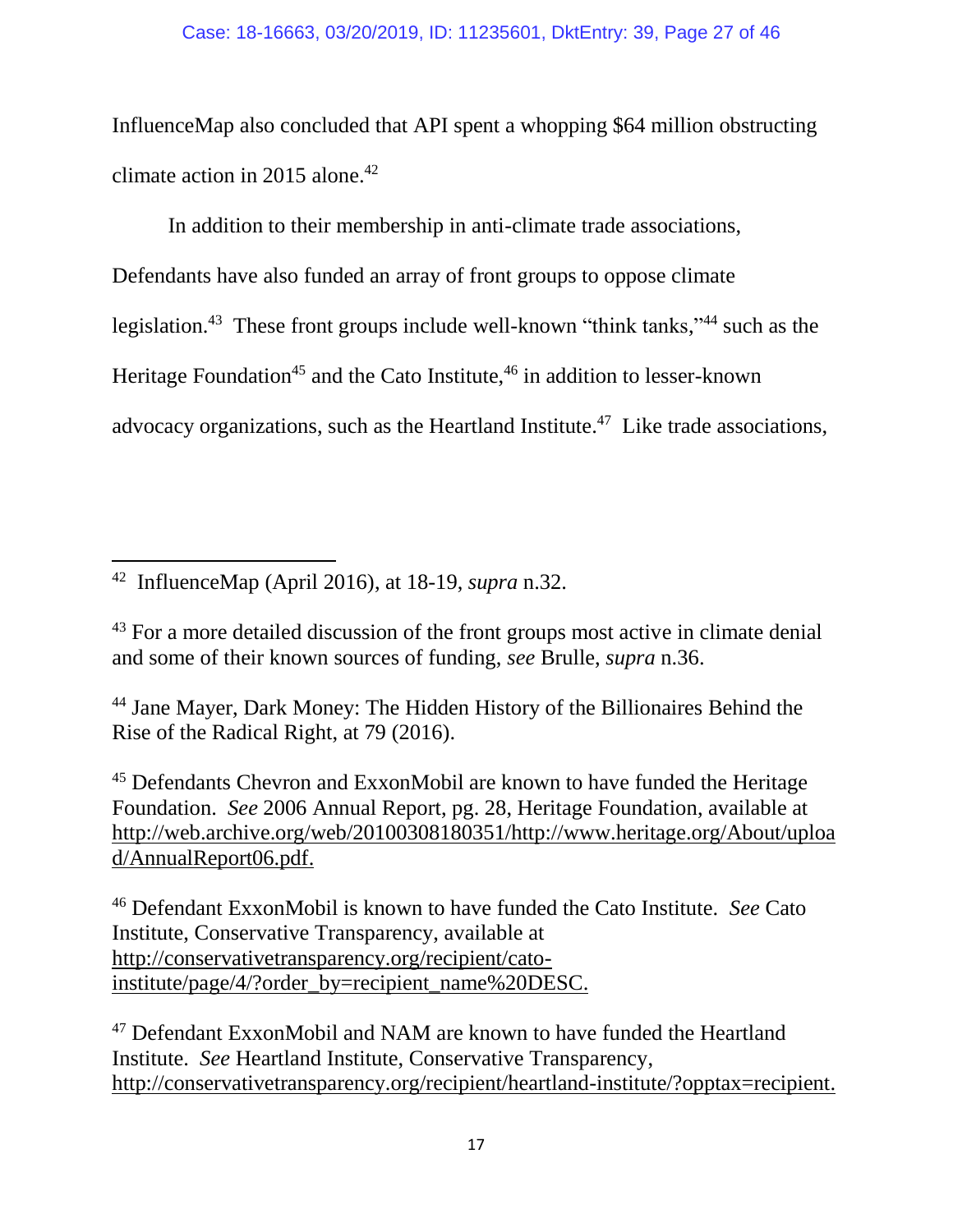these front groups are not required to disclose their donors, but researchers and journalists have obtained some information about who funds them.

Examples abound of how Defendants use their array of trade associations and front groups to pursue anti-climate policies. In the 2000s, in response to the McCain-Lieberman bills to cap carbon emissions, the fossil fuel industry, including these Defendants, launched a nominally independent campaign, entitled "United for Jobs," to build public opposition to these bills.<sup>48</sup> Frontiers of Freedom, the organization that ran the "United for Jobs" campaign, received over \$1.1 million in funding from defendant ExxonMobil from 2001 through 2007.<sup>49</sup> The "United for Jobs" campaign was also backed by the Chamber and NAM. $50$ 

More recently, in the  $115<sup>th</sup> Congress$ , the House and Senate voted on a Congressional Review Act resolution to disapprove a Bureau of Land Management

l

<sup>48</sup> Marianne Lavelle, "John McCain's Climate Change Legacy," Inside Climate News (Aug. 26, 2018), available at [https://insideclimatenews.org/news/26082018/john-mccain-climate-change](https://insideclimatenews.org/news/26082018/john-mccain-climate-change-leadership-senate-cap-trade-bipartisan-lieberman-republican-campaign)[leadership-senate-cap-trade-bipartisan-lieberman-republican-campaign.](https://insideclimatenews.org/news/26082018/john-mccain-climate-change-leadership-senate-cap-trade-bipartisan-lieberman-republican-campaign)

<sup>49</sup> Frontiers of Freedom, Conservative Transparency, available at [http://conservativetransparency.org/advanced](http://conservativetransparency.org/advanced-search/1/?adv=frontiers%20of%20freedom&donor&recipient&candidate&min&max&yr&yr1&yr2&order_by&submit)[search/1/?adv=frontiers%20of%20freedom&donor&recipient&candidate&min&m](http://conservativetransparency.org/advanced-search/1/?adv=frontiers%20of%20freedom&donor&recipient&candidate&min&max&yr&yr1&yr2&order_by&submit) [ax&yr&yr1&yr2&order\\_by&submit.](http://conservativetransparency.org/advanced-search/1/?adv=frontiers%20of%20freedom&donor&recipient&candidate&min&max&yr&yr1&yr2&order_by&submit)

<sup>50</sup> Coalition Partners, United for Jobs, available at [http://web.archive.org/web/20061006080648/http://www.united4jobs.org/partners/.](http://web.archive.org/web/20061006080648/http:/www.united4jobs.org/partners/)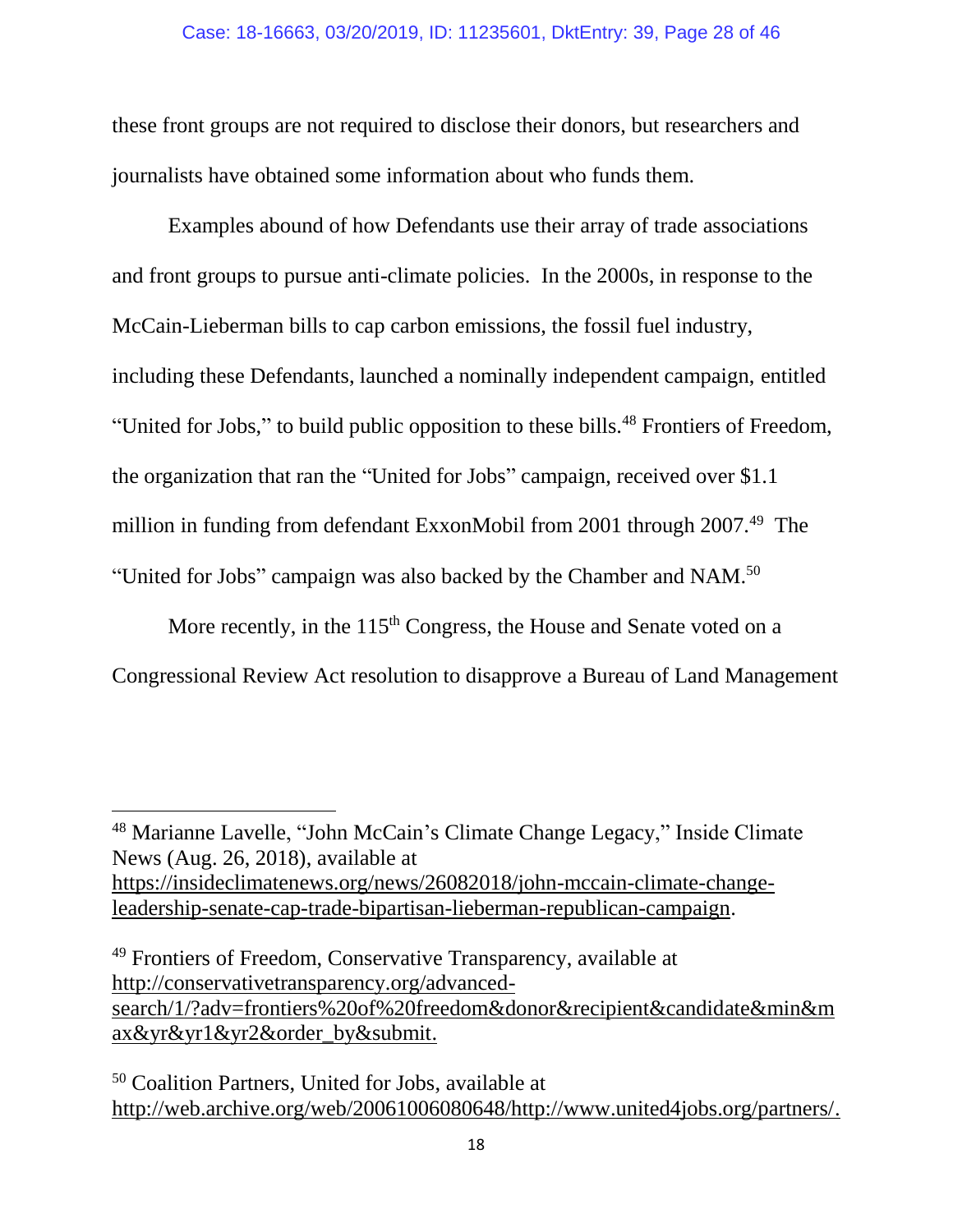rule limiting methane leakage and flaring at oil and gas facilities on public lands.<sup>51</sup> The Chamber lobbied in favor of this resolution, even sending out a "key vote alert" which told Senators that the Chamber would consider their vote on this when it came time to evaluate them–thereby implying that if they wanted to remain on the Chamber's good side, they needed to vote for the resolution.<sup>52</sup> NAM also sent "key vote" letters on this resolution,<sup>53</sup> and API not only lobbied in favor of this resolution but also sent a letter to the leadership of both parties urging that all members vote in favor.<sup>54</sup>

 $\overline{a}$ 

<sup>53</sup> Key Manufacturing Vote, National Association of Manufacturers (Feb. 3, 2017), available at [https://www.api.org/~/media/Files/News/2017/17-](https://www.api.org/~/media/Files/News/2017/17-May/Letter_to_Senate_Leadership-CRA_Venting_and_Flaring_5-9-17.pdf) May/Letter to Senate Leadership-CRA Venting and Flaring 5-9-17.pdf; Key Manufacturing Vote, National Association of Manufacturers (Feb. 13, 2017), available at [https://republicans](https://republicans-naturalresources.house.gov/uploadedfiles/nam_key_vote_senate.pdf)[naturalresources.house.gov//uploadedfiles/nam\\_key\\_vote\\_senate.pdf.](https://republicans-naturalresources.house.gov/uploadedfiles/nam_key_vote_senate.pdf)

<sup>54</sup> May 9, 2017 letter from API President Jack Gerard, available at [https://www.api.org/~/media/Files/News/2017/17-](https://www.api.org/~/media/Files/News/2017/17-May/Letter_to_Senate_Leadership-CRA_Venting_and_Flaring_5-9-17.pdf) [May/Letter\\_to\\_Senate\\_Leadership-CRA\\_Venting\\_and\\_Flaring\\_5-9-17.pdf;](https://www.api.org/~/media/Files/News/2017/17-May/Letter_to_Senate_Leadership-CRA_Venting_and_Flaring_5-9-17.pdf) January 31, 2017 Letter from API President Jack Gerard, available at [https://www.api.org/~/media/Files/News/Letters-Comments/2017/4-1-31-](https://www.api.org/~/media/Files/News/Letters-Comments/2017/4-1-31-17_Letter_to_House_Leadership-CRA_Venting_and_Flaring.pdf) [17\\_Letter\\_to\\_House\\_Leadership-CRA\\_Venting\\_and\\_Flaring.pdf.](https://www.api.org/~/media/Files/News/Letters-Comments/2017/4-1-31-17_Letter_to_House_Leadership-CRA_Venting_and_Flaring.pdf)

 $<sup>51</sup>$  H.J. Res. 36, 115<sup>th</sup> Congress, available at</sup> [https://www.congress.gov/115/bills/hjres36/BILLS-115hjres36rfs.pdf.](https://www.congress.gov/115/bills/hjres36/BILLS-115hjres36rfs.pdf)

<sup>52</sup> Key Vote Alert, U.S. Chamber of Commerce (May 9, 2017), available at [https://www.uschamber.com/sites/default/files/5.9.17-](https://www.uschamber.com/sites/default/files/5.9.17-_key_vote_letter_to_senate_supporting_h.j._res._36_cra_resolution_repealing_blm_methane_rule.pdf)

[\\_key\\_vote\\_letter\\_to\\_senate\\_supporting\\_h.j.\\_res.\\_36\\_cra\\_resolution\\_repealing\\_bl](https://www.uschamber.com/sites/default/files/5.9.17-_key_vote_letter_to_senate_supporting_h.j._res._36_cra_resolution_repealing_blm_methane_rule.pdf) [m\\_methane\\_rule.pdf.](https://www.uschamber.com/sites/default/files/5.9.17-_key_vote_letter_to_senate_supporting_h.j._res._36_cra_resolution_repealing_blm_methane_rule.pdf)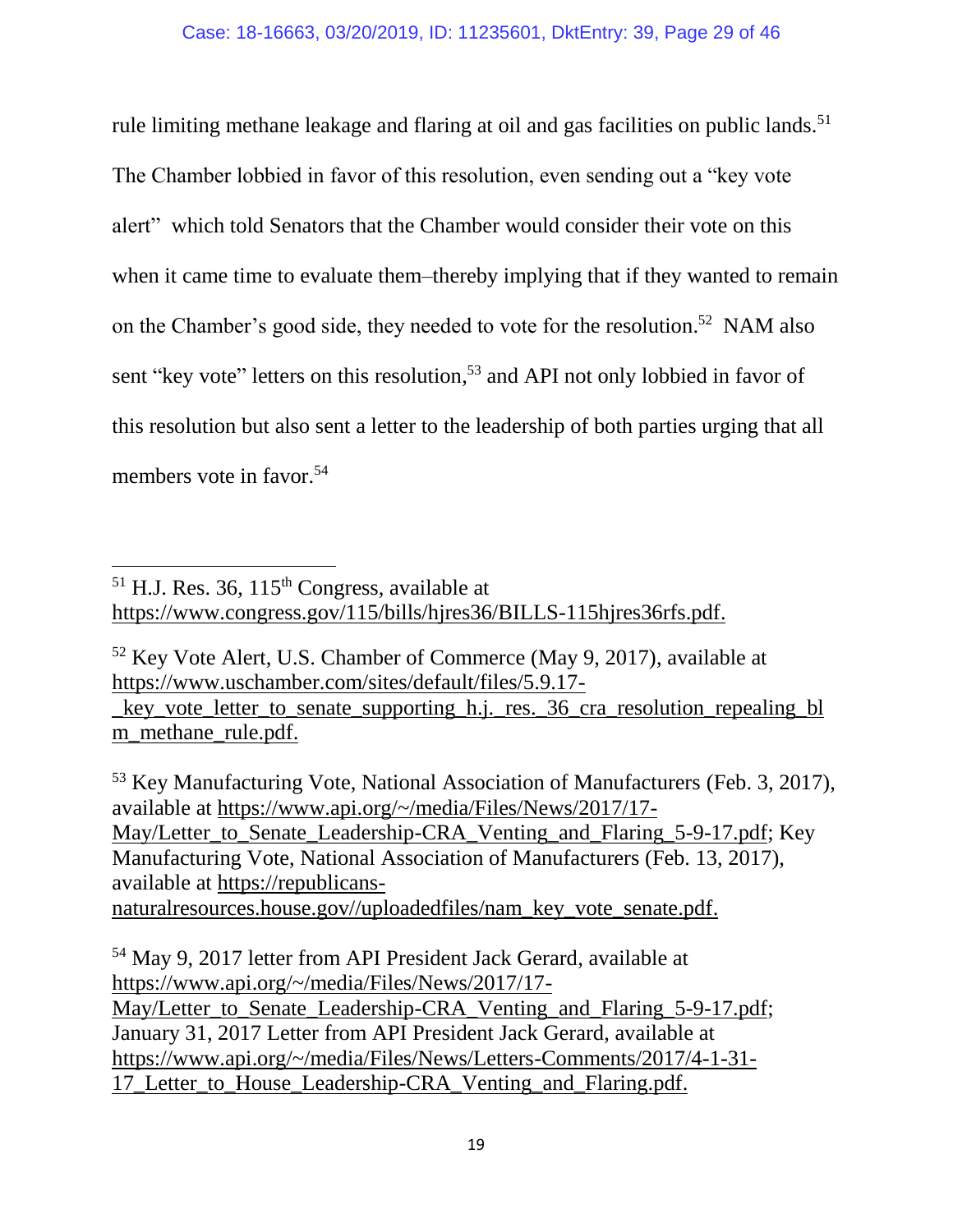Even more recently, 18 front groups wrote a letter to then-House Speaker

Paul Ryan, urging him to hold a vote on a resolution condemning carbon pricing as

bad for the economy. <sup>55</sup> Based upon public reports, BP, Chevron, ExxonMobil,

and Shell, as well as API, have provided funding to at least some of these groups.<sup>56</sup>

Just last month, trade association American Fuel and Petrochemical

Manufacturers (AFPM), which counts BP, Chevron, ExxonMobil, and Shell

among its largest members, reiterated its opposition to carbon pricing despite the

fact that BP, ExxonMobil, and Shell all publicly claim to support carbon pricing.<sup>57</sup>

 $\overline{\phantom{a}}$ <sup>55</sup> June 9, 2018, Letter to Paul Ryan and Kevin McCarthy, available at [https://www.americanenergyalliance.org/wp](https://www.americanenergyalliance.org/wp-content/uploads/2018/07/CarbonTaxLetterUpdated.pdf)[content/uploads/2018/07/CarbonTaxLetterUpdated.pdf.](https://www.americanenergyalliance.org/wp-content/uploads/2018/07/CarbonTaxLetterUpdated.pdf)

<sup>56</sup> BP is known to have funded ALEC until 2015. *See*, Amy Westervelt, "BP joins list of companies fleeing Alec," *The Guardian* (March 23, 2015), [https://web.archive.org/web/20150809205916/http://www.theguardian.com/sustain](https://web.archive.org/web/20150809205916/http:/www.theguardian.com/sustainable-business/2015/mar/23/alec-bp-british-petroleum-companies-conservative-lobbyist) [able-business/2015/mar/23/alec-bp-british-petroleum-companies-conservative](https://web.archive.org/web/20150809205916/http:/www.theguardian.com/sustainable-business/2015/mar/23/alec-bp-british-petroleum-companies-conservative-lobbyist)[lobbyist.](https://web.archive.org/web/20150809205916/http:/www.theguardian.com/sustainable-business/2015/mar/23/alec-bp-british-petroleum-companies-conservative-lobbyist) Chevron is also known to have funded ALEC at least through 2015. *See* Nick Surgey, "ALEC Conference Funding Dominated by Big Polluters," PRWatch (July 23, 2015), available at [https://web.archive.org/web/20150810185553/http://www.prwatch.org/news/2015/](https://web.archive.org/web/20150810185553/http:/www.prwatch.org/news/2015/07/12891/alec-conference-funding-dominated-big-polluters) [07/12891/alec-conference-funding-dominated-big-polluters.](https://web.archive.org/web/20150810185553/http:/www.prwatch.org/news/2015/07/12891/alec-conference-funding-dominated-big-polluters) ExxonMobil is known to have provided ALEC funding of at least \$1.5 million before dropping out in 2018, while giving the Competitive Enterprise Institute at least \$1.6 million, the

National Black Chamber of Commerce at least \$800,0000, the Heartland Institute at least \$500,000, and the National Center for Public Policy at least \$400,000. *See* Exxon Mobil, Conservative Transparency, available at [http://conservativetransparency.org/donor/exxon-mobil/.](http://conservativetransparency.org/donor/exxon-mobil/)

<sup>57</sup> Gregory Meyer and Anjili Raval, "Oil lobby group opposes carbon tax backed by its biggest members," *The Financial Times* (Mar. 4, 2019), [https://www.ft.com/content/fc462062-3ac4-11e9-b72b-2c7f526ca5d0.](https://www.ft.com/content/fc462062-3ac4-11e9-b72b-2c7f526ca5d0)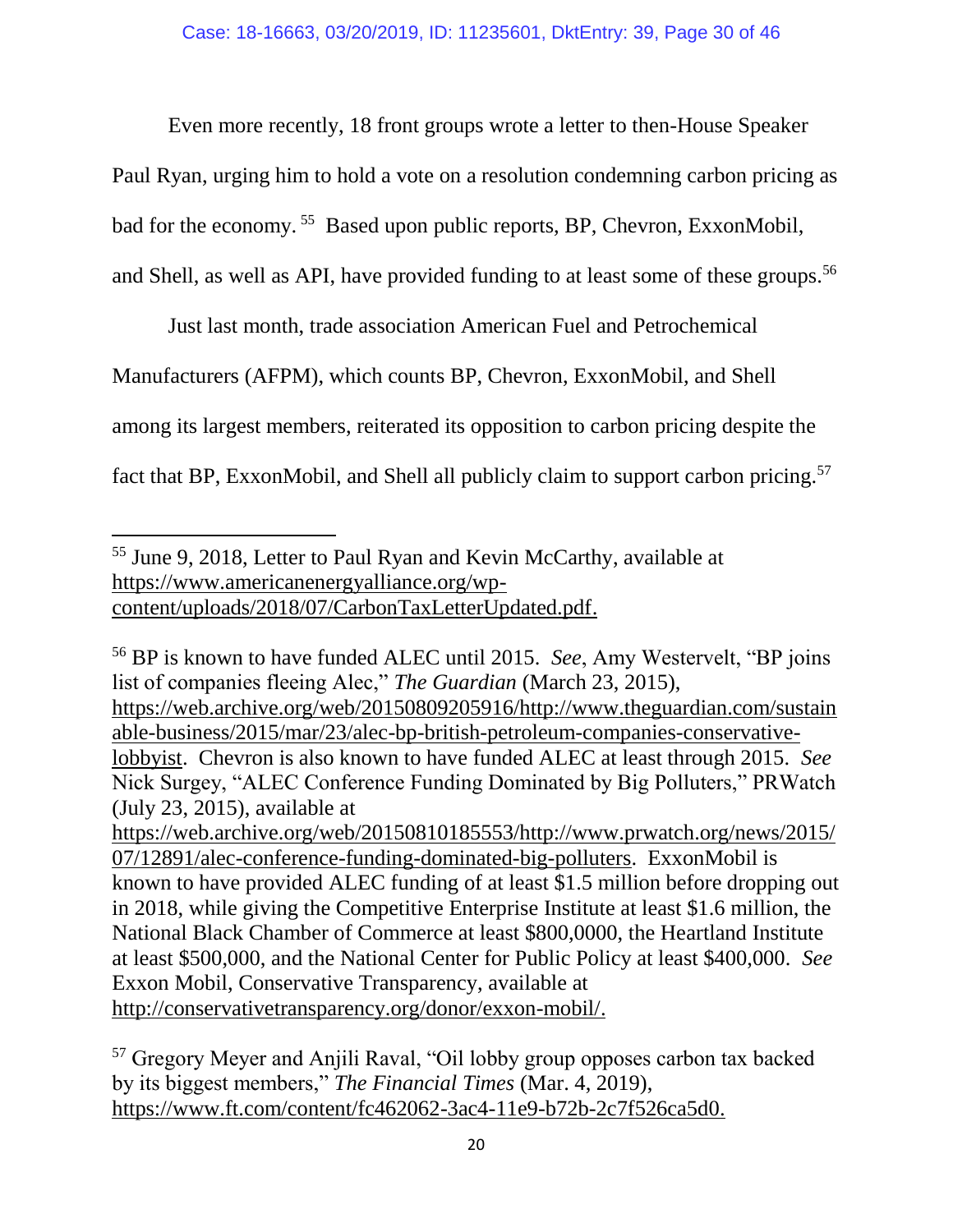As astronomers divine the presence of dark bodies from their effect on the behavior of visible bodies, one can divine some unseen force driving AFPM and other industry groups to take positions on climate issues that their very largest and most influential members claim to oppose. And here's the rub: for public relations reasons, it is exceedingly difficult for Defendants to openly oppose climate action. If their CEOs want to be able to jet off to Davos and hobnob with the global elite, they can't engage in flagrant climate denial. But at the same time, any effort to reduce carbon emissions has been viewed as representing a threat to Defendants' future revenues, so they have found ways to mask their opposition to legislation that might jeopardize their business model. This is where the trade associations and front groups they fund come in. Less burdened by concern over their public image, they have opposed climate policies, such as carbon pricing, in a public way that Defendants themselves are reluctant to do.

#### *2. Defendants nearly exclusively fund political campaigns for candidates opposed to legislative action on climate change.*

<span id="page-30-0"></span>Since the *Citizens United* decision, no legislation to reduce carbon emissions has been seriously debated or voted on in either Chamber of Congress, nor have any Republicans sponsored such legislation in the Senate.<sup>58</sup> It is our belief that the

<sup>58</sup> Former Senator Jeff Flake (R-AZ) did cosponsor a carbon pricing bill on December 19, 2018, but this was a mere three days before the Senate concluded legislative business for the 115<sup>th</sup> Congress.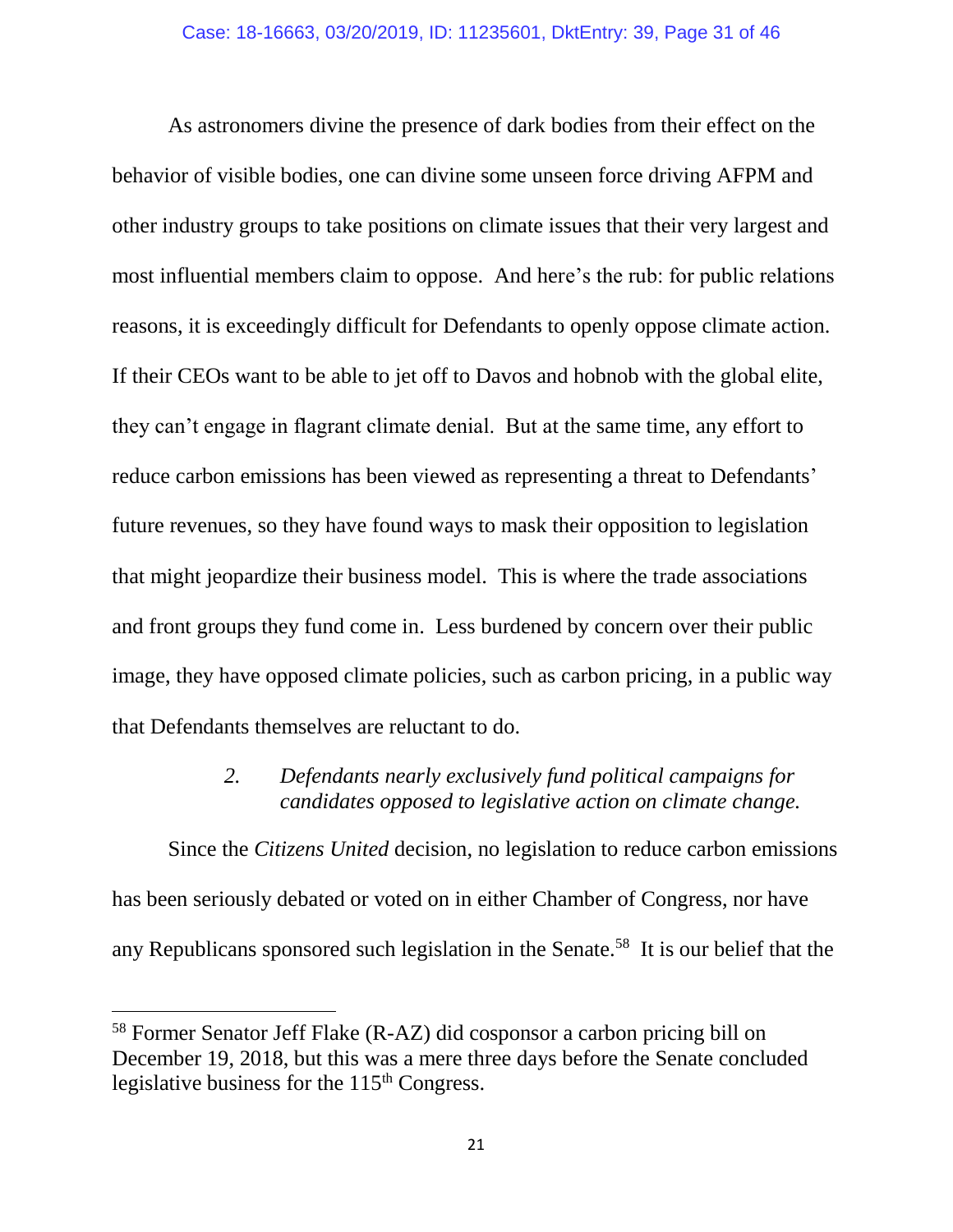fossil fuel industry, led by Defendants, has weaponized the power of unlimited corporate political spending granted it by *Citizens United* to prevent the debate, consideration, and passage of legislation to limit carbon emissions.<sup>59</sup>

### *a. Direct spending.*

Defendants are required to disclose their direct spending, *i.e.,* contributions to candidates and political action committees, on federal elections. Their spending since 1990 has been overwhelmingly in support of candidates opposed to legislation reducing climate legislation:

 $BP:$  \$8.6 million, almost 70 percent to candidates opposing climate action;  $60$ 

Chevron: \$28 million, more than 85 percent to candidates opposing climate

action; 61

 $\overline{\phantom{a}}$ 

ConocoPhillips: almost \$10 million, more than 85 percent to candidates opposing climate action; 62

<sup>&</sup>lt;sup>59</sup> Unlimited election spending by corporations and outside groups brought with it the power to threaten such spending, which is often enough to achieve privately and quietly a desired political result. The threat, for instance, of a well-funded primary challenger can be compelling.

<sup>60</sup> BP Totals, Center for Responsive Politics, available at [https://www.opensecrets.org/orgs/totals.php?id=D000000091&cycle=2018.](https://www.opensecrets.org/orgs/totals.php?id=D000000091&cycle=2018)

<sup>61</sup> Chevron Totals, Center for Responsive Politics, available at [https://www.opensecrets.org/orgs/totals.php?id=D000000015&cycle=A.](https://www.opensecrets.org/orgs/totals.php?id=D000000015&cycle=A)

<sup>62</sup> ConocoPhillips Totals, Center for Responsive Politics, available at [https://www.opensecrets.org/orgs/totals.php?id=D000000303&cycle=2018.](https://www.opensecrets.org/orgs/totals.php?id=D000000303&cycle=2018)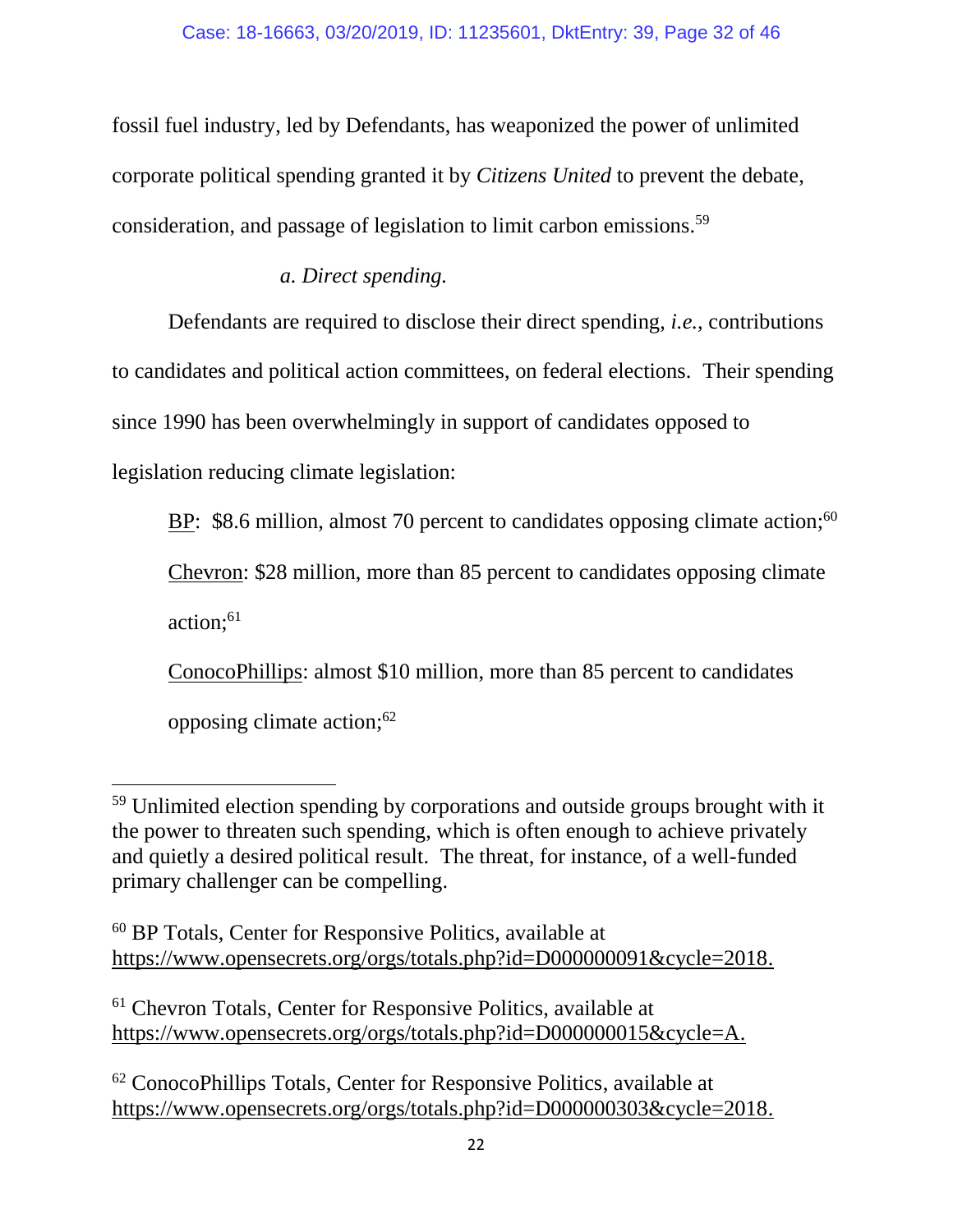ExxonMobil: almost \$21 million, 85 percent to candidates opposing climate action; <sup>63</sup> and

Shell: more than \$3 million, almost 60 percent to candidates opposing climate action. 64

#### *b. Indirect spending.*

Direct political spending by Defendants is the tip of a much larger iceberg. Because our federal election and campaign finance laws do not require companies like Defendants to disclose payments to other entities that engage in electioneering communications on their behalf, the public has no idea of the true sums spent by companies like Defendants to influence elections. For instance, the Chamber, a trade association organized under section 501(c)(6) of the Internal Revenue Code, need not, and does not, fully disclose its membership list and dues structure, so it may be that these Defendants spent substantial additional sums on federal elections through the Chamber outside of the public eye. We do know that the Chamber has spent almost \$150 million on congressional elections since the *Citizens United* decision, with the vast majority of the money benefitting candidates opposed to

 $\overline{a}$ 

<sup>63</sup> ExxonMobil Totals, Center for Responsive Politics, available at [https://www.opensecrets.org/orgs/totals.php?id=D000000129&cycle=2018.](https://www.opensecrets.org/orgs/totals.php?id=D000000129&cycle=2018)

<sup>64</sup> Royal Dutch Shell Totals, Center for Responsive Politics, available at [https://www.opensecrets.org/orgs/totals.php?id=D000042525&cycle=2016.](https://www.opensecrets.org/orgs/totals.php?id=D000042525&cycle=2016)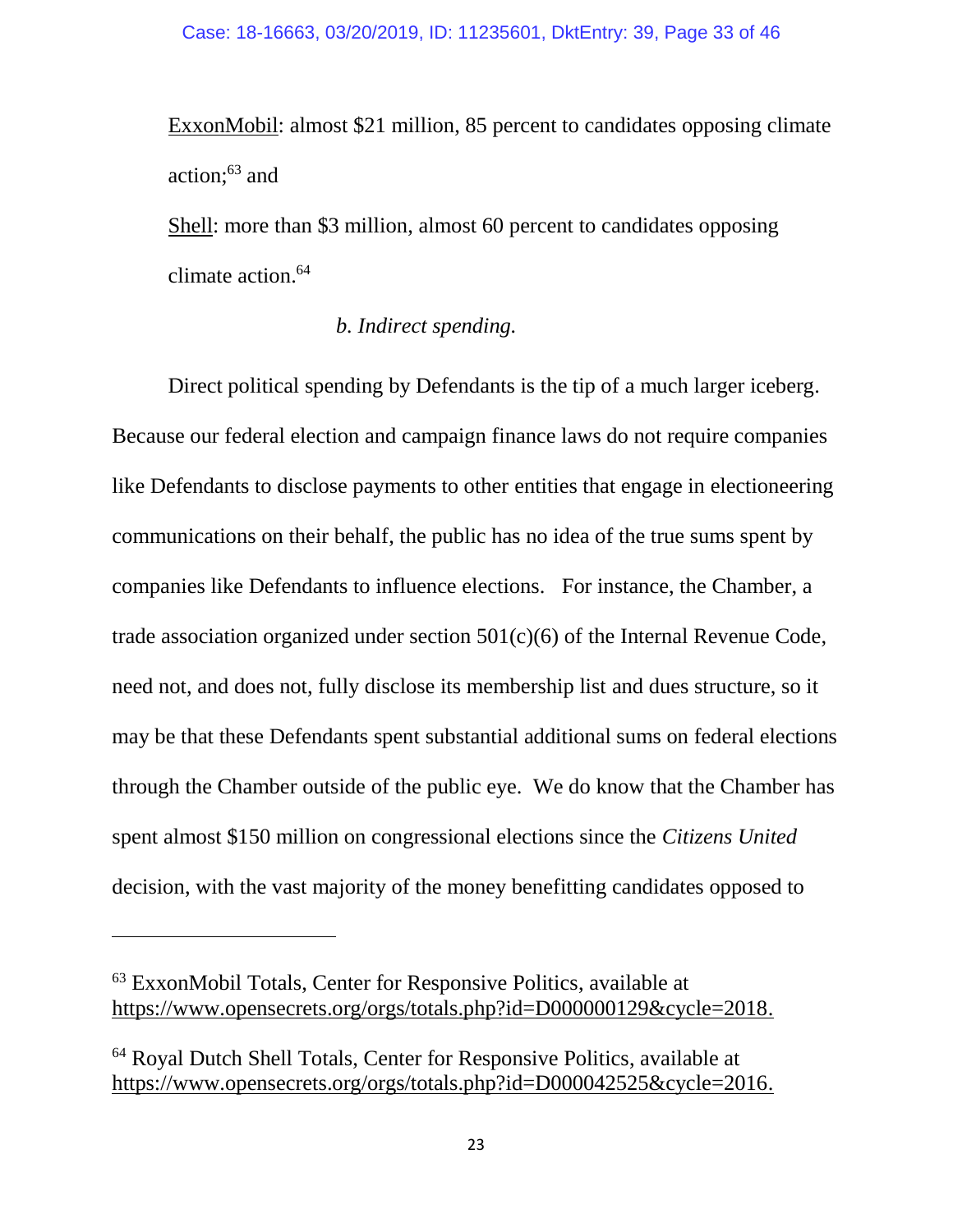legislation to combat climate change.<sup>65</sup> The Chamber has run advertisements

attacking candidates who support climate change legislation.<sup>66</sup> Indeed, since

*Citizens United*, the Chamber has been among the top three largest dark money

<span id="page-33-0"></span>spenders on federal elections each election cycle.<sup>67</sup>

# **B. Defendants Have Deployed the Same Lobbyists and Front Groups to Block Executive Branch Actions.**

[https://www.opensecrets.org/outsidespending/detail.php?cmte=US+Chamber+of+](https://www.opensecrets.org/outsidespending/detail.php?cmte=US+Chamber+of+Commerce&cycle=2018) [Commerce&cycle=2018.](https://www.opensecrets.org/outsidespending/detail.php?cmte=US+Chamber+of+Commerce&cycle=2018)

<sup>66</sup> Scott Keyes, "Kissing Cousins: How the U.S. Chamber of Commerce and American Crossroads Hook Up to Elect Republicans (Oct. 7, 2010), available at [https://thinkprogress.org/kissing-cousins-how-the-u-s-chamber-of-commerce-and](https://thinkprogress.org/kissing-cousins-how-the-u-s-chamber-of-commerce-and-american-crossroads-hook-up-to-elect-republicans-b8e3ebe77379/)[american-crossroads-hook-up-to-elect-republicans-b8e3ebe77379/.](https://thinkprogress.org/kissing-cousins-how-the-u-s-chamber-of-commerce-and-american-crossroads-hook-up-to-elect-republicans-b8e3ebe77379/)

<sup>67</sup> Top Elections Spenders, Center for Responsive Politics, available at [https://www.opensecrets.org/dark-money/top-election-](https://www.opensecrets.org/dark-money/top-election-spenders?cycle=2016#spenders)

[spenders?cycle=2016#spenders.](https://www.opensecrets.org/dark-money/top-election-spenders?cycle=2016#spenders) As a report by several Senators documented in 2016, secret political spending and lobbying through the Chamber allows companies like Defendants to have their cake and eat it too when it comes to climate action. In a review of 108 companies known to be on the Chamber's Board, not one expressly supported the Chamber's public position on climate with a significant number instead adopting public positions in support of climate action. Yet, the Chamber's efforts to block federal efforts to address carbon pollution have continued unabashed, suggesting that many of the Chamber's members are happy to have it play "bad cop" while they greenwash their public positions through gauzy though ultimately ineffectual statements supporting action. [http://www.whitehouse.senate.gov/download/?id=7c225de8-0d47-4c02-bc4e-](http://www.whitehouse.senate.gov/download/?id=7c225de8-0d47-4c02-bc4e-5a3e932cc9f)[5a3e932cc9f.](http://www.whitehouse.senate.gov/download/?id=7c225de8-0d47-4c02-bc4e-5a3e932cc9f)

 $\overline{a}$ <sup>65</sup> U.S. Chamber of Commerce Summary, Center for Responsive Politics, available at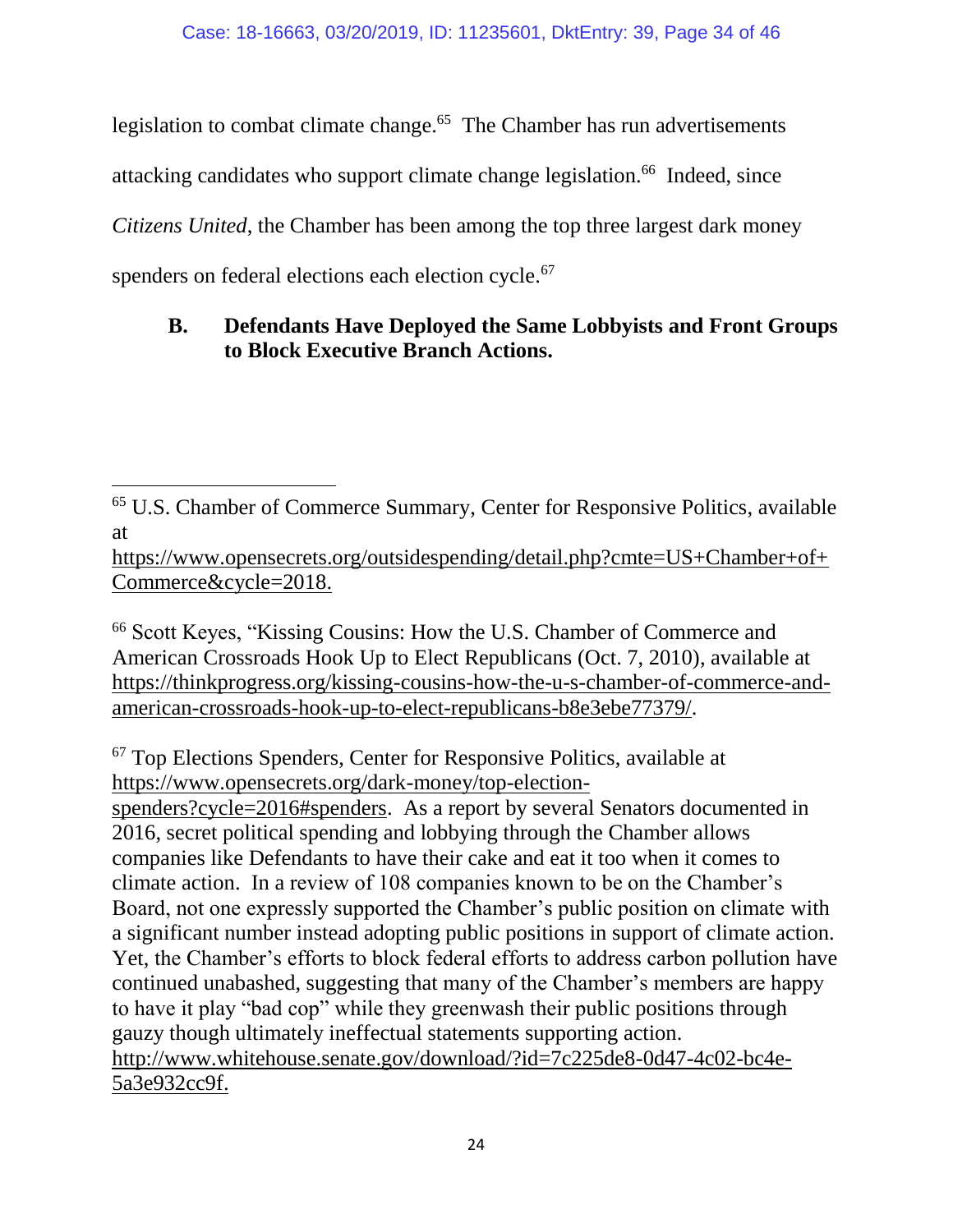Serving in the legislative branch, we are familiar with Defendants' role in obstructing climate policy before the executive branch. We see the same pattern emerge as with Congress, with Defendants relying upon trade associations and front groups they fund to obstruct climate action.

In their brief, Defendants cite a 2010-2012 rulemaking by EPA on greenhouse gas (GHG) emissions standards and corporate average fuel economy (CAFE) standards for light duty vehicles as an example of effective executive climate policy.<sup>68</sup> The irony of this assertion should not be lost on the Court. The very standards that were ultimately determined by this rulemaking later came under attack by the oil industry in 2017 and 2018.<sup>69</sup> AFPM, which counts BP, Chevron, ExxonMobil, and Shell among its largest members, played a key role in the campaign to gut the standards. It lobbied for the standards to be weakened<sup>70</sup> and was publicly outspoken in its support for the EPA's and the National Highway

 $\overline{\phantom{a}}$ <sup>68</sup> Doc. 225, at 24, Case No. 3:17-cv-6011-WHA (N.D. Cal.).

<sup>69</sup> Hiroko Tabuchi, "The Oil Industry's Covert Campaign to Rewrite American Car Emissions Rules," *The New York Times* (Dec. 13, 2018), [https://www.nytimes.com/2018/12/13/climate/cafe-emissions-rollback-oil](https://www.nytimes.com/2018/12/13/climate/cafe-emissions-rollback-oil-industry.html)[industry.html](https://www.nytimes.com/2018/12/13/climate/cafe-emissions-rollback-oil-industry.html). *See also*, Comment letter from Sheldon Whitehouse, *et al*., available at [https://www.regulations.gov/document?D=EPA-HQ-OAR-2018-0283-5483.](https://www.regulations.gov/document?D=EPA-HQ-OAR-2018-0283-5483)

<sup>70</sup> *See*, *e.g*., Second quarter 2018 lobbying report for American Fuel and Petrochemical Manufacturers, available at [https://soprweb.senate.gov/index.cfm?event=getFilingDetails&filingID=764C96E](https://soprweb.senate.gov/index.cfm?event=getFilingDetails&filingID=764C96EA-C9CA-4ED8-BFBB-C62E24B6A6BE&filingTypeID=60) [A-C9CA-4ED8-BFBB-C62E24B6A6BE&filingTypeID=60.](https://soprweb.senate.gov/index.cfm?event=getFilingDetails&filingID=764C96EA-C9CA-4ED8-BFBB-C62E24B6A6BE&filingTypeID=60)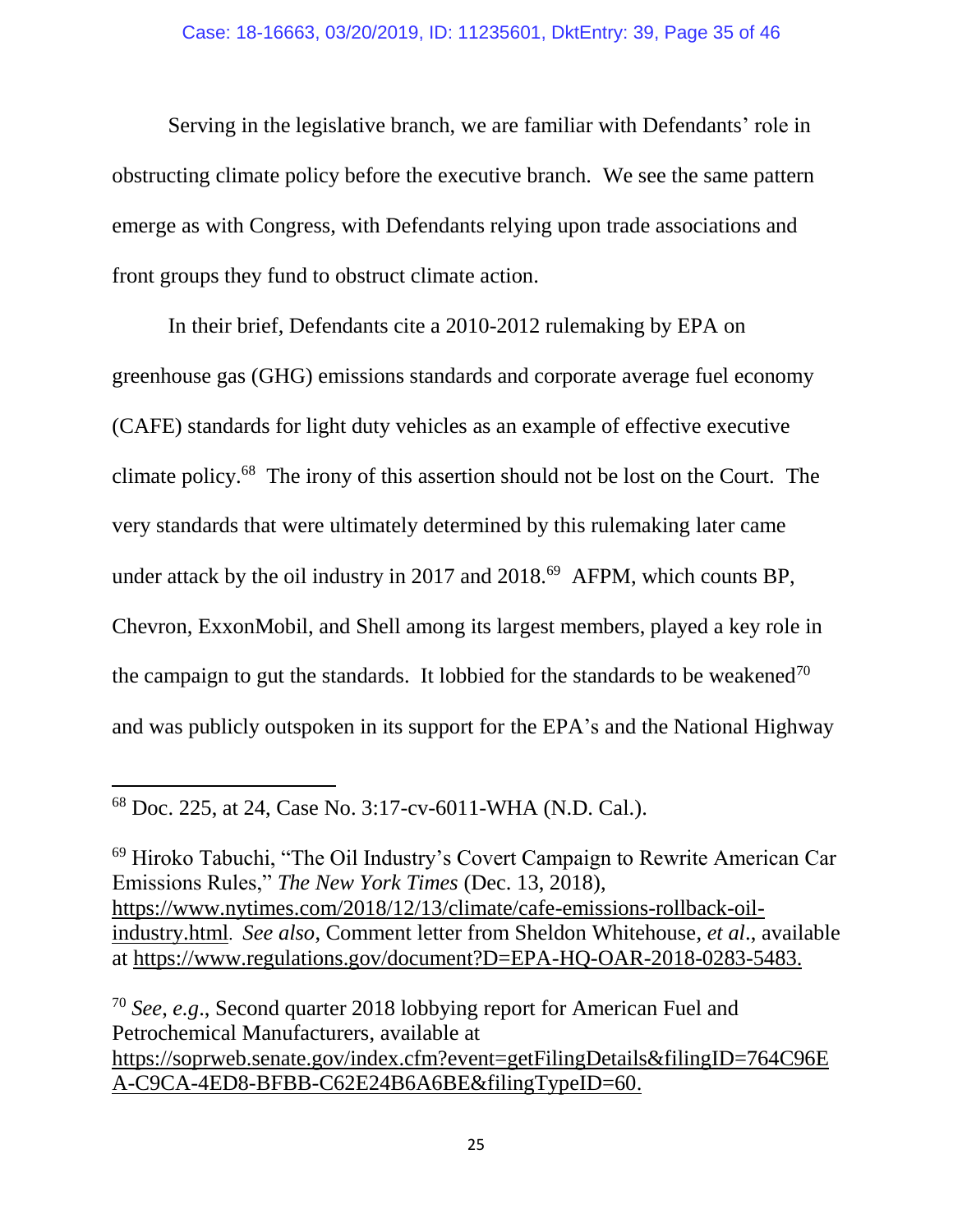Traffic Safety Administration's decision to freeze the standards.<sup>71</sup> It also sponsored an event attacking the standards organized by the State Policy Network, another front group with ties to the fossil fuel industry.<sup>72</sup>

This is not the first time we have seen industry front groups take the lead in blocking executive branch climate regulations. During the Obama Administration, the Chamber played a leading role in developing a strategy to oppose rulemaking to limit carbon emissions.<sup>73</sup> Public reporting reveals that the Chamber organized a vast network of lawyers, lobbyists, and state officials whose plan was to "challenge [Obama's climate rules] at every opportunity."<sup>74</sup>

## <span id="page-35-0"></span>**C. Defendants Have Undermined Diplomatic Solutions to Climate Change through their Domestic and International Actions.**

We also follow quite closely international efforts to develop binding climate agreements. Some of these agreements result in treaties that require Senate

<sup>74</sup> *Id*.

<sup>71</sup> AFPM Applauds Proposal to Revise Fuel Economy Standards, AFPM (Aug. 2, 2018), [https://www.afpm.org/news-release.aspx?id=7965.](https://www.afpm.org/news-release.aspx?id=7965)

 $72$  26<sup>th</sup> State Policy Network Annual Meeting Agenda: Roundtable: California – Policy Bellwether or Bully?, State Policy Network, [https://spn.org/meeting/26th](https://spn.org/meeting/26th-spn-annual-meeting/#agenda)[spn-annual-meeting/#agenda.](https://spn.org/meeting/26th-spn-annual-meeting/#agenda)

<sup>73</sup> Coral Davenport and Julie Hirschfeld Davis, "Move to Fight Obama's Climate Plan Started Early," *The New York Times* (Aug. 3, 2015), [https://www.nytimes.com/2015/08/04/us/obama-unveils-plan-to-sharply-limit](https://www.nytimes.com/2015/08/04/us/obama-unveils-plan-to-sharply-limit-greenhouse-gas-emissions.html)[greenhouse-gas-emissions.html.](https://www.nytimes.com/2015/08/04/us/obama-unveils-plan-to-sharply-limit-greenhouse-gas-emissions.html)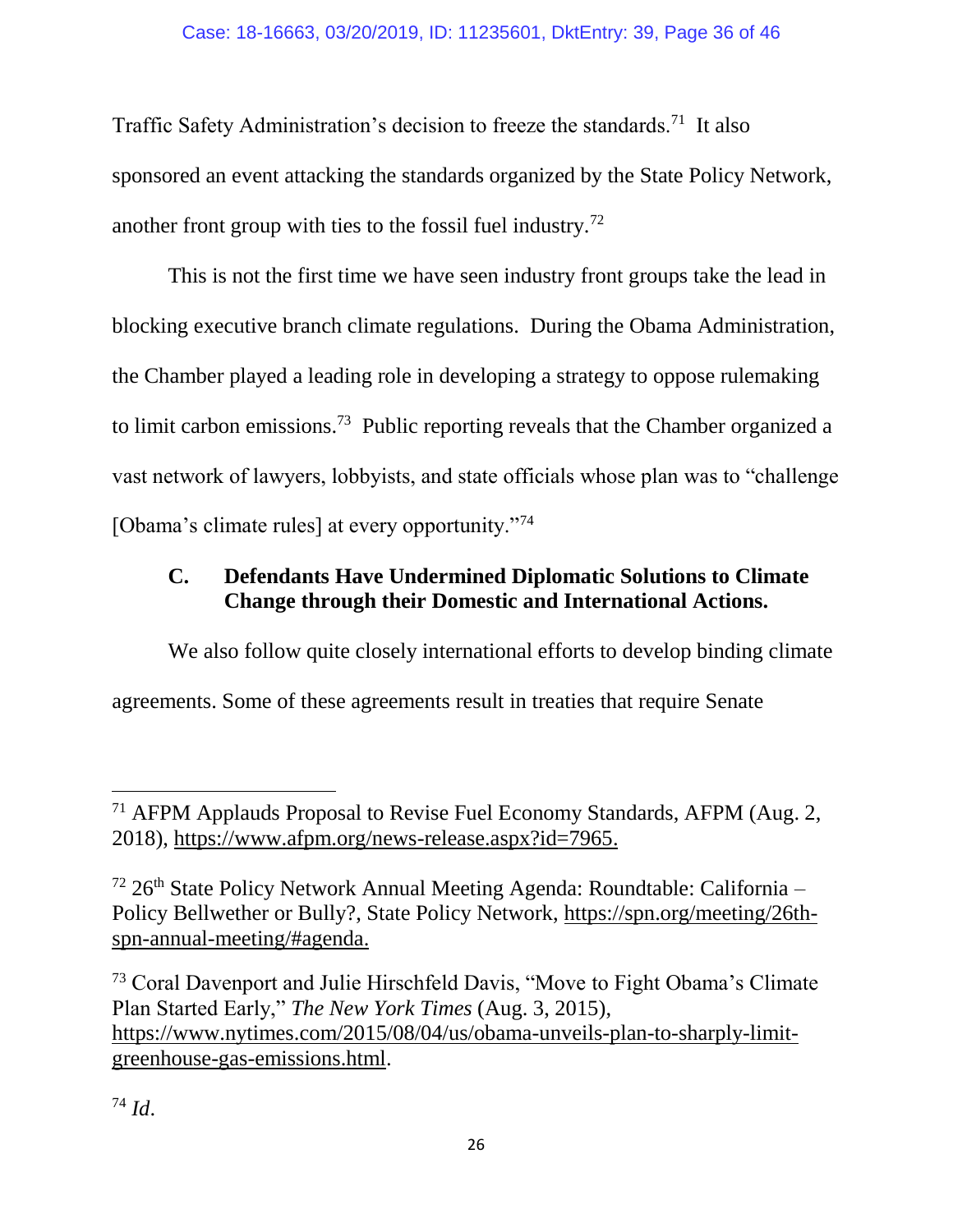ratification. Some of us have attended international negotiations to demonstrate the United States' ongoing commitment to constructive multi-lateral engagement. Political and moral leadership of the United States is often the lynchpin to international agreements. When our domestic efforts are stymied, our ability to convince other nations to take steps to reduce their carbon emissions is severely weakened.

In the late 1980s, as scientific warnings about climate change became more frequent and pointed, international organizations began to take notice. Because of these scientific warnings, the World Meteorological Organization and the United Nations Environment Programme created the Intergovernmental Panel on Climate Change (IPCC) in 1988. The IPCC was charged with compiling and assessing the scientific evidence for climate change. In 1992, the United Nations organized an "Earth Summit" where the United Nations Framework Convention on Climate Change (UNFCC) was adopted. The Senate ratified the UNFCC later that same year.

In response to growing international awareness of climate change and a burgeoning interest in devising an international response, the fossil fuel industry and its allies created several front groups to torpedo international efforts. The Global Climate Coalition (GCC) was founded in 1989; its members included Chevron, Exxon, Mobil, Shell, Amoco (now part of BP), API, NAM, and the

27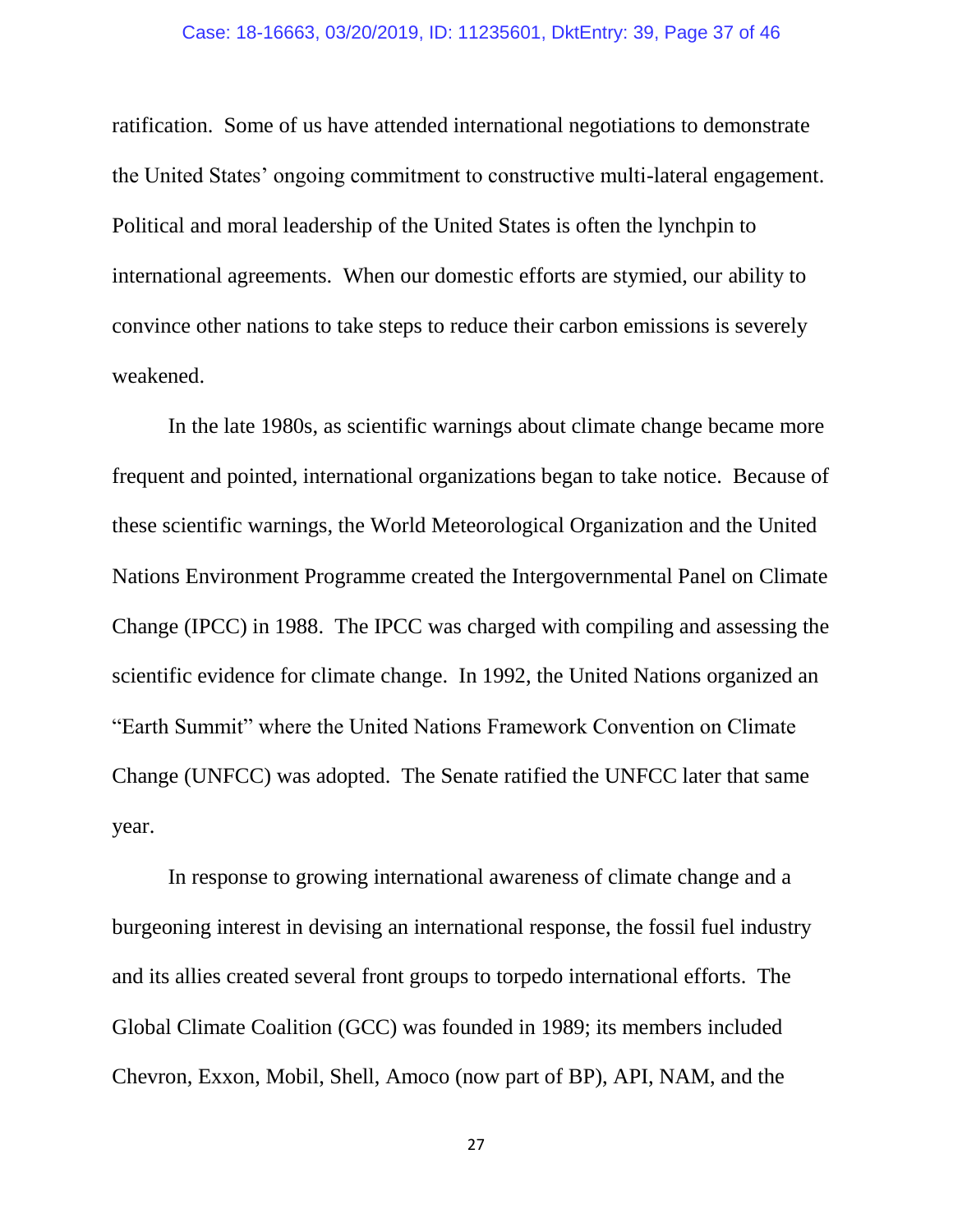Chamber.<sup>75</sup> The GCC's position on climate change was that "there is no convincing evidence that future increases in greenhouse gas concentrations will produce significant climatic effects."<sup>76</sup> This public position was advanced despite the fact that the oil industry's own scientists, including those at Exxon and API, had already determined that continued combustion of fossil fuels would cause significant warming that would result in potentially enormous damages.<sup>77</sup> The GCC did not trouble itself with accurately communicating what its members knew to be scientifically accurate; its mission was counter to its own scientific understanding and instead designed to sow doubt about the causes of climate change, thereby forestalling international climate action.

<sup>76</sup> *Id*. at 1.

<sup>75</sup> Global Climate Coalition An Overview, at 2, Global Climate Coalition (Nov. 11, 1996), available at [https://www.desmogblog.com/global-climate](https://www.desmogblog.com/global-climate-coalition)[coalition.https://www.desmogblog.com/global-climate-coalition](https://www.desmogblog.com/global-climate-coalition) [Need Better Cite].

<sup>&</sup>lt;sup>77</sup> Brief of amici curiae Robert Brulle, Center for Climate Integrity, Justin Farrell, Benjamin Franta, Stephan Lewandowsky, Naomi Oreskes, and Geoffrey Supran in support of appellees and affirmance, *San Mateo v. Chevron*, Case No. 18-15499  $(9<sup>th</sup> Cir.)$ , available at [http://blogs2.law.columbia.edu/climate-change-litigation/wp](blogs2.law.columbia.edu/climate-change-litigation/wp-content/uploads/sites/16/case-documents/2019/20190129_docket-18-15499-18-15502-18-15503_amicus-brief-7.pdf)[content/uploads/sites/16/case-documents/2019/20190129\\_docket-18-15499-18-](blogs2.law.columbia.edu/climate-change-litigation/wp-content/uploads/sites/16/case-documents/2019/20190129_docket-18-15499-18-15502-18-15503_amicus-brief-7.pdf) [15502-18-15503\\_amicus-brief-7.pdf.](blogs2.law.columbia.edu/climate-change-litigation/wp-content/uploads/sites/16/case-documents/2019/20190129_docket-18-15499-18-15502-18-15503_amicus-brief-7.pdf)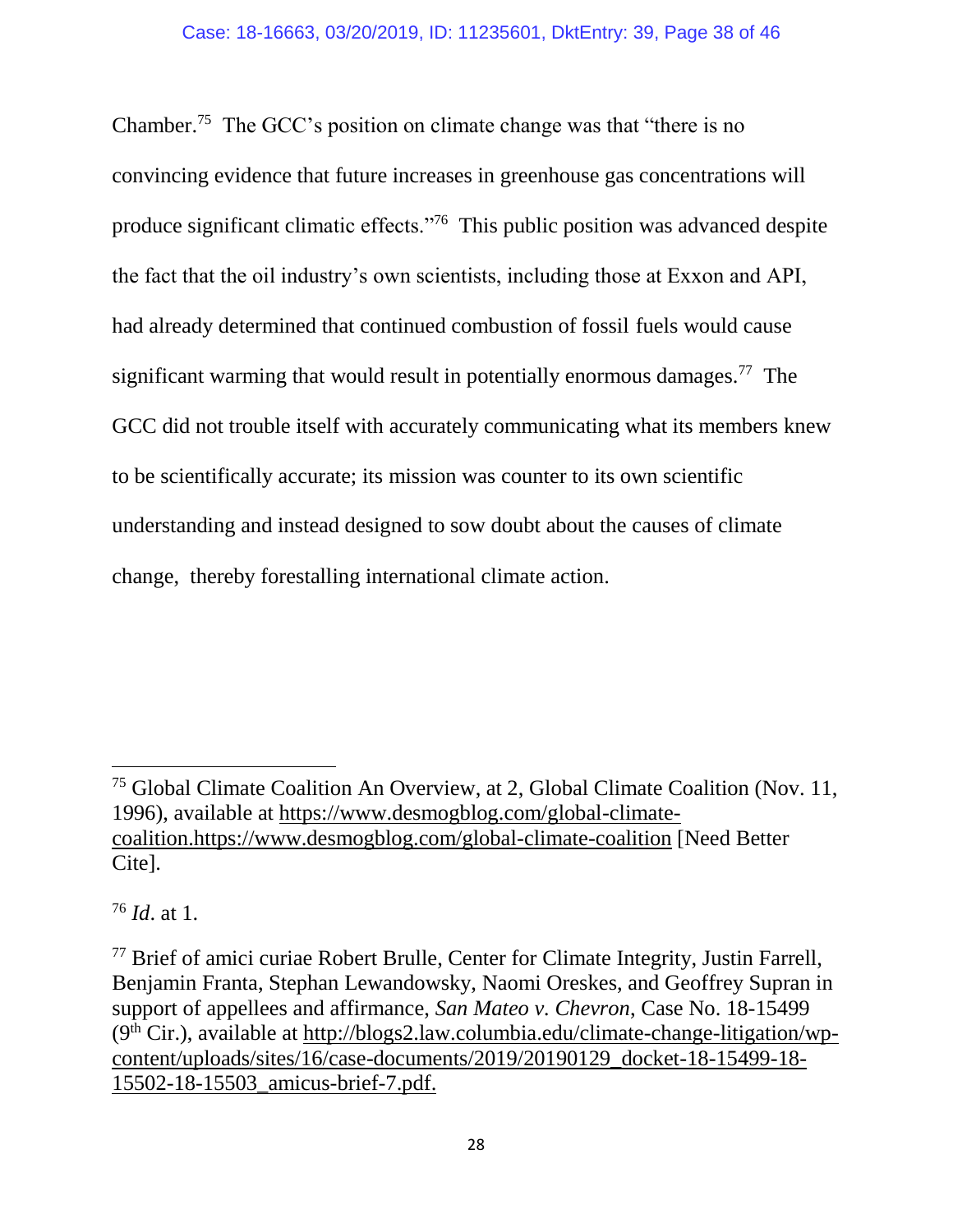As U.N. negotiations gathered steam in Kyoto, Japan in 1997, the GCC spent \$13 million on an ad campaign against climate action.<sup>78</sup> State Department documents reveal that President George W. Bush eventually rejected the Kyoto Protocol "in part based on input from [the GCC]."<sup>79</sup> Nor was the GCC the only one to question climate science and oppose the Kyoto Protocol. Then-Exxon CEO Lee Raymond spoke out at a meeting of the World Petroleum Congress, held months before the Kyoto negotiations. Like the GCC, Raymond ignored what his own scientists knew, claiming that since the science of climate change was yet to be settled, an international agreement limiting fossil fuels was unjustified.<sup>80</sup>

More recently, all five Defendants, at least two of whom we know to be among the largest members of the Chamber, publicly opposed President Trump's decision to withdraw from the Paris Agreement. Yet at the same time, industry front groups provided justification for the decision to withdraw from the Paris

<sup>78</sup> Maggie Farley, "Showdown at Global Warming Summit," *The Los Angeles Times* (Dec. 7, 1997), [https://web.archive.org/web/20160118234039/http://articles.latimes.com/1997/dec/](https://web.archive.org/web/20160118234039/http:/articles.latimes.com/1997/dec/07/news/mn-61743/2) [07/news/mn-61743/2.](https://web.archive.org/web/20160118234039/http:/articles.latimes.com/1997/dec/07/news/mn-61743/2)

<sup>&</sup>lt;sup>79</sup> "Revealed: how oil giant influenced Bush," The Guardian (Jun. 8, 2005), available at [https://www.theguardian.com/news/2005/jun/08/usnews.climatechange.](https://www.theguardian.com/news/2005/jun/08/usnews.climatechange)

<sup>80</sup> Oct. 13, 1997 Speech of Lee Raymond to the World Petroleum Congress, available at [http://www.climatefiles.com/exxonmobil/1997-exxon-lee-raymond](http://www.climatefiles.com/exxonmobil/1997-exxon-lee-raymond-speech-at-world-petroleum-congress/)[speech-at-world-petroleum-congress/.](http://www.climatefiles.com/exxonmobil/1997-exxon-lee-raymond-speech-at-world-petroleum-congress/)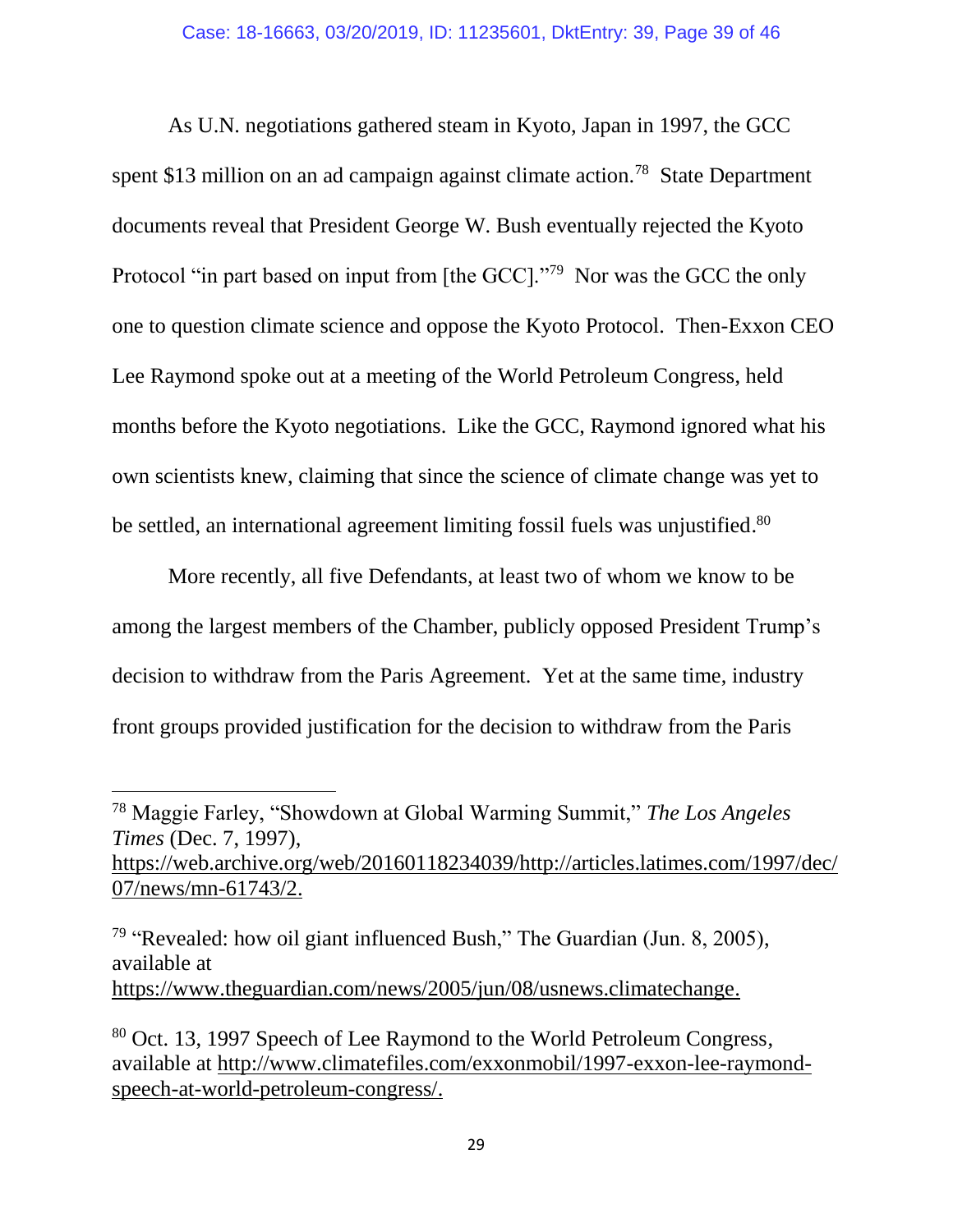Agreement via a flawed economic analysis paid for by the Chamber.<sup>81</sup> The

Chamber's ultimately successful efforts to sabotage U.S. participation in the

agreement can most logically be attributed to the only corporate members of the

Chamber with both the financial wherewithal to dictate energy policy to the

organization and the business interest in obstructing climate policy: the oil majors,

of whom Defendants represent four of the top five.<sup>82</sup>

#### <span id="page-39-0"></span>**II. SHOULD THE COURT CONSIDER DECLINING JURISDICTION, IT SHOULD FIRST ASCERTAIN THE FULL EXTENT OF DEFENDANTS' EFFORTS TO BLOCK GOVERNMENT ACTION.**

The court below concluded that:

 $\overline{\phantom{a}}$ 

questions of how to appropriately balance these worldwide negatives [of carbon pollution] against the worldwide positives of the energy itself, and of how to allocate the pluses and minuses among the nations of the world, demand the expertise of our environmental agencies, our diplomats, our Executive, and at least the Senate.<sup>83</sup>

<sup>81</sup> Glenn Kessler & Michelle Ye Hee Lee, "Fact-checking President Trump's claims on the Paris climate change deal," *The Washington Post* (June 1, 2017), [https://www.washingtonpost.com/news/fact-checker/wp/2017/06/01/fact-checking](https://www.washingtonpost.com/news/fact-checker/wp/2017/06/01/fact-checking-president-trumps-claims-on-the-paris-climate-change-deal/?utm_term=.ed81f5bbaa3e)[president-trumps-claims-on-the-paris-climate-change](https://www.washingtonpost.com/news/fact-checker/wp/2017/06/01/fact-checking-president-trumps-claims-on-the-paris-climate-change-deal/?utm_term=.ed81f5bbaa3e)[deal/?utm\\_term=.ed81f5bbaa3e;](https://www.washingtonpost.com/news/fact-checker/wp/2017/06/01/fact-checking-president-trumps-claims-on-the-paris-climate-change-deal/?utm_term=.ed81f5bbaa3e) Kevin Steinberger & Amanda Levin, "Chamber Inflates Costs, Ignores Benefits of Climate Action," Natural Resources Defense Council (March 22, 2017), available at [https://www.nrdc.org/experts/kevin](https://www.nrdc.org/experts/kevin-steinberger/chamber-inflates-costs-ignores-benefits-climate-action)[steinberger/chamber-inflates-costs-ignores-benefits-climate-action.](https://www.nrdc.org/experts/kevin-steinberger/chamber-inflates-costs-ignores-benefits-climate-action)

 $82$  The five commonly agreed upon oil majors are BP, Chevron, ExxonMobil, Shell, and Total.

<sup>83</sup> *City of Oakland*, 325 F. Supp. 3d at 1026.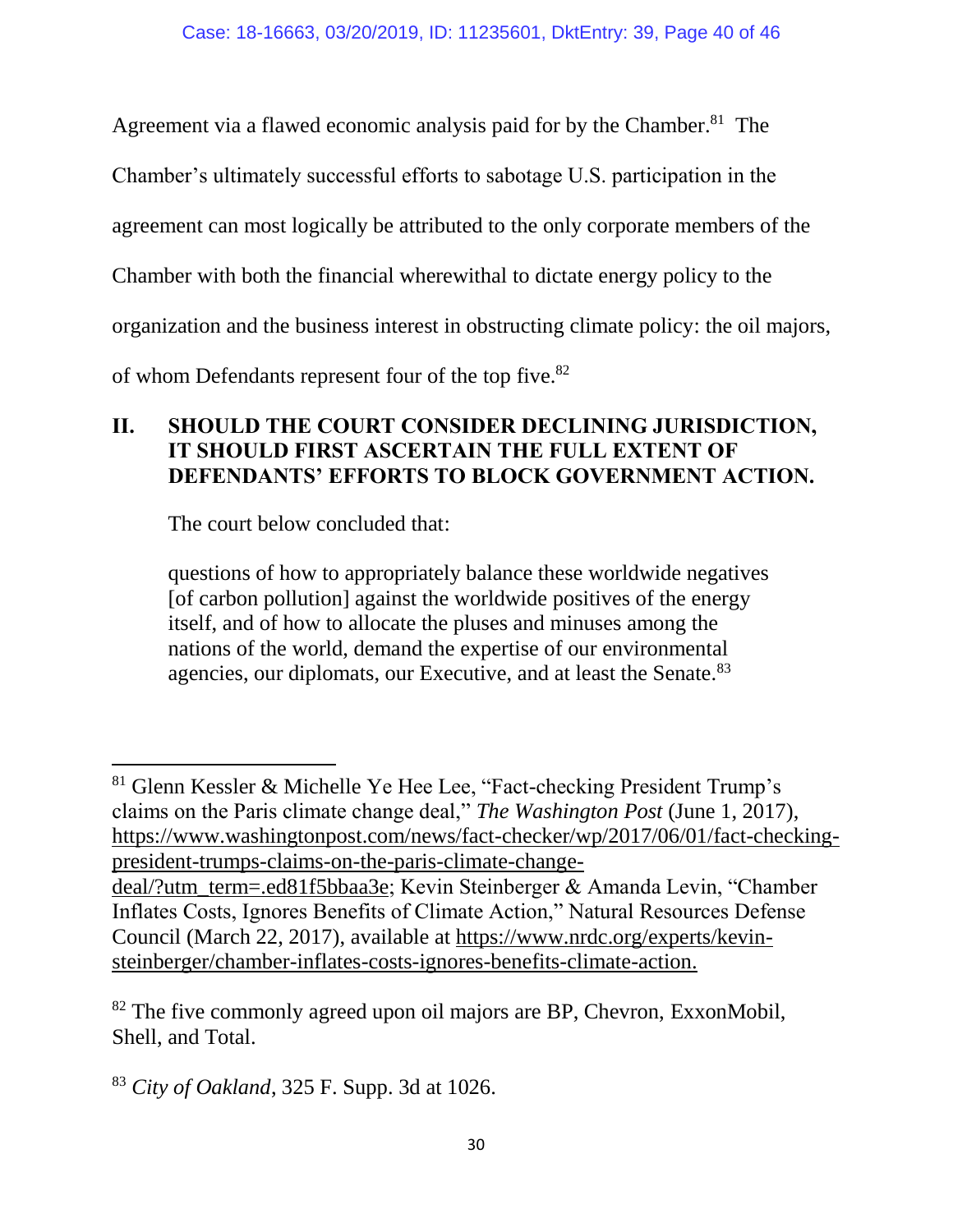Whatever the merits of that approach might be in an idealized world, we face an existential challenge in climate change that involves real rights of real Americans that are entirely justiciable. For decades, Defendants misled the people of this planet. Despite knowing that continued combustion of their product would eventually bring drastic changes to our climate, they lied to the public and to policy makers and did everything possible to forestall legislative, executive and international action that might limit their ability to sell their product. Even today, while Defendants publicly accept climate science, they continue to fund groups that attempt to cast doubt upon it and that oppose legislative solutions.

While lies and obfuscation may gain purchase in the political arena, these tactics should be of no moment before courts. When the district court invited the Defendants to participate in a climate tutorial, the lies stopped, and Defendants told the truth about climate science.<sup>84</sup> When the district court prudently ordered *amici* who questioned climate science to disclose their funding and relationships with the parties, they complied.<sup>85</sup> We believe that a similar inquiry should be undertaken of Defendants' federal lobbying and political spending.

 $\overline{a}$ 

<sup>84</sup> Notice of Tutorial, *California v. BP*, Case No. C 170611 (N.D. Cal.), available at [http://blogs2.law.columbia.edu/climate-change-litigation/wp](blogs2.law.columbia.edu/climate-change-litigation/wp-content/uploads/sites/16/case-documents/2018/20180227_docket-317-cv-06011_notice-1.pdf)[content/uploads/sites/16/case-documents/2018/20180227\\_docket-317-cv-](blogs2.law.columbia.edu/climate-change-litigation/wp-content/uploads/sites/16/case-documents/2018/20180227_docket-317-cv-06011_notice-1.pdf)[06011\\_notice-1.pdf.](blogs2.law.columbia.edu/climate-change-litigation/wp-content/uploads/sites/16/case-documents/2018/20180227_docket-317-cv-06011_notice-1.pdf)

<sup>85</sup> Request for Information re Amicus Curiae Materials, *California v. BP*, Case No. C 170611 (N.D. Cal.), available at [http://blogs2.law.columbia.edu/climate-change-](blogs2.law.columbia.edu/climate-change-litigation/wp-content/uploads/sites/16/case-documents/2018/20180319_docket-317-cv-06011_request-1.pdf)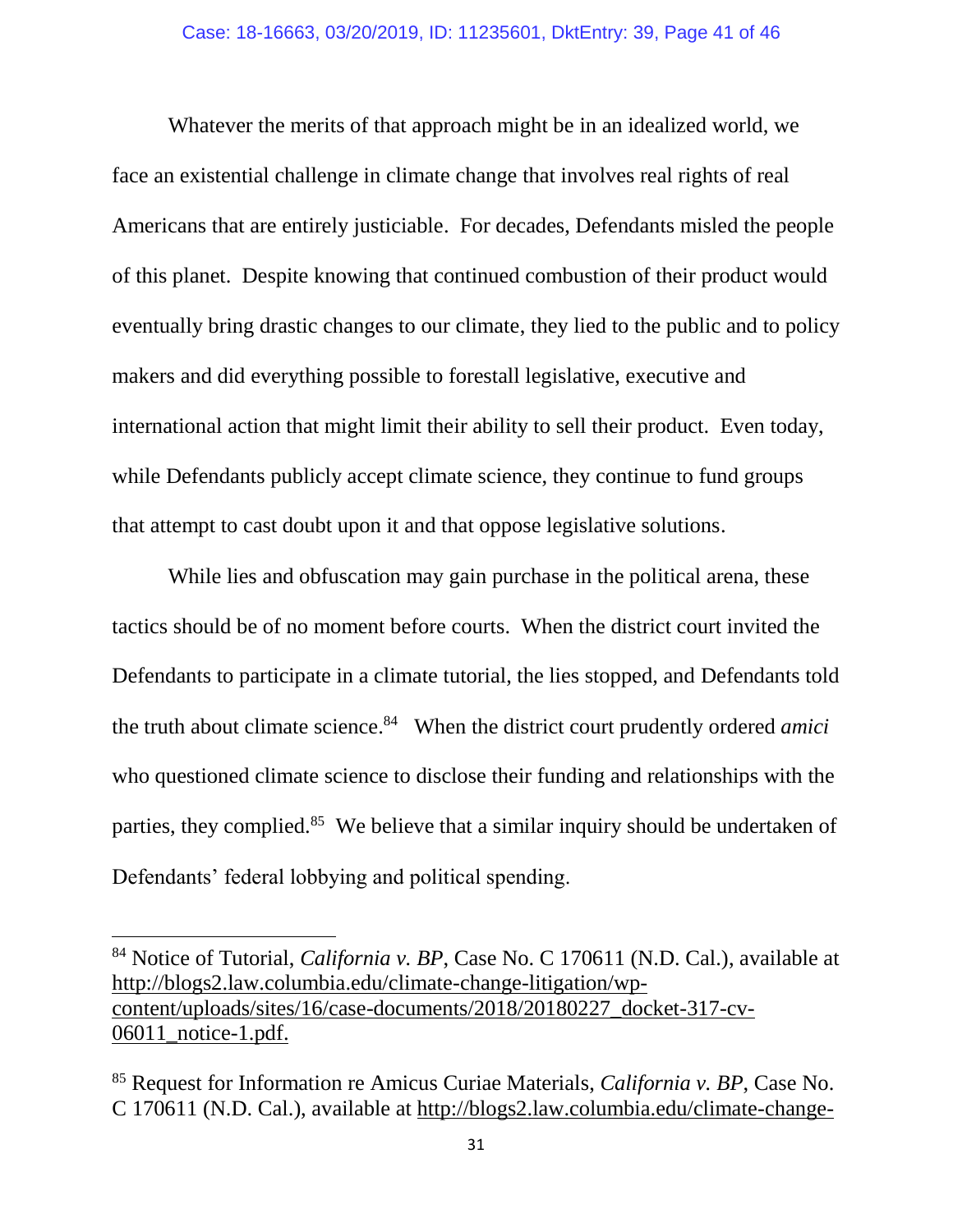Courts regularly evaluate how much credit to give a party that advances a changed position by looking at evident conflicts of interest. Defendants' efforts in Congress and the Executive Branch to leave climate change unaddressed undermine their argument that courts should leave the problem to the political branches of government. "'Will you walk into my parlour?' said the Spider to the Fly," poetically describes what we see as the true gravamen of Defendants' argument.

Nor is the case and controversy at issue a purely political question that is both nonjusticiable and committed to the other branches of government. Recently, the Supreme Court reemphasized that "the Judiciary has a responsibility to decide cases properly before it, even those it 'would gladly avoid."<sup>86</sup> The narrow exception of a political question exists only "where there is 'a textually demonstrable constitutional commitment of the issue to a coordinate political department; or a lack of judicially discoverable and manageable standards for resolving it.'"<sup>87</sup> Here, there is no textual constitutional commitment of the issues

[litigation/wp-content/uploads/sites/16/case-documents/2018/20180319\\_docket-](blogs2.law.columbia.edu/climate-change-litigation/wp-content/uploads/sites/16/case-documents/2018/20180319_docket-317-cv-06011_request-1.pdf)[317-cv-06011\\_request-1.pdf.](blogs2.law.columbia.edu/climate-change-litigation/wp-content/uploads/sites/16/case-documents/2018/20180319_docket-317-cv-06011_request-1.pdf)

<sup>86</sup> *Zivotofsky ex rel. Zivotofsky v. Clinton*, 566 U.S. 189, 194 (2012) (citation omitted).

<sup>87</sup> *Id*. (quoting *Nixon v. United States*, 506 U.S. 224, 228 (1993)).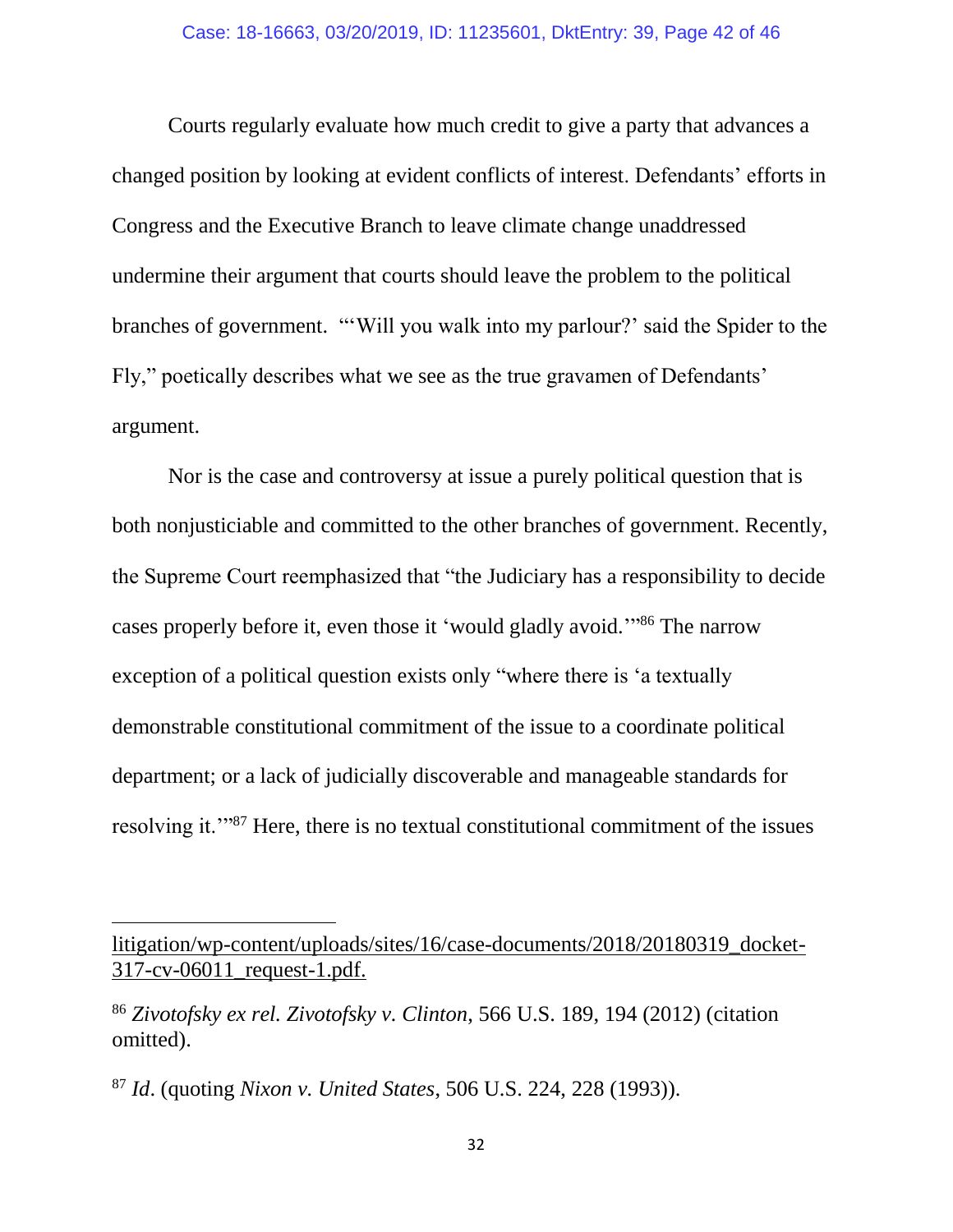#### Case: 18-16663, 03/20/2019, ID: 11235601, DktEntry: 39, Page 43 of 46

presented to a particular branch of government. Indeed, the judicial branch is wellsuited to develop a truthful factual predicate. Nor do the cities of Oakland and San Francisco request a global solution to the climate change problems they are experiencing. Instead, they seek compensation and other relief for the injuries they suffer that were proximately caused by Defendants. That is an issue the Judiciary is competent to resolve. Defendants have clearly had a role in hiding the truth and preventing action that might have avoided or ameliorated the cities' injuries.

Defendants' known direct and indirect obstruction in the other branches of government is but a small part of a much larger picture. The record is far from complete. What we know about Defendants' intentional misconduct to date has been largely the product of a small group of academics, researchers, and journalists who have been able to uncover bits and pieces of the funding streams and relationships between these Defendants and outside political spending groups. Discovery into the true extent of Defendants' direct and indirect deception and obstruction would likely provide the Court with the true picture of Defendants' actions to avoid justice. Certainly, it would allow the Court to better weigh the equity considerations present in the instant case.

#### <span id="page-42-0"></span>**III. CONCLUSION.**

Having spent three decades directly obstructing climate action in Congress, at executive agencies, and in international fora, while simultaneously funding

33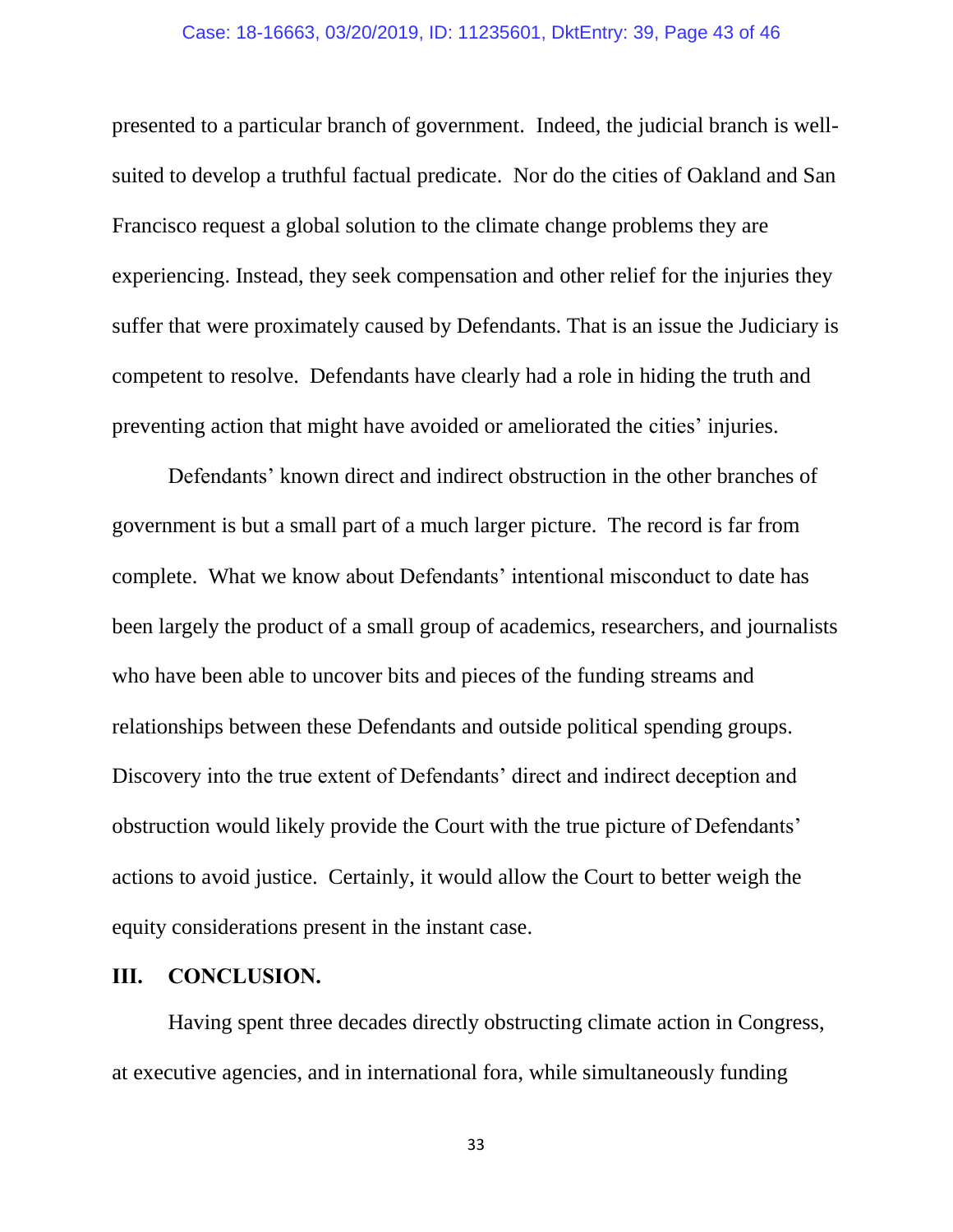#### Case: 18-16663, 03/20/2019, ID: 11235601, DktEntry: 39, Page 44 of 46

myriad trade associations and front groups to lead the obstruction charge,

Defendants do not have clean hands. We respectfully request this Court exercise its jurisdiction to allow this case to proceed, providing a forum where even politically mighty interests must stand equal before the law with those they have harmed.<sup>88</sup>

 $\overline{a}$ 

March 20, 2019 Respectfully submitted,

s/ Robert S. Peck Robert S. Peck CENTER FOR CONSTITUTIONAL LITIGATION, P.C. 455 Massachusetts Ave., N.W. Washington, DC 20001 (202) 944-2874 robert.peck@cclfirm.com

Gerson H. Smoger SMOGER & ASSOCIATES, P.C. 13250 Branch View Ln. Dallas, TX 75234 (972) 243-5297 (510) 531-4529 gerson@texasinjurylaw.com

*Attorneys for Amicus Curiae*

<sup>88</sup> Unique in the constitutional constellation, the jury is designed not just to protect the individual against government, but also to protect the individual against other "more powerful and wealthy citizens." 3 William Blackstone, Commentaries on the Common Law of England *\**381 (1992 reprint) (1765)*.* Juries are not obliged to respect political power or proprieties, just to do justice in the case before them. 1 Alexis De Tocqueville, Democracy in America 314 (Arthur Goldhammer trans., Penguin Putnam Inc. 2004) (1838) ("The jury system as it is understood in America seems to me a consequence of the dogma of popular sovereignty just as direct and just as extreme as universal suffrage. Both are equally powerful means of ensuring that the majority reigns.").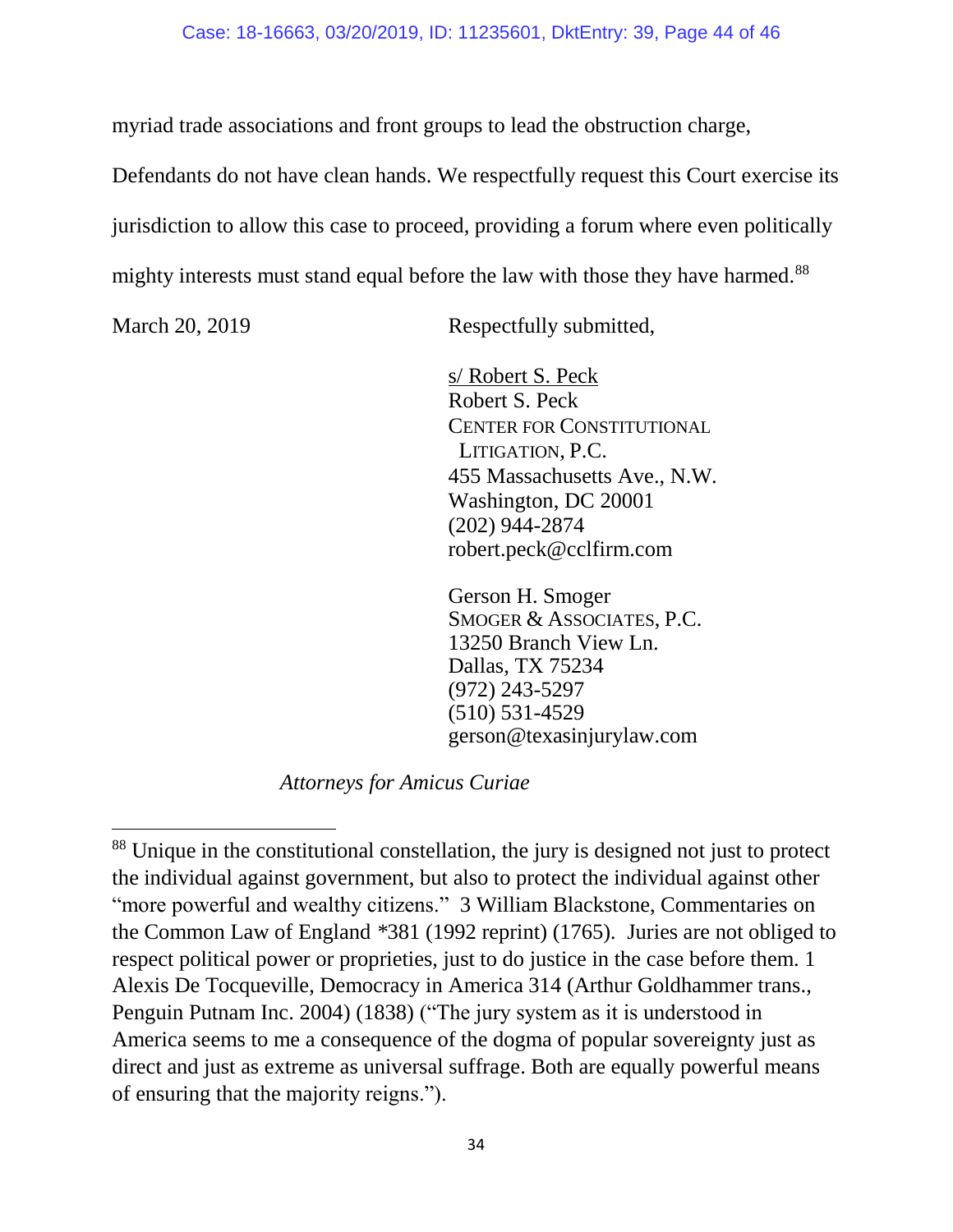## **CERTIFICATE OF SERVICE**

<span id="page-44-0"></span>I hereby certify that I caused the foregoing to be electronically field with the Clerk of the Court for the United States Court of Appeals for the Ninth Circuit by using the appellate CM/ECF system on March 20, 2019.

I certify that all participants in the case are registered CM/ECF users and that service will be accomplished by the appellate CM/ECF system.

/s/ Robert S. Peck

Robert S. Peck